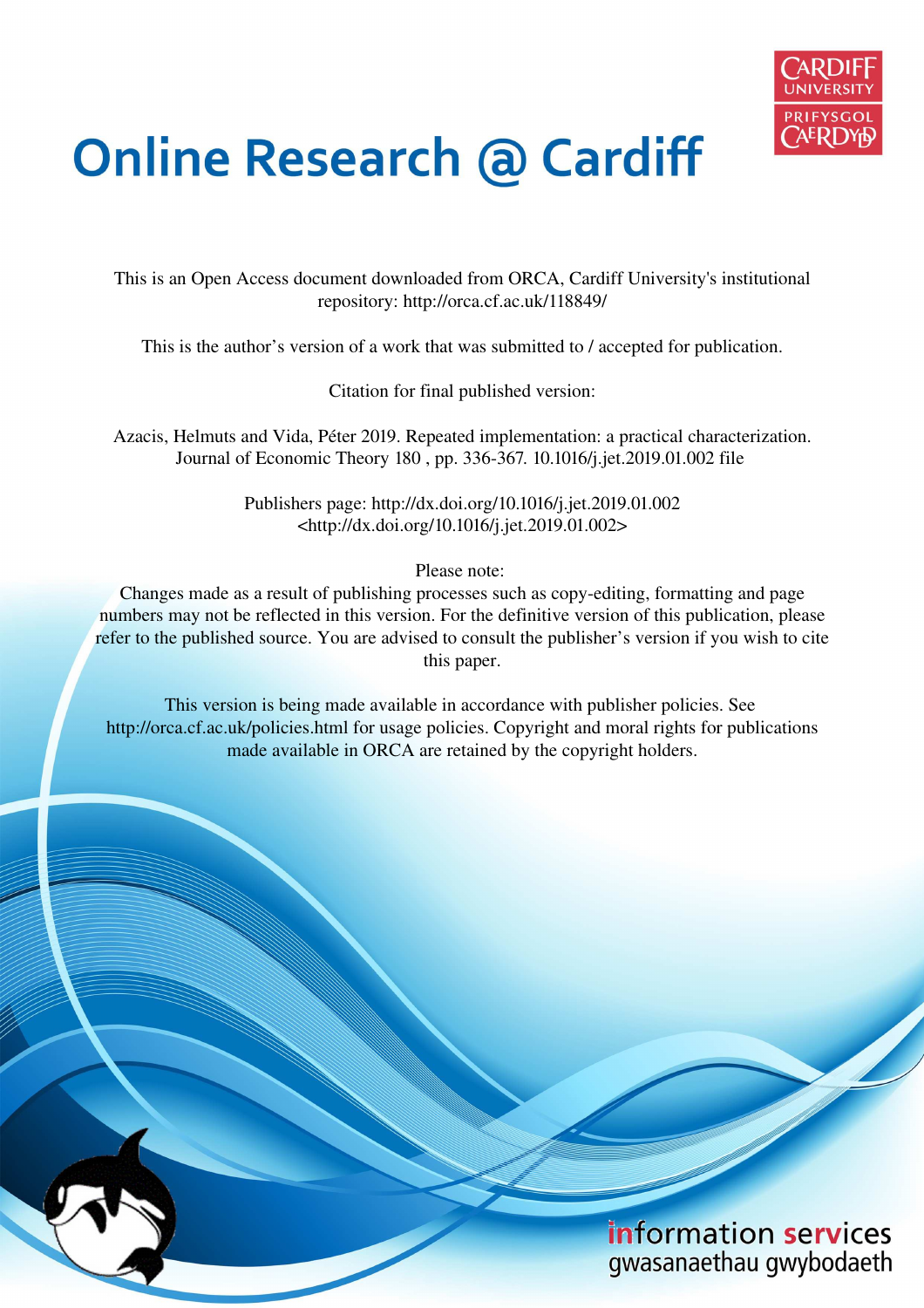# Repeated Implementation: A Practical Characterization<sup>∗</sup>

Helmuts  $\bar{A}zacis^{\dagger}$  and Péter Vida<sup>‡</sup>

January 5, 2019

#### Abstract

We characterize the social choice functions that are repeatedly implementable. The necessary and sufficient condition is formulated in terms of the equilibrium payoff set of an associated repeated game. It follows that the implementability of a function can be tested numerically by approximating the equilibrium payoff set. Additionally, with the help of our characterization, we demonstrate that an efficient function is implementable if and only if it satisfies a weaker version of Maskin monotonicity. As an application, we prove that utilitarian social choice functions are implementable by showing that continuation payoff promises effectively play the role of side-payments, which are needed for implementation in static setups.

Keywords: Repeated Implementation, Dynamic Monotonicity, Efficiency, Repeated Games, Sufficient and Necessary Conditions

JEL Classification Numbers: C72; C73; D71; D82

<sup>\*</sup>An earlier version was circulated under the title "Repeated Implementation". Péter Vida received financial support from SFB/TR 15 and from the Cowles Foundation, which is gratefully acknowledged. We greatly benefited from reading Lee and Sabourian (2011) and Mezzetti and Renou (2017). We thank Françoise Forges, Johannes Hörner, George Mailath, Claudio Mezzetti, Ludovic Renou, Tristan Tomala, Thomas Tröger, the associate editor, and two anonymous referees for their valuable comments. We are also grateful to Mitri Kitti for providing us with his Octave code.

<sup>†</sup>Corresponding author. Cardiff University, Cardiff Business School, Aberconway Building, Colum Drive, Cardiff CF10 3EU, Wales, UK. E-mail: AzacisH@cf.ac.uk

<sup>&</sup>lt;sup>‡</sup>THEMA (UMR CNRS 8184), Université de Cergy-Pontoise, UFR d'Economie et Gestion, 33, boulevard du Port, 95011 Cergy-Pontoise Cedex, France. E-mail: vidapet@gmail.com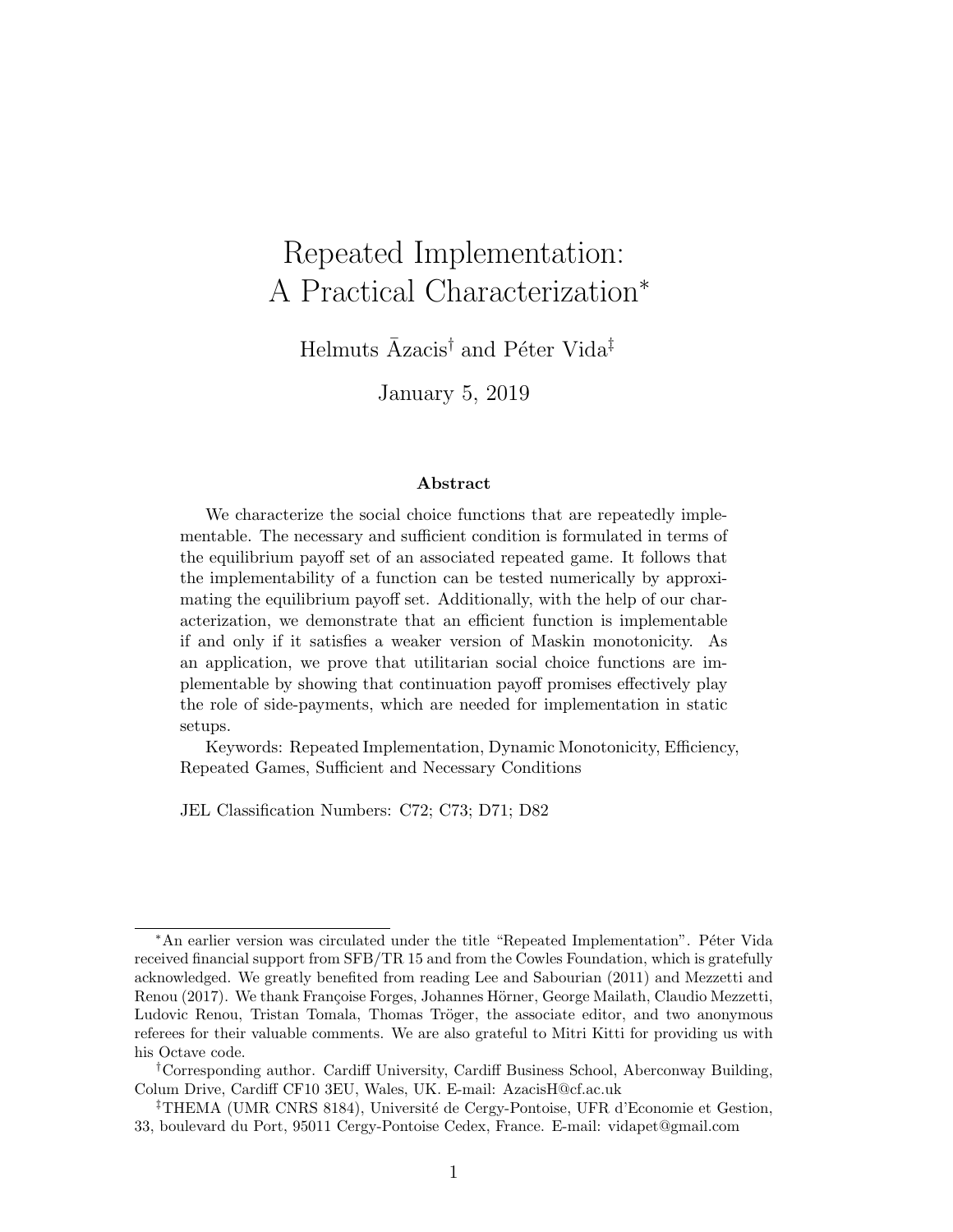# 1 Introduction

Implementation theory studies objectives that society can achieve when its members behave strategically. Most of the literature in this field assumes that the implementation of an objective is a one-off event. (The seminal paper here is Maskin (1999).) However, the majority of interactions within society are repeated, with the objectives often remaining the same over time. The repeated nature of interactions can drastically change what can be implemented: objectives that are one-shot implementable might not be repeatedly implementable, and vice versa (see, for example, Examples 1 and 2 in Mezzetti and Renou (2017)). Our goal is to study what can be repeatedly implementable.

Specifically, we consider an infinite horizon problem when a new state of the world is realised in each period (i.i.d.). A social designer wants to select an outcome in each period, which depends on that period's state. However, the realised states are only observed by agents and never by the designer. Therefore, the designer must construct a sequence of mechanisms, referred to as a regime, that would elicit the state of the world from the agents and, at the same time, implement the desired outcome in each period.

Our objective is to characterize the social choice functions, that is, mappings from states of the world into outcomes, that are repeatedly implementable in Nash equilibrium. A function is repeatedly implementable if there exists a regime such that the set of Nash equilibria of the repeated game is non-empty and, for any sequence of realized states, the sequence of outcomes in any Nash equilibrium is such that in each period, the outcome coincides with the socially desired one.

This problem has been recently studied by Lee and Sabourian (2011) and Mezzetti and Renou  $(2017)^{1}$  Lee and Sabourian  $(2011)$  show in their Theorem 1 that if a social choice function is not weakly efficient in its range, then the function is not repeatedly implementable for sufficiently high discount factors. They also show in their Theorem 2 that strict efficiency in the range, together with some additional assumptions on the preferences (their Assumption A and Condition  $\omega$ ), are sufficient for outcome implementation from period 2 onwards. In turn, Mezzetti and Renou (2017) show in their Theorem 1 that a complex set of dynamic incentive constraints, called dynamic monotonicity (DM), must hold if the function is repeatedly implementable. Furthermore, in their Theorem 2, they show that dynamic monotonicity plus no-veto power (or their Assumption A) are sufficient for repeated implementation both in finite and infinite horizon problems, irrespective of the magnitude of the discount factor.

While it is easy to check the efficiency of a function, there are many functions

<sup>1</sup>Repeated implementation has also been studied by Kalai and Ledyard (1998) and Chambers (2004), but their setup is different: the socially desired outcome is allowed to change over time and according to the state of the world but the latter is drawn only once and is kept fixed for all periods. Repeated implementation has also been studied under incomplete information by Renou and Tomala (2015) and Lee and Sabourian (2013).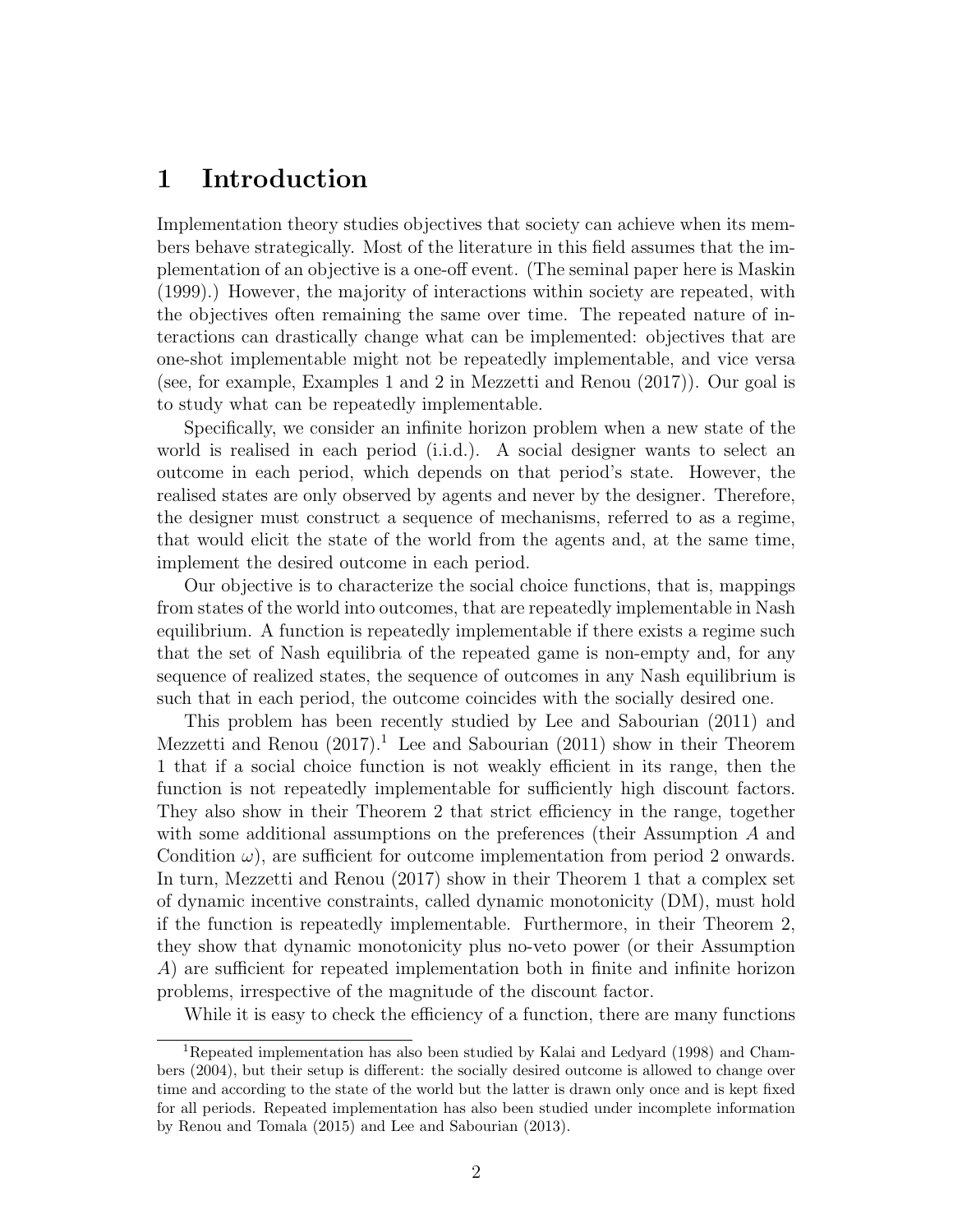that are repeatedly implementable for a fixed discount factor, but are not efficient, and vice versa. On the other hand, due to its inherent complexity, checking DM can be a daunting task. Moreover, there are important functions, which do not satisfy no-veto power but are repeatedly implementable. To summarize, up to now we do not have a complete characterization of the repeatedly implementable functions. Furthermore, we want a practical and systematic way to verify any necessary and sufficient conditions for repeated implementation.

We now describe our main contributions. First, in Theorem 1, we provide an alternative characterization to the necessary DM condition.<sup>2</sup> Namely, given the implementation environment, we construct an associated repeated game and show that a social choice function is DM if and only if: (a) it satisfies a simpler dynamic monotonicity condition, which we call Maskin monotonicity<sup>\*</sup>  $(MM^*)$ ; and (b) the associated repeated game has a unique efficient equilibrium payoff, which is equal to the value of the function. In some respects, this result provides a connection between the results of Lee and Sabourian (2011) and Mezzetti and Renou (2017), as we show that an appropriately defined efficiency of social choice function is a necessary condition for repeated implementation for all values of the discount factor.

MM\* requires that whenever agents jointly lie about the state of the world in a certain period only, and then from the next period on they report honestly, there exists an agent who has incentives to deviate. Hence, MM\* is described by only finitely many incentive constraints. It is also implied by both Maskin monotonicity and DM. At the same time, the equilibrium payoff set of the associated repeated game can be calculated using the dynamic programming technique that has been developed by Abreu, Pearce, and Stacchetti (1990). Therefore, the characterization of DM in Theorem 1 offers a practical and systematic way to test DM.

Second, we prove in Theorem 2 that DM is not only necessary but also sufficient for repeated implementation when there are at least three agents.<sup>3</sup> When proving sufficiency, we face the following problem: we want an agent to report when others lie about the state of the world, but we do not want the resulting outcome to be an equilibrium. To ensure this, we need to slightly perturb the outcomes that this agent can induce with his claim. However, because DM involves the infinity of incentive constraints (as the lie can take place over many periods), it is not obvious that such a perturbation is always possible without violating some of these incentive constraints. To show that it is always possible, we use the characterization of DM in Theorem 1, and the fact that the equilibrium

<sup>2</sup>Mezzetti and Renou (2017) state DM for both finite and infinite horizon problems. Our alternative characterization of DM only applies when the horizon is infinite.

<sup>3</sup>We assume that the designer can use random stage mechanisms. Hence, the result of Theorem 2 parallels that established by Bochet  $(2007)$  and Benoît and Ok  $(2008)$  for oneshot implementation; namely, that with random mechanisms, only monotonicity matters for implementation.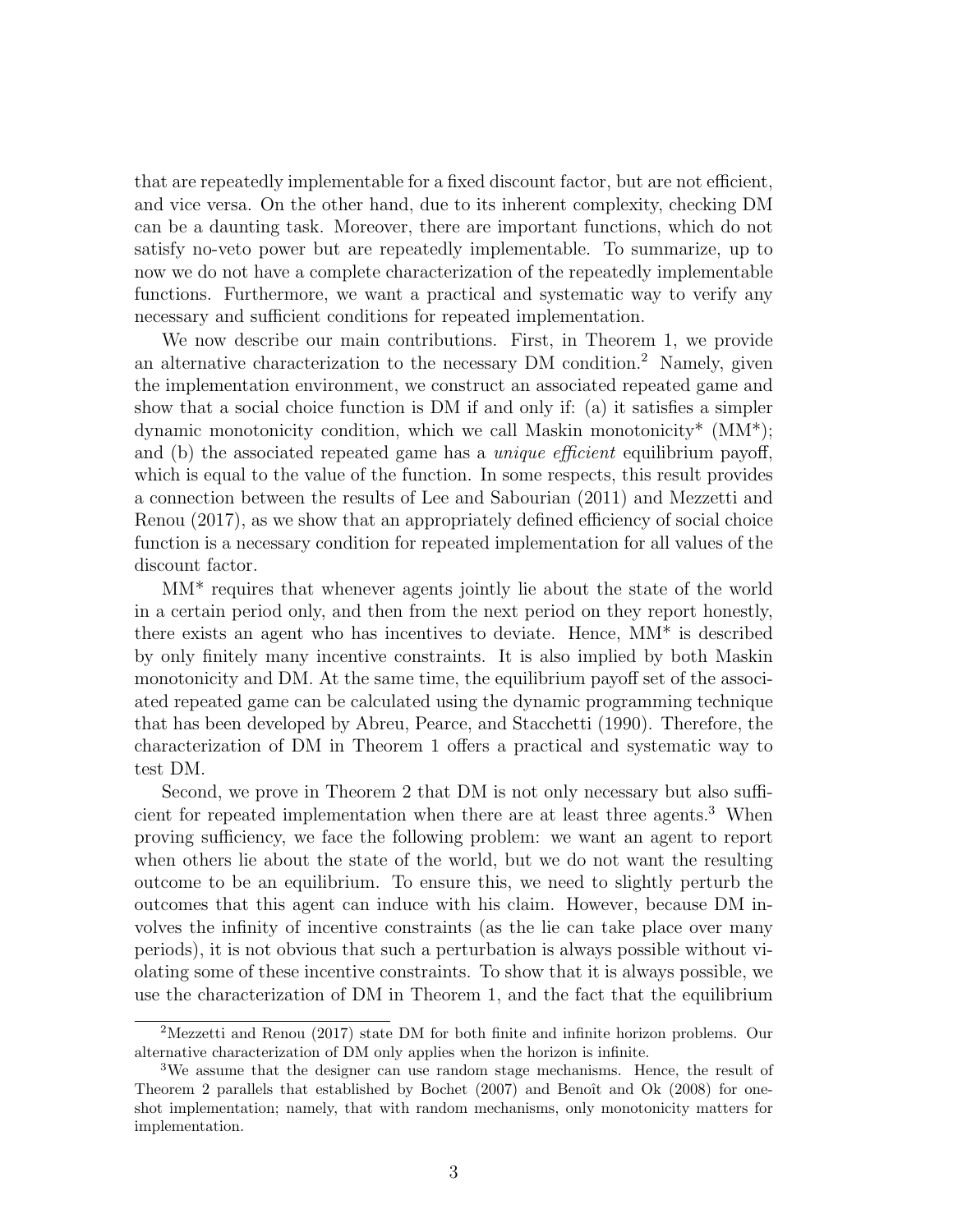payoff correspondence of the associated repeated game is upper-semicontinuous. Intuitively, a small change in the outcomes that the dissenting agent can induce, does not affect the unique efficient equilibrium payoff of the repeated game.

Third, Theorems 1 and 2 have an immediate implication for the social choice functions that are efficient in the sense of Lee and Sabourian (2011). They imply that an efficient function is repeatedly implementable if and only if it is MM\* (see our Proposition 1). This result improves on Theorem 2 of Lee and Sabourian (2011) since we replace their unnecessary domain restrictions with the necessary  $MM^*$  condition.<sup>4,5</sup> We illustrate the practical importance of this result by applying it to utilitarian social choice functions, which are efficient, in the wellknown economic environment of Laffont and Maskin (1982). These functions need not be Maskin monotonic, however we prove in Proposition 2 that they are MM\* because the continuation payoffs effectively play the role of side-payments, which are usually needed for implementation in static setups. Furthermore, if all but one agent can have identical preferences, a utilitarian social choice function will typically not satisfy no-veto power. Consequently, one cannot apply the result of Mezzetti and Renou (2017) where no-veto power is assumed. This provides an example when closing the gap, between necessary and sufficient conditions, matters in practice.

Finally, we consider several extensions to Theorem 2. It has been established by assuming that the number of agents is at least three, that agents have strict preferences over alternatives, that the solution concept is pure-strategy Nash equilibrium and, most importantly, that the designer can use random stage mechanisms. We provide additional conditions under which our results extend to the case of two agents and improve upon the corresponding results of Lee and Sabourian (2011) and Mezzetti and Renou (2017). We discuss the case of weak preferences and also argue that our results extend to both mixed-strategy Nash implementation and pure-strategy subgame perfect implementation. We conjecture, however, that the necessary and sufficient condition for mixed-strategy subgame perfect implementation requires more than DM if the designer can only use public communication channels. We briefly discuss how the possibility of private communication can help to implement any function that is DM in mixedstrategy perfect Bayesian equilibrium. Finally, we show that DM is not sufficient for repeated implementation when the stage mechanisms are required to be deterministic, and we introduce an additional condition that together with DM is both necessary and sufficient for repeated implementation in this case. This additional condition is reminiscent of part (ii) of Condition  $\mu$  in Moore and Repullo (1990).

<sup>4</sup>Note, however, Lee and Sabourian (2011) work with fully deterministic regimes, while we allow for stochastic transitions and stochastic stage mechanisms.

<sup>5</sup> It also improves on Remark 4 in Mezzetti and Renou (2017), which states that Maskin monotonicity and efficiency imply DM. Maskin monotonicity, however, is not implied by DM and, hence, unlike MM\*, is not necessary for repeated implementation.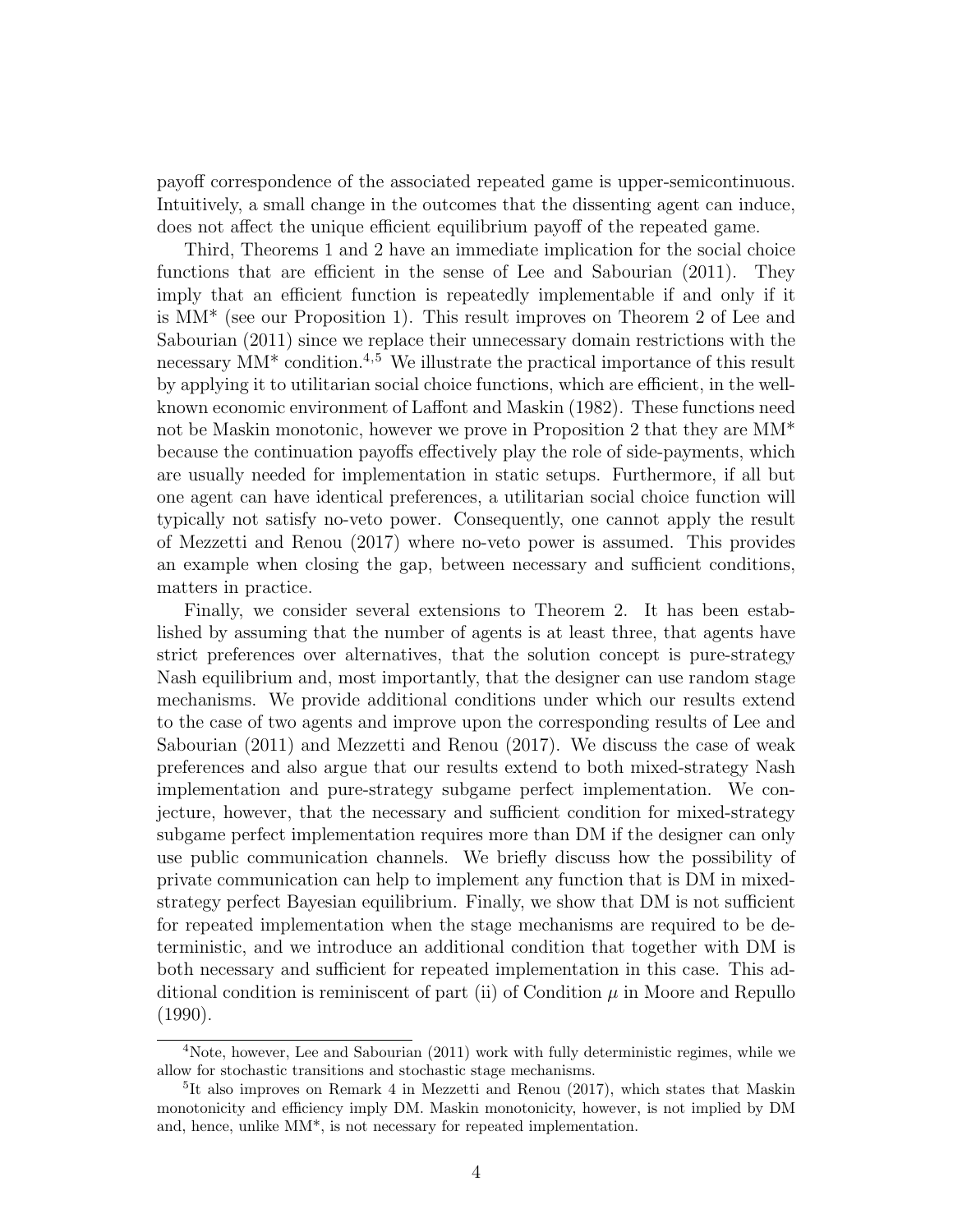The rest of the paper is organized as follows. In Section 2, we introduce the model and basic notation. In Section 3, we provide the definitions of MM\* and DM. In Section 4, we introduce the associated repeated game, state Theorem 1, and demonstrate through an elaborate example how the DM of a function can be checked numerically. In Section 5, we state Theorem 2 and provide a regime that implements any social choice function, which is DM. In Section 6, we relate our results to Lee and Sabourian (2011) and show that efficiency in the range and the necessary condition of MM\* are sufficient for implementation. As an application, we next prove that the utilitarian social choice functions are repeatedly implementable in the environment of Laffont and Maskin (1982). In Section 7, we discuss various extensions to Theorem 2. The proofs of Theorems 1 and 2 can be found, respectively, in Sections A and B of the Appendix. In Section C of the Appendix, we study in detail the case when only deterministic stage mechanisms are allowed. Section D contains the regime for repeated implementation in mixed-strategies. Finally, the detailed analysis of the two agent case, as well as the analysis of repeated implementation of efficient functions from the second period onwards, can be found in the Supplementary Material.

# 2 The Model

### 2.1 Preferences

There is a finite set of agents,  $I = \{1, 2, \ldots, n\}$ , a finite set of alternatives, A, a finite set of states of the world,  $\Theta$ , and an infinity of periods,  $T = \{0, 1, 2, \ldots\}$ . In each period  $t \in T$ , a state of the world  $\theta \in \Theta$  is independently and identically realized with probability  $p(\theta)$ . We assume that  $p(\theta) > 0$  for all  $\theta \in \Theta$ . Let  $\tilde{a} \in \Delta A$  denote a random alternative and let  $\tilde{a}(a)$  denote the probability that the deterministic alternative  $a \in A$  is selected. When we want to emphasize that the selected alternative depends on the state, we will write accordingly  $\tilde{a}(\theta)$  and  $\tilde{a}(\theta)(a)$ . Throughout, we will use superscripts for variables to indicate a time period and subscripts to indicate an agent.

The preferences of the agents are represented by the discounting criterion. Given a sequence of random alternatives,  $((\tilde{a}^{\tau}(\theta))_{\theta \in \Theta})_{\tau \in T}$ , the period t continuation payoff of agent i before he has learnt the state of the world of that period, is given by:

$$
v_i^t = (1 - \delta) \sum_{\tau = t}^{\infty} \sum_{\theta \in \Theta} \sum_{a \in A} \delta^{\tau - t} p(\theta) \tilde{a}^{\tau}(\theta)(a) u_i(a, \theta).
$$

Let  $v^t = (v_1^t, \ldots, v_n^t)$  be a continuation payoff profile in period t, and let V denote the set of feasible continuation payoff profiles. Note that the set  $V$  is

 $6$ All proofs can be modified to accommodate infinite A as well. In fact, in Section 6.1, we provide an application of our results, where  $A = [0, 1]$ .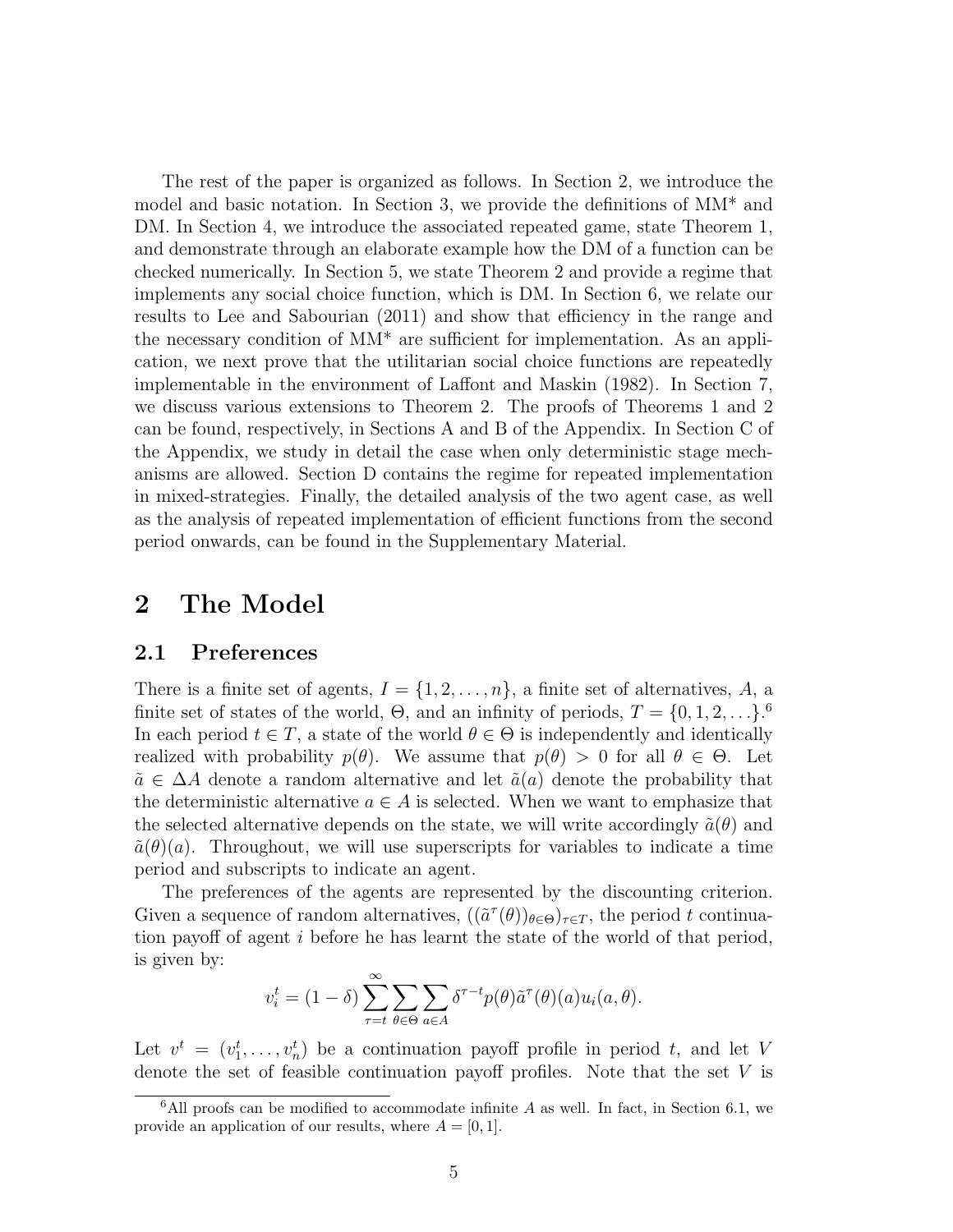convex and is the same for all t. We will write  $u_i(\tilde{a}, \theta)$  for  $\sum_{a \in A} \tilde{a}(a) u_i(a, \theta)$ . Once agent i learns that the state of the world in period t is  $\theta$ , his period t payoff is  $(1 - \delta)u_i(\tilde{a}^t, \theta) + \delta v_i^{t+1}$  if random alternative  $\tilde{a}^t$  is selected in that period and the continuation payoff is  $v_i^{t+1}$ .

Agent i's preferences over  $A \times V$  in any state  $\theta$  are completely described by  $U_i(a, v, \theta) = (1 - \delta)u_i(a, \theta) + \delta v_i$ . We assume that  $U_i(\cdot, \cdot, \theta)$  is a Bernoulli utility function for all i, determining the preferences over  $\Delta(A\times V)$  as expected utilities. Since  $U_i$  is linear in v for all i and V is convex, we can write  $\Delta A \times V$  instead of  $\Delta(A \times V)$ . We also assume that in each state, agents have strict preferences over the set of non-random alternatives, i.e.,  $u_i(a, \theta) \neq u_i(b, \theta)$  for all  $i, \theta, a \in A$ , and  $b \in A$  such that  $b \neq a$ <sup>7</sup>. Finally, let  $\overline{a}_i(\theta) = \arg \max_{a \in A} u_i(a, \theta)$ ,  $\underline{a}_i(\theta) =$  $\arg \min_{a \in A} u_i(a, \theta), \overline{v}_i := \sum_{\theta \in \Theta} p(\theta) u_i(\overline{a}_i(\theta), \theta), \text{ and } \underline{v}_i := \sum_{\theta \in \Theta} p(\theta) u_i(\underline{a}_i(\theta), \theta).$ 

### 2.1.1 "Preferences" of the Designer

A social choice function maps states of the world into alternatives,  $f : \Theta \to A$ . The objective of the designer is to select an alternative  $f(\theta^t)$  in period t if the state of that period is  $\theta^t$ . However, the designer never observes the realized state of the world, while all agents observe  $\theta^t$  at the beginning of period t. Note that for simplicity, we only consider the implementation of deterministic, time independent choice functions.<sup>8</sup>

### 2.2 Repeated Implementation

### 2.2.1 Stage Mechanisms

Let  $\Gamma$  be a set of mechanisms or game forms. A mechanism  $\gamma \in \Gamma$  is a pair  $((\mathcal{M}_i)_{i\in I}, g)$  where  $\mathcal{M}_i$  denotes a message space of agent i, and  $g : \times_{i\in I} \mathcal{M}_i \to \Delta A$ is a stochastic allocation rule.<sup>9</sup> Let  $\mathcal{M} = \times_{i \in I} \mathcal{M}_i$  be the space of message profiles. Let  $m_i$  and  $m = (m_1, \ldots, m_n)$  be typical elements of  $\mathcal{M}_i$  and  $\mathcal{M}_i$ , respectively. We write  $g(m)(a)$  to denote the probability that the mechanism selects deterministic alternative a when the messages are m.

### 2.2.2 Histories

The designer chooses, possibly randomly, the current period's mechanism. A state of the world is realized. All agents are informed about the state and the selected

<sup>7</sup>We will discuss in Section 7.1 how our results extend to the case of weak preferences.

<sup>&</sup>lt;sup>8</sup>The case of social choice correspondences can be dealt with as in Lee and Sabourian (2011) and Mezzetti and Renou (2017). By appropriately redefining the set of alternatives, the analysis also covers stochastic choice functions. At the cost of additional notation, the analysis can also be extended to time-dependent choice functions; see the discussion in Mezzetti and Renou (2017).

<sup>9</sup>We discuss the case when the mechanisms are restricted to be deterministic, in Section 7.2 and in Section C of Appendix.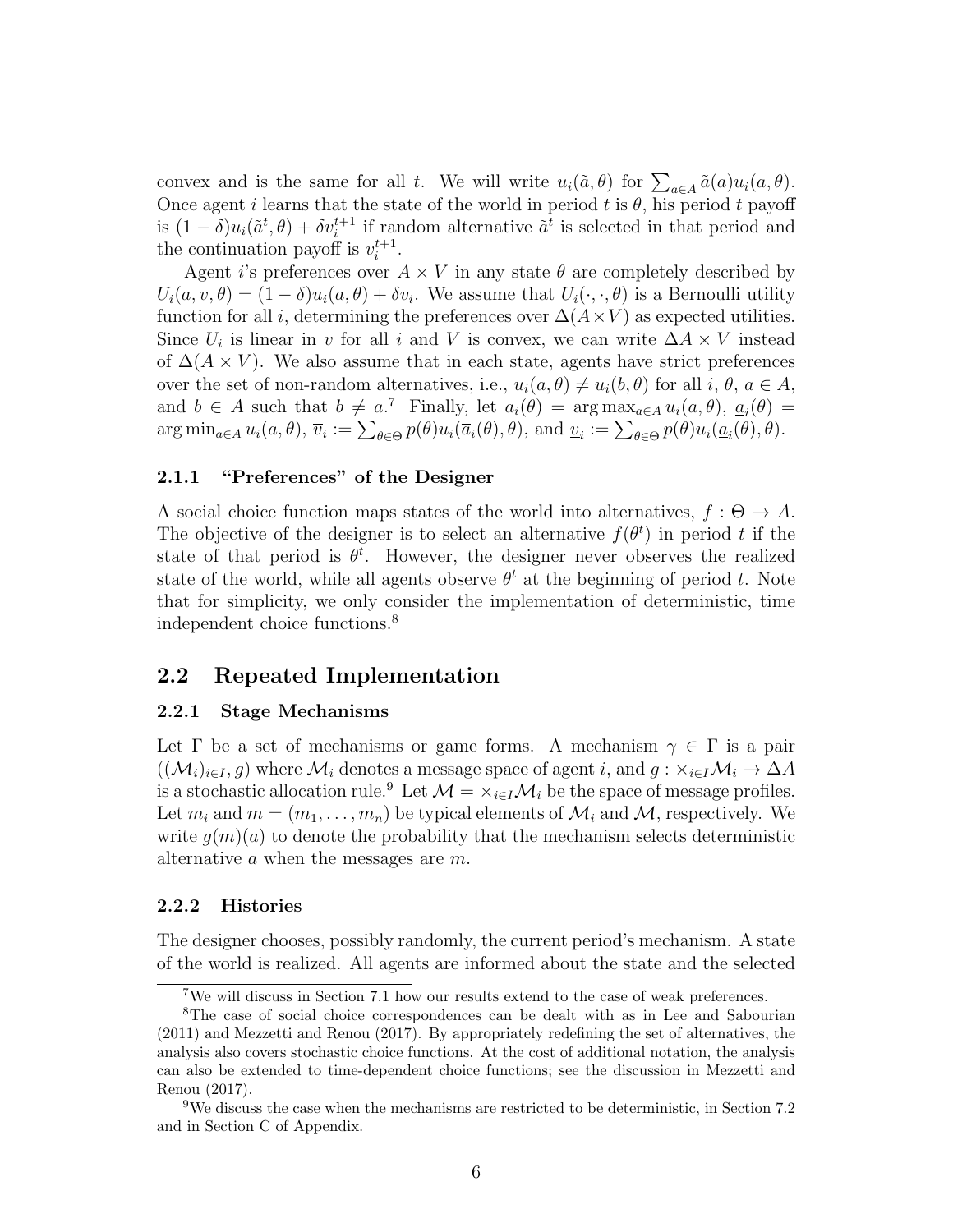mechanism. That is, even if the mechanism is chosen randomly, the agents are informed about the realized mechanism. The agents send public, simultaneous messages to the designer.<sup>10</sup> Given these messages, the designer implements a (possibly random) alternative according to the allocation rule of the selected mechanism. Then the process is repeated in the next period, and so on.

Let period 0 history be  $h^0 = \emptyset$ . The history that is observed by all agents in the beginning of period  $t > 0$  is  $h^t = (\theta^0, \gamma^0, m^0, a^0, \dots, \theta^{t-1}, \gamma^{t-1}, m^{t-1}, a^{t-1}),$ where  $\theta^{\tau} \in \Theta$ ,  $\gamma^{\tau} = (\mathcal{M}^{\tau}, g^{\tau}) \in \Gamma$ ,  $m^{\tau} \in \mathcal{M}^{\tau}$ , and  $a^{\tau} \in A$  is the realization of  $g^{\tau}(m^{\tau})$ . Hence, the period t history does not contain the period t state of the world and the mechanism which will be used by the designer in that period. Let  $H<sup>t</sup>$  be the space of all possible period t histories that are observed by the agents, with  $H^0 = \{\emptyset\}$ . The space of all possible histories is  $H = \bigcup_{t=0}^{\infty} H^t$ . The designer cannot distinguish between any two period t histories that only differ in the realized states of the world.

### 2.2.3 Regimes

A dynamic mechanism regime or regime for short is a transition rule  $r : H \rightarrow$  $\Delta\Gamma,^{11}$  where  $r(\gamma|h^t)$  denotes the probability that mechanism  $\gamma$  is selected after history h<sup>t</sup>. Note that  $r(\gamma|h^t) = r(\gamma|h^t)$  if the designer cannot distinguish between histories  $h^t$  and  $\tilde{h}^t$ . We assume that the designer commits to the chosen regime and that the agents are informed about this regime.

### 2.2.4 Strategies and Payoffs

Fix a regime r. In period t, after the state  $\theta^t$  is realized, the agents learn  $\theta^t$ and the mechanism  $\gamma^t$ , which will be used in period t by the designer. The randomness of  $r(\gamma|h^t)$  is resolved before agents send their messages. Hence, a pure strategy  $s_i$  of agent i selects a message  $s_i(h^t, \theta^t, \gamma^t) \in \mathcal{M}_i^t$  for each  $t \in T$ and each  $(h^t, \theta^t, \gamma^t) \in H^t \times \Theta \times \Gamma$ . Let  $s = (s_1, \ldots, s_n)$  be a profile of strategies.

The strategy profile  $s$  and the regime  $r$  together with the distribution of states of the world p induce a distribution over histories. Let  $q(h^t|s,r)$  denote the probability that history  $h^t$  is realized given s and r. Define  $q(h^0|s,r)$  = 1. Given  $q(h^t|s,r)$ ,  $q((h^t, \theta^t, \gamma^t, m^t, a^t)|s,r) = q(h^t|s,r)p(\theta^t)r(\gamma^t|h^t)g^t(m^t)(a^t)$  if  $s(h^t, \theta^t, \gamma^t) = m^t$  and  $q((h^t, \theta^t, \gamma^t, m^t)|s, r) = 0$  otherwise. Given s and r, the

 $10$ We briefly discuss the case of private messages in Section 7.3.3.

<sup>&</sup>lt;sup>11</sup>We can assume that  $\Gamma$  is finite. When deriving the necessary condition, we do not impose any restrictions on  $\Gamma$  and allow the designer to choose anything from  $\Delta A \times V$ . The only constraint that the designer faces is that he does not know states of the world. Clearly, this necessary condition remains necessary when we restrict the designer in some way. On the other hand, when proving our sufficiency result, we will construct a regime that only employs a finite number of mechanisms. Therefore, it follows that any social choice function that can be implemented with infinite  $\Gamma$ , can also be implemented with finite  $\Gamma$ .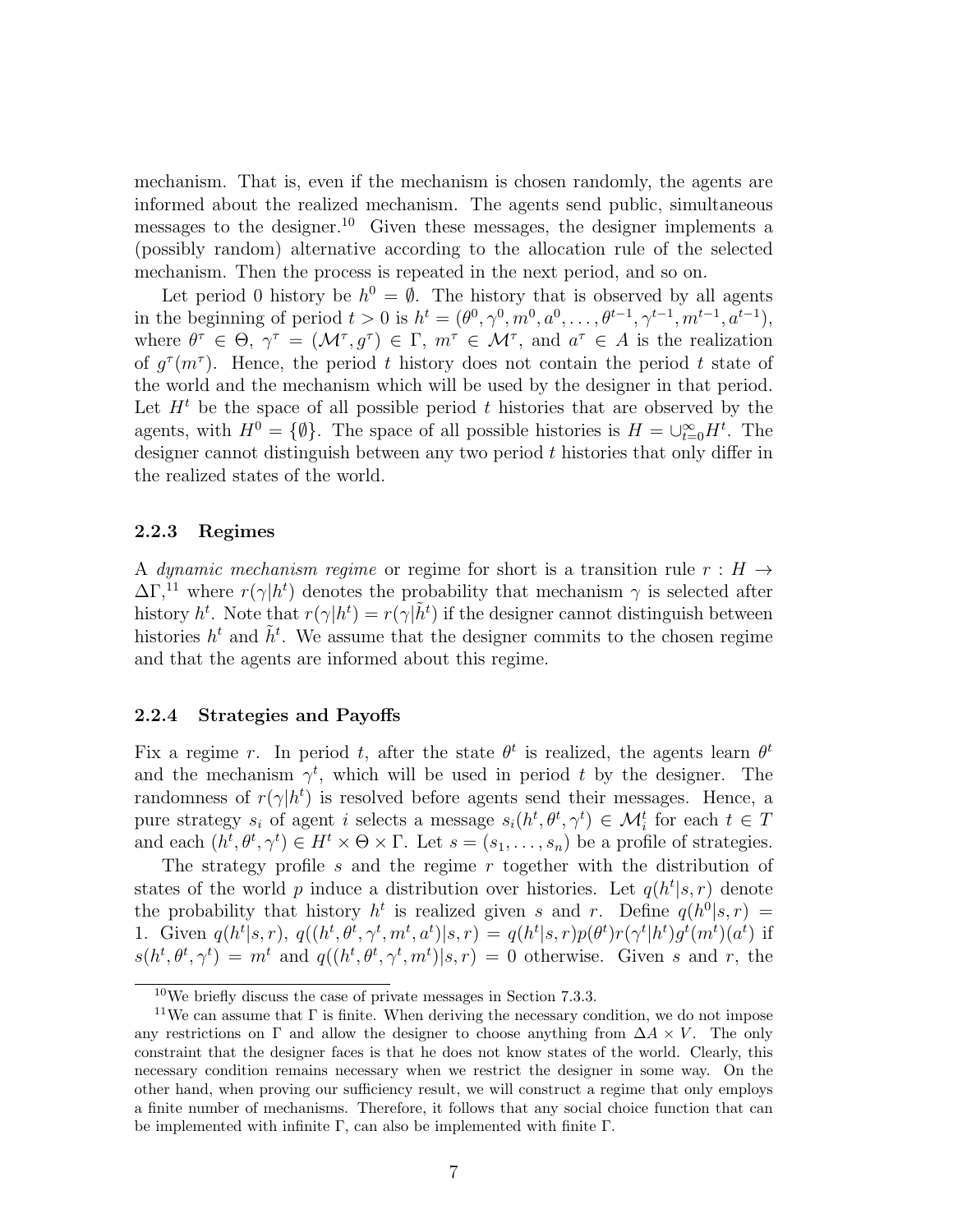payoff of agent  $i$  is:

$$
v_i(s|r) = (1-\delta) \sum_{t \in T} \sum_{h^t \in H^t} \sum_{\theta^t \in \Theta} \sum_{\gamma^t \in \Gamma} \delta^t q(h^t|s,r) p(\theta^t) r(\gamma^t|h^t) u_i(g^t(s(h^t, \theta^t, \gamma^t)), \theta^t).
$$

#### 2.2.5 Repeated Implementation in Nash Equilibrium

A profile of strategies s is a Nash equilibrium if  $v_i(s|r) \ge v_i((s'_i, s_{-i})|r)$  for all i and  $s'_{i}$ . A regime r repeatedly implements a social choice function f if the set of Nash equilibria is non-empty and for each Nash equilibrium s, we have that  $g^t(s(h^t, \theta^t, \gamma^t))(f(\theta^t)) = 1$  for all  $t \in T$ ,  $\theta^t \in \Theta$ ,  $h^t \in H$  and  $\gamma^t \in \Gamma$  such that  $q(h^t|s, r)r(\gamma^t|h^t) > 0$ . A social choice function f is repeatedly implementable in Nash equilibrium if there exists a regime r that repeatedly implements  $f^{12}$ . The payoff of agent *i* if f is repeatedly implemented is  $v_i^f$  $i_i^J := \sum_{\theta \in \Theta} p(\theta) u_i(f(\theta), \theta).$ Let  $v^f = (v_1^f)$  $j_1,\ldots, j_n$ .

To summarize, the setup is exactly the same as in Mezzetti and Renou (2017), except that we allow the stage mechanisms to be stochastic.

## 3 Definitions of Monotonicity

In this section, we define several notions of monotonicity of  $f$ . For an arbitrary set X, let  $L_i(x, \theta)$  be the *lower contour set* of agent i at outcome  $x \in X$  in state  $\theta$ , consisting of those outcomes in X that agent i considers weakly worse than outcome x in state  $\theta$ . The set X can be a subset of  $\Delta A \times V$ , in which case the agent's preferences are described by  $U_i(\cdot, \cdot, \theta)$ , or X can be a subset of  $\Delta A$ , in which case the agent's preferences are described by  $u_i(\cdot, \theta)$ . To simplify notation, from now on, we denote random (and deterministic) alternatives as a instead of  $\tilde{a}$ .

A necessary condition for a function to be one-shot implementable is Maskin monotonicity due to Maskin (1999). We present it in a slightly modified form, which allows it to be conveniently compared with other notions of monotonicity that will be defined later.

**Definition 1** (Maskin monotonicity). f satisfies Maskin monotonicity with respect to  $C = (C_i(\theta))_{i,\theta}$  if for each i and  $\theta$ ,  $C_i(\theta) \subseteq L_i(f(\theta), \theta)$  and for all pairs  $(\theta, \theta^*)$ , we have that (a) implies (b):

- a.  $C_i(\theta) \subseteq L_i(f(\theta), \theta^*)$  holds for all i,
- b.  $f(\theta) = f(\theta^*).$

 $12$ In Section 7.3, we also discuss repeated implementation in pure-strategy subgame perfect Nash equilibrium, mixed-strategy Nash equilibrium, and perfect Bayesian equilibrium, when private messages are also allowed.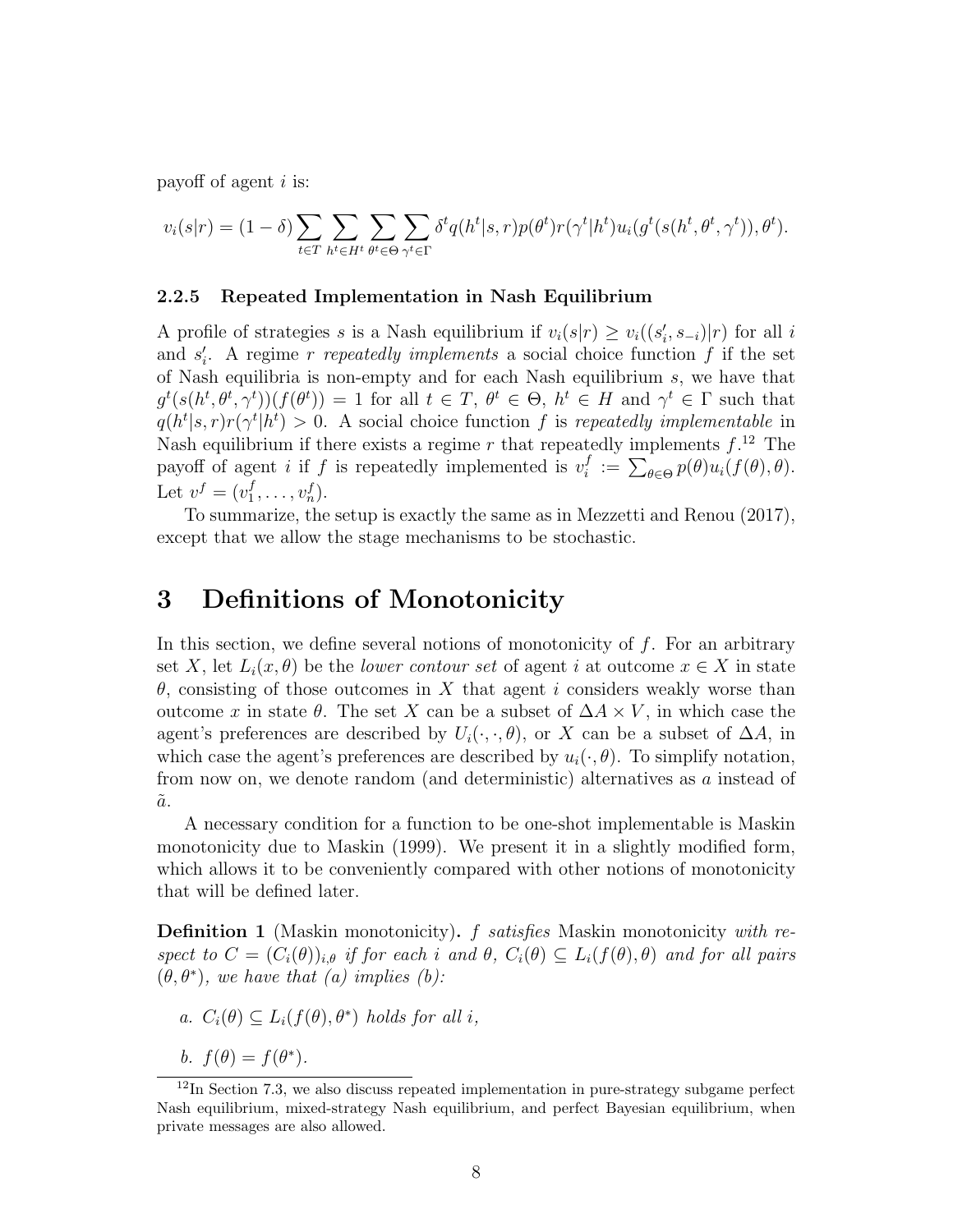**Remark 1.** f is Maskin monotonic w.r.t. some  $C$  (i.e., there exists such  $C$ ) if and only if f is Maskin monotonic w.r.t.  $C = (L_i(f(\theta), \theta))_{i,\theta}$ , which gives Maskin's original definition (Maskin, 1999).<sup>13</sup>

The reason why Maskin monotonicity is necessary for one-shot implementation is that if all agents act in state  $\theta^*$  as if the state is  $\theta$  and no agent has incentives to upset such a deception, then  $f$  will not be implemented unless  $f(\theta) = f(\theta^*)$ . Lee and Sabourian (2011) show that Maskin monotonicity is neither necessary nor sufficient for repeated implementation. One of the reasons is that the notion of deception becomes more complicated as it can take place over many periods. Mezzetti and Renou (2017) provide the right definition of monotonicity, which is necessary for repeated implementation. In the next subsections, we introduce the notion of (dynamic) deception and a slightly modified definition of dynamic monotonicity, which was originally proposed by Mezzetti and Renou (2017).

### 3.1 Deceptions

We consider the following class of deceptions. Suppose that  $t \geq 1$ . Let  $\theta^{-t} =$  $(\theta^0,\ldots,\theta^{t-1})$  and  $\Theta^{\to t}$  be the set of all such sequences. Let  $\pi^t:\Theta\times\Theta^{\to t}\to\Theta$ be a deception in period t. That is,  $\pi^t$  specifies a state  $\theta' = \pi^t(\theta, \theta^{\to t})$  after any  $\theta^{-t}$  given that the period t state is  $\theta$ .<sup>14</sup> One can think of it as if after  $\theta^{-t}$  all the agents pretend that the period t state of the world is  $\theta'$  while in fact it is  $\theta$ . Let  $\pi = (\pi^t)_{t \geq 0}$  be a *deception*, where  $\pi^0 : \Theta \to \Theta$ . We will refer to  $\pi^0$  as a static deception. Also, let  $\theta^{-0} = \emptyset$  and  $\Theta^{-0} = {\emptyset}$ . The payoff of agent *i*, when the agents deceive according to  $\pi$  and the designer selects an alternative according to  $f$ , is:

$$
v_i^f(\pi) = (1-\delta) \sum_{t \in T} \sum_{\theta^{\rightarrow t} \in \Theta^{\rightarrow t}} \sum_{\theta^t \in \Theta} \delta^t p(\theta^{\rightarrow t}) p(\theta^t) u_i(f(\pi^t(\theta^t, \theta^{\rightarrow t}), \theta^t),
$$

where  $p(\theta^{\to t}) = p(\theta^0) \cdot \ldots \cdot p(\theta^{t-1})$  and  $p(\theta^{\to 0}) = 1$ . With some abuse of notation, we will denote the payoff of agent i by  $v_i^f$  $i(\pi^0)$  if the agents use a stationary deception that is obtained by applying a static deception  $\pi^0$  in every period. Finally, given a deception  $\pi$  and some  $\theta^{-t}$  and  $\theta$ , we denote the continuation

<sup>13</sup>See, for example, the discussion in Moore and Repullo (1990) on page 1089.

<sup>&</sup>lt;sup>14</sup>In principle, the agents could condition their deceptions on anything that they observe, namely, on the entire past history. We assume for simplicity that the agents do not have access to any exogenous public randomization device. If they had access to such a device, then we should consider a larger class of deceptions where the current period deception also depends on the past realizations of this device (with the consequence that strictly less functions can be implemented). Note that the agents could use the randomization of the regime itself to substitute for such a device. However, the regimes that we construct, do not involve any randomization by the designer on the equilibrium path. Therefore, it is sufficient if we only consider deceptions, which are functions of the realized current and past states.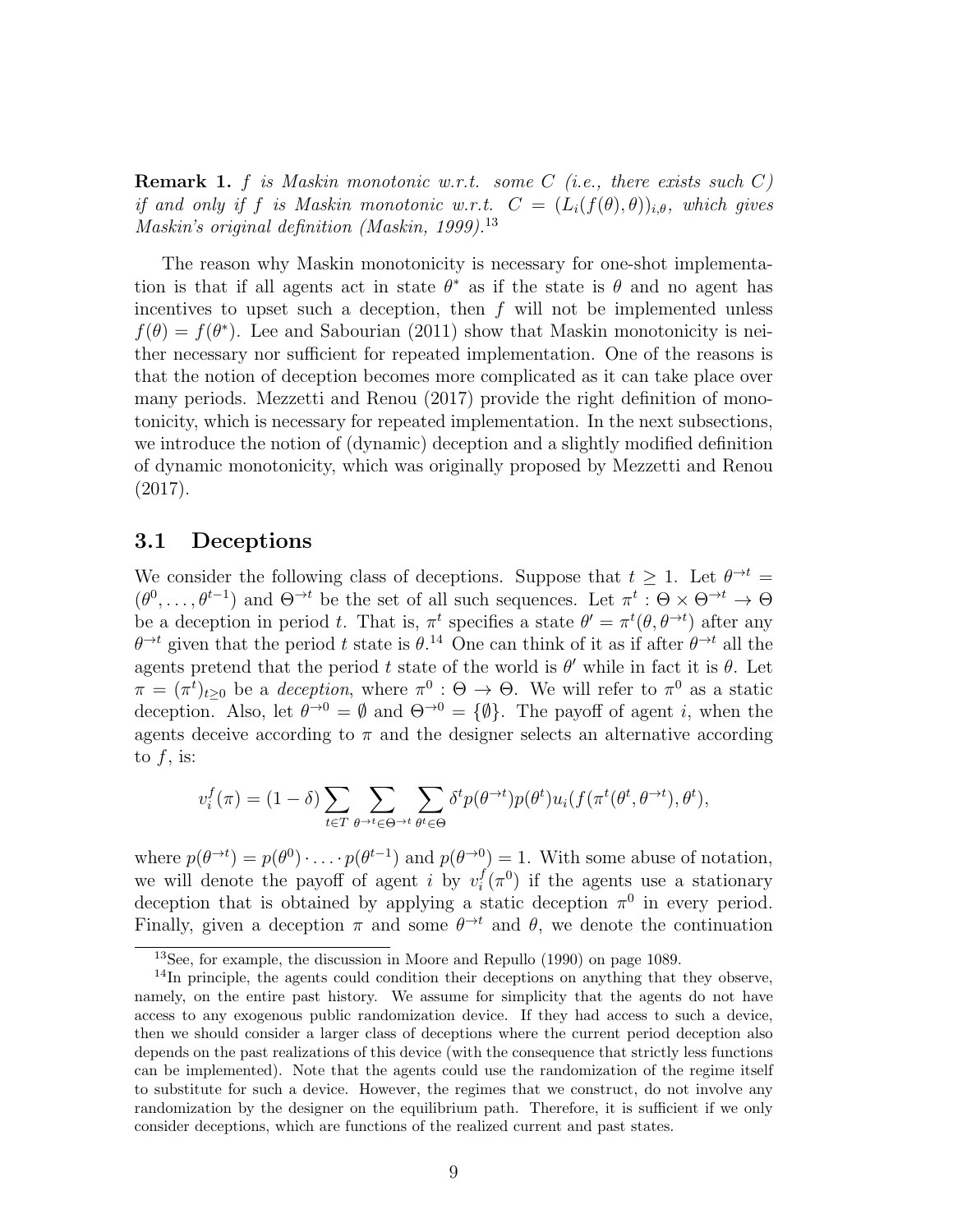deception after period t by  $\pi(\theta, \theta^{\to t})$ , which is derived in the obvious way from  $\pi$ .<sup>15</sup> The period  $t + 1$  continuation payoff of agent *i*, corresponding to  $\pi(\theta, \theta^{\to t})$ , is  $v_i^f$  $i^f(\pi(\theta, \theta^{\rightarrow t}))$ .

### 3.2 Dynamic Monotonicity

To gain better intuition, we start by introducing a weaker version of DM, which is also implied by Maskin monotonicity, and that plays a useful role on its own in the sequel.

**Definition 2** (Maskin monotonicity\*). f satisfies Maskin monotonicity\* with respect to  $C = (C_i(\theta))_{i,\theta}$  if for each i and  $\theta$ ,  $C_i(\theta) \subseteq L_i((f(\theta), v^f), \theta)$  and for all pairs  $(\theta, \theta^*)$ , we have that (a) implies (b):

- a.  $C_i(\theta) \subseteq L_i((f(\theta), v^f), \theta^*)$  holds for all i,
- b.  $f(\theta) = f(\theta^*).$

**Remark 2.** f is Maskin monotonic\*  $(MM^*)$  w.r.t. some C if and only if f is  $MM^*$  w.r.t.  $C = (L_i((f(\theta), v^f), \theta))_{i,\theta}$ . Therefore, we will sometimes suppress the sets w.r.t. which f is MM<sup>\*</sup>. Also, f is MM<sup>\*</sup> if and only if the function  $(f(\cdot), v^f)$ is Maskin monotonic. Hence,  $MM^*$  is implied by Maskin monotonicity of f, but the converse is not true.

Remark 3. MM<sup>\*</sup> is necessary for repeated implementation (as argued below).

One can think of the necessity of  $MM^*$  as follows. Suppose that there is a regime, which repeatedly implements  $f$ . Fix a Nash equilibrium of this regime. Let  $C = (C_i(\theta))_{i,\theta}$  be defined as follows. For all i and  $\theta$ , let  $C_i(\theta)$  represent the set of alternative and continuation payoff pairs that agent  $i$  can obtain by deviating from the equilibrium play in the initial period when the state is  $\theta$ , given that all other agents play according to the fixed Nash equilibrium. Now, by contradiction, suppose that f does not satisfy Definition 2 for this  $C$ , that is, part (a) of Definition 2 holds for a pair  $(\theta, \theta^*)$  but we have that  $f(\theta^*) \neq f(\theta)$ . Consider now the following simple deception: in the initial period, and only in this period, all agents pretend that the state is  $\theta$  when the true state is actually  $\theta^*$ , and they continue to play the Nash equilibrium strategies in the following periods as if they had not pretended in period 0. Given these new strategies, the alternative  $f(\theta)$  is implemented in period 0 if the state is  $\theta^*$  and from the next period on, the agents expect  $v<sup>f</sup>$  since they play the original Nash equilibrium. It is another Nash equilibrium: no agent has incentives to deviate in period 0 because, according to part (a) of Definition 2, each agent  $i$  prefers what he gets from the deception, to anything in  $C_i(\theta)$ . No agent also has incentives to deviate

<sup>&</sup>lt;sup>15</sup>Note the distinction between a deception in period t,  $\pi^t(\theta, \theta^{\to t})$  and a deception from period  $t + 1$  onwards,  $\pi(\theta, \theta^{\rightarrow t})$ .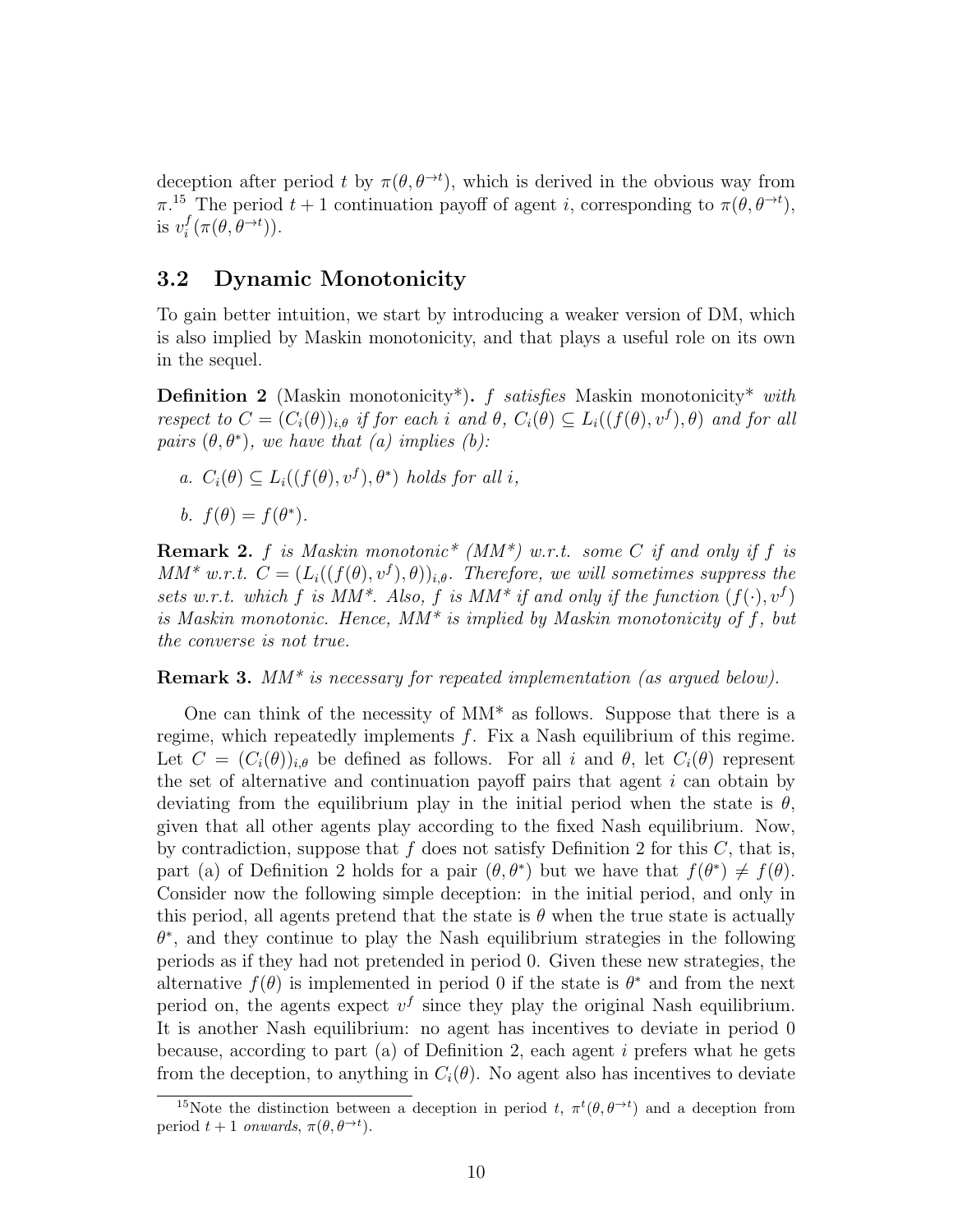in the following periods since, by construction, they follow the original Nash equilibrium strategies from period 1 on. Hence,  $f$  is not repeatedly implemented.

MM\* is, however, far from being a sufficient condition. The period 0 deception described above might be maintained by promising something better than  $v<sup>f</sup>$ from period 1 on, which in turn can be obtained through future deceptions which support themselves. Hence the following definition:

**Definition 3** (Dynamic Monotonicity). f is dynamically monotonic with respect to  $C = (C_i(\theta))_{i,\theta}$  if for each i and  $\theta$ , we have  $C_i(\theta) \subseteq L_i((f(\theta), v^f), \theta)$  and for any deception  $\pi$ , we have that (a) implies (b):

a.  $C_i(\theta) \subseteq L_i((f(\theta), v^f(\pi(\theta^*, \theta^{-t}))), \theta^*)$  holds for all  $i \in I$ , all  $t \in T$ , all  $\theta^{-t} \in \Theta^{-t}$ , and all pairs  $(\theta, \theta^*) \in \Theta \times \Theta$  for which  $\pi^t(\theta^*, \theta^{-t}) = \theta$ ,

b. 
$$
f(\pi^t(\cdot,\theta^{\to t})) = f(\cdot)
$$
 holds for all  $t \in T$  and all  $\theta^{\to t} \in \Theta^{\to t}$ .

Definition 3 says that if there exists a deception  $\pi$  such that  $f(\pi^{t'}(\theta^{t'}, \theta^{\to t'})) \neq$  $f(\theta^{t'})$  for some  $t', \theta^{t'}, \theta^{\rightarrow t'}$ , then there must exist  $i, t, \theta^*, \theta^{\rightarrow t}$ ,  $a, v$  such that  $(a, v) \in$  $C_i(\theta)$  but  $(a, v) \notin L_i((f(\theta), v^f(\pi(\theta^*, \theta^{-t}))), \theta^*)$  where  $\theta = \pi^t(\theta^*, \theta^{-t}).$  Thus, agent  $i$  can be thought of as a whistle-blower who informs the designer about the ongoing deception.

**Remark 4.** f is dynamically monotonic  $(DM)$  w.r.t. some C if and only if f is DM w.r.t.  $C = (L_i((f(\theta), v^f), \theta))_{i,\theta}$ , which is the definition of DM in Mezzetti and Renou (2017). For this reason, we sometimes suppress the collection w.r.t. which f is DM. Obviously, if f is DM, then it is  $MM^*$ .

The reason why, in general, we allow C to differ from  $(L_i((f(\theta), v^f), \theta))_{i,\theta}$  is because later, when we show that the DM of  $f$  is sufficient for repeated implementation of  $f$ , we want to restrict the alternative-continuation payoff pairs a whistle-blower can demand when deviating from a deception. This permits us to rule out certain undesirable equilibria in the game induced by a regime.

We finish this section with an example where we verify  $DM$  and  $MM^*$  of a social choice function. We will return to this example again in the next section.

### Example 1

Let  $I = \{1, 2\}, A = \{a, b, c\}, \Theta = \{\theta, \theta'\}, \text{ and } p(\theta) = \frac{1}{2}.$  The payoffs of the agents are summarized in the following table:

|         |    |    | $u_1(\cdot,\theta) \quad u_2(\cdot,\theta) \mid u_1(\cdot,\theta')$ | $u_2(\cdot, \theta')$ |
|---------|----|----|---------------------------------------------------------------------|-----------------------|
| $\it a$ |    |    | 10                                                                  |                       |
|         | 18 | 10 |                                                                     | 19                    |
|         | 10 |    |                                                                     |                       |

Suppose  $f(\theta) = a$  and  $f(\theta') = b$ . Thus,  $v^f = (12, 12)$ . Let C be defined as follows:  $C_1(\theta) = \{(c, 13, 13)\}, C_1(\theta') = \{(b, 12, 12)\}, C_2(\theta) = \{(a, 12, 12)\},\$ and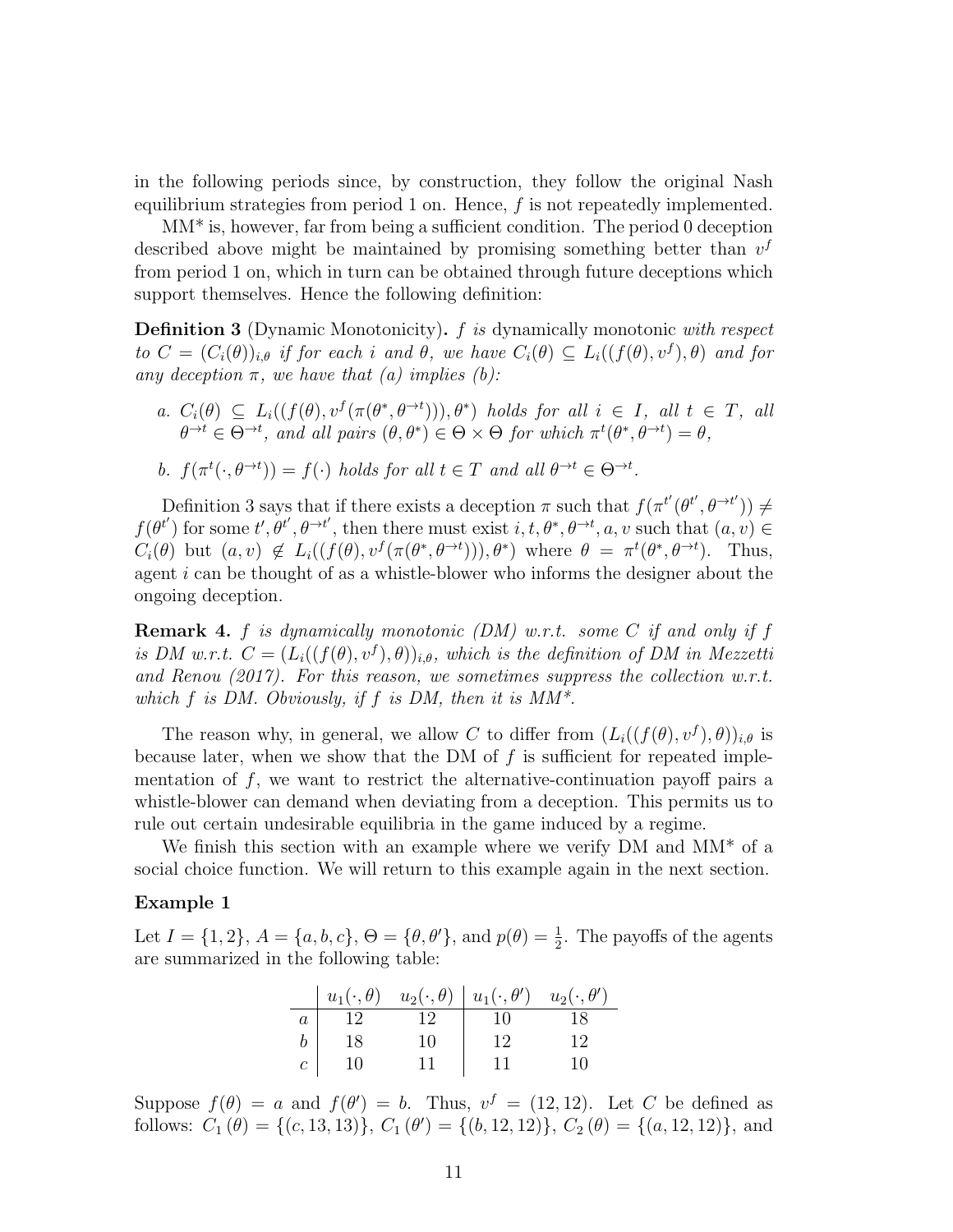$C_2(\theta') = \{(c, 13, 13)\}\.$  (Each agent obtains a payoff of 13 if alternatives a and b are selected with equal probabilities in every period.)

We verify for what values of  $\delta$ , f is DM w.r.t. C. Since the problem is symmetric, we focus on agent 1. First, we must ensure that  $(c, v) \equiv (c, 13, 13) \in$  $L_1((f(\theta), v^f), \theta)$  or, equivalently:

$$
(1 - \delta)u_1(c, \theta) + \delta v_1 \le (1 - \delta)u_1(a, \theta) + \delta v_1^f,
$$

which is satisfied for  $\delta \leq \frac{2}{3}$  $\frac{2}{3}$ .

Second, we must check if we can eliminate a stationary deception that is obtained by applying a static deception  $\pi^0(\theta) = \theta'$  and  $\pi^0(\theta') = \theta$  in each period, since it results in the highest joint payoffs  $v^f(\pi^0) = (14, 14)$ . If we can eliminate this deception, then we can also eliminate any non-stationary deception, where the agents sometimes report the true state, since such a deception would result in a lower payoff for at least one agent. The stationary deception will be eliminated if  $(c, v) \notin L_1((f(\theta), v^f(\pi^0)), \theta')$  or, equivalently:

$$
(1 - \delta)u_1(c, \theta') + \delta v_1 > (1 - \delta)u_1(a, \theta') + \delta v_1^f(\pi^0),
$$

which says that agent 1 has incentives to demand  $(c, v)$  when the other agent claims that the state is  $\theta$ , although it is actually  $\theta'$ . This inequality is satisfied for  $\delta < \frac{1}{2}$ . By symmetry, when agent 1 claims that the state is  $\theta'$ , although it is actually  $\theta$ , agent 2 has the incentive to demand  $(c, v)$  when  $\delta < \frac{1}{2}$ . Thus, f is DM w.r.t. C for  $\delta < \frac{1}{2}$ . To check the MM<sup>\*</sup> of f, we only need to replace  $v_1^f$  $j_1^f(\pi^0)$  with  $v_1^f$  $I_1$  in the last inequality. In this case, the inequality is satisfied for all  $\delta$ . Hence, it follows that f is MM<sup>\*</sup> w.r.t. C for  $\delta \leq \frac{2}{3}$  $\frac{2}{3}$ .<sup>16</sup>

# 4 Alternative Representation of Dynamic Monotonicity

Given the repeated implementation environment as described in Section 2, we now construct an associated repeated game with discounting, perfect monitoring, and random states. We will use this game to characterize the DM of  $f$  in terms of its equilibrium payoff set. Specifically, we will show in Theorem 1 that  $f$  is DM if and only if it is  $MM^*$  and  $v^f$  is the unique efficient equilibrium payoff vector of the repeated game. This characterization has several advantages.

First, it offers a practical and systematic way to check the DM of  $f$ . Unlike DM, to verify the MM<sup>\*</sup> of  $f$  only requires checking finitely many inequalities,

<sup>&</sup>lt;sup>16</sup>By appropriately modifying C, f can be made DM for  $\delta < \frac{3}{5}$  and MM<sup>\*</sup> for all  $\delta$ . The reason why C depends on  $\delta$  is because the lower contour sets depend on it and we must ensure that (1)  $C_1(\theta) \subseteq L_1((f(\theta), v^f), \theta)$  and (2)  $C_1(\theta) \nsubseteq L_1((f(\theta), v^f(\pi^0)), \theta')$  for DM or  $C_1(\theta) \nsubseteq L_1((f(\theta), v^f), \theta')$  for MM<sup>\*</sup>.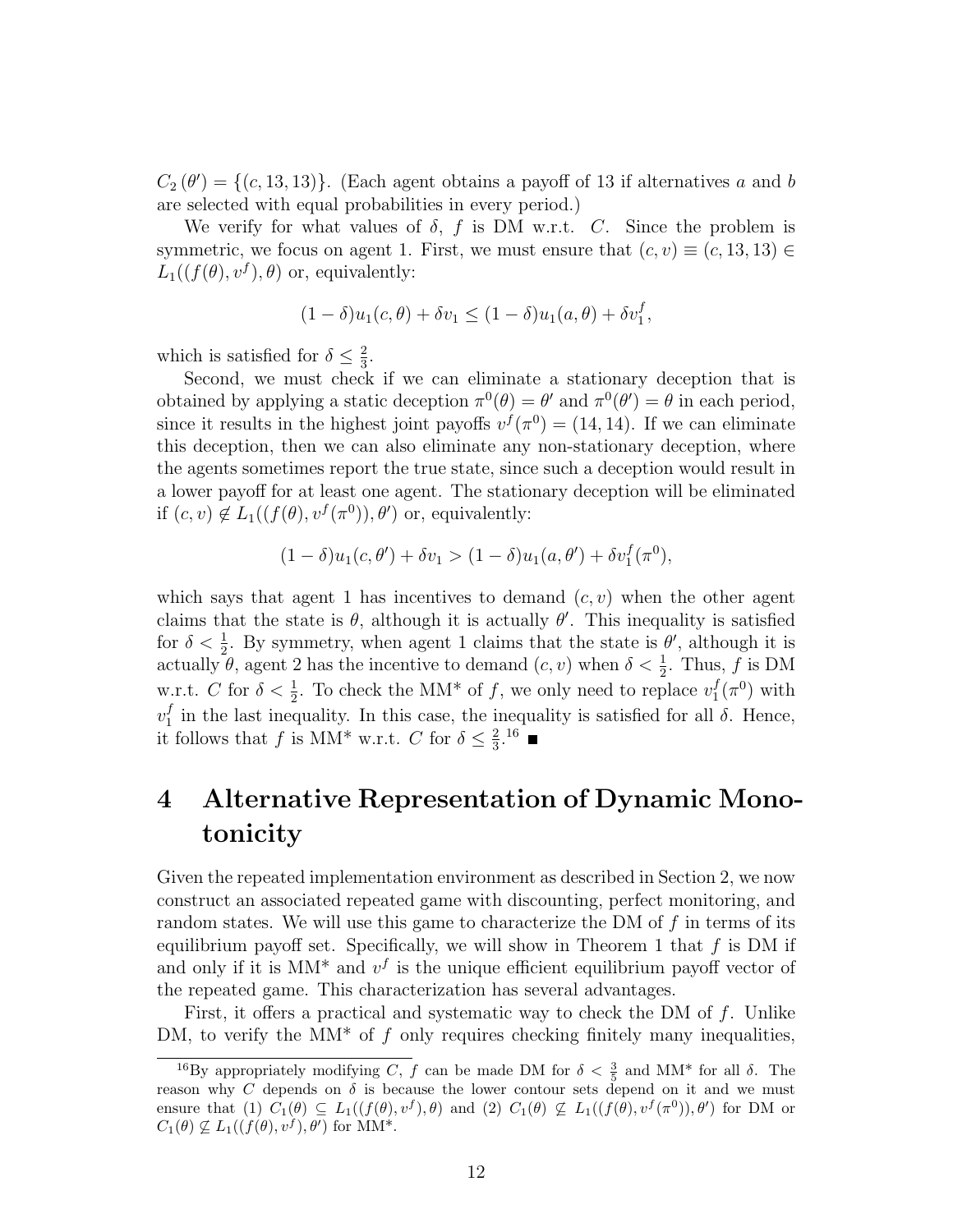while the equilibrium payoff set of the repeated game can be approximated numerically.

Second, with the help of our characterization, we will show in Lemma 1 in Section 5 that it is always possible to modify the collection of sets  $(C_i(\theta))_{i,\theta}$  while preserving the DM of f w.r.t. the new, modified collection. This, in turn, will allow us to prove Theorem 2, namely, that DM is not only necessary, but also a sufficient condition for f to be repeatedly implementable when there are at least three agents.

Finally, the characterization almost immediately implies that DM is equivalent to  $MM^*$  if f is an efficient function; one only needs to show that the efficient equilibrium payoffs of the repeated game are unique. This will be done in Proposition 1 in Section 6.

We now proceed with defining the repeated game. Without loss of generality, we can assume that  $u_i(a, \theta) > 0$  for all i, a, and  $\theta$ , as well as  $(1 - \delta)u_i(f(\theta), \theta)$  +  $\delta v_i^f \geq \delta \overline{v}_i$  for all i and  $\theta$  in the implementation problem.<sup>17</sup> Let  $C = (C_i(\theta))_{i,\theta}$  be an arbitrary collection of sets such that  $C_i(\theta)$  is a nonempty and closed subset of  $L_i((f(\theta), v^f), \theta)$  for all i and  $\theta$ . Let  $M_i(C_i(\theta), \theta^*) = \arg \max_{(a,v) \in C_i(\theta)} U_i(a, v, \theta^*)$ . Given C, for any pair of states  $(\theta, \theta^*)$ , let  $\mu_i(\theta, \theta^*) := U_i(a, v, \theta^*)/(1 - \delta) =$  $u_i(a, \theta^*) + \delta v_i/(1-\delta)$  for some  $(a, v) \in M_i(C_i(\theta), \theta^*)$ . Note that  $\mu_i(\theta, \theta^*)$  is the same for all  $(a, v) \in M_i(C_i(\theta), \theta^*)$ . In particular,  $\mu_i(\theta, \theta) \leq U_i(f(\theta), v^f, \theta)/(1-\delta)$ .

The repeated game  $G^C$  is as follows. A state  $\theta \in \Theta$  is drawn each period i.i.d. according to  $p$ , each player  $i$  corresponds to agent  $i$  in the implementation problem, and the action sets of the stage game are  $A_i = A = \Theta \cup \{\omega, \omega\}$ . Then, for an action profile  $x \in \mathcal{A}^n$  in state  $\theta^*$ , the stage game payoffs of the players are defined as follows:

- 1.  $\nu_i(x, \theta^*) = u_i(f(\theta), \theta^*)$  if  $x_j = \theta$  for all j. (In the implementation problem, it corresponds to the situation when everyone claims that the state is  $\theta$ , while the true state is  $\theta^*$ .)
- 2.  $\nu_i(x, \theta^*) = \mu_i(\theta, \theta^*)$  if  $x_j = \theta$  for all  $j \in I \setminus \{i\}$  and  $x_i = \omega$ . (It corresponds to the situation when all but agent i claim that the state is  $\theta$  but the true state is  $\theta^*$ , while agent *i* deviates by demanding an element in  $M_i(C_i(\theta), \theta^*)$ .
- 3.  $\nu_i(x, \theta^*) = 0$  if  $x_i = 0$ .
- 4.  $\nu_i(x, \theta^*) \ll 0$  for any other  $x \in \mathcal{A}^n$ , which does not fall under any of the above points. (When we write that a payoff is  $\ll 0$ , we mean that it is so negative that the corresponding action profile can never be played on a Nash equilibrium path of the repeated game.) Note that  $\nu_i(x, \theta^*) \ll 0$  if  $x_j = o$  for some  $j \neq i$ , but  $x_i \neq o$ .

<sup>&</sup>lt;sup>17</sup>If the latter inequality is not satisfied, we can add a constant  $\rho$  to all payoffs  $(u_i(a, \theta))_{i,a,\theta}$ such that  $\rho \ge (\delta \overline{v}_i - ((1 - \delta)u_i(f(\theta), \theta) + \delta v_i^f))/(1 - \delta)$  holds for all i and  $\theta$ .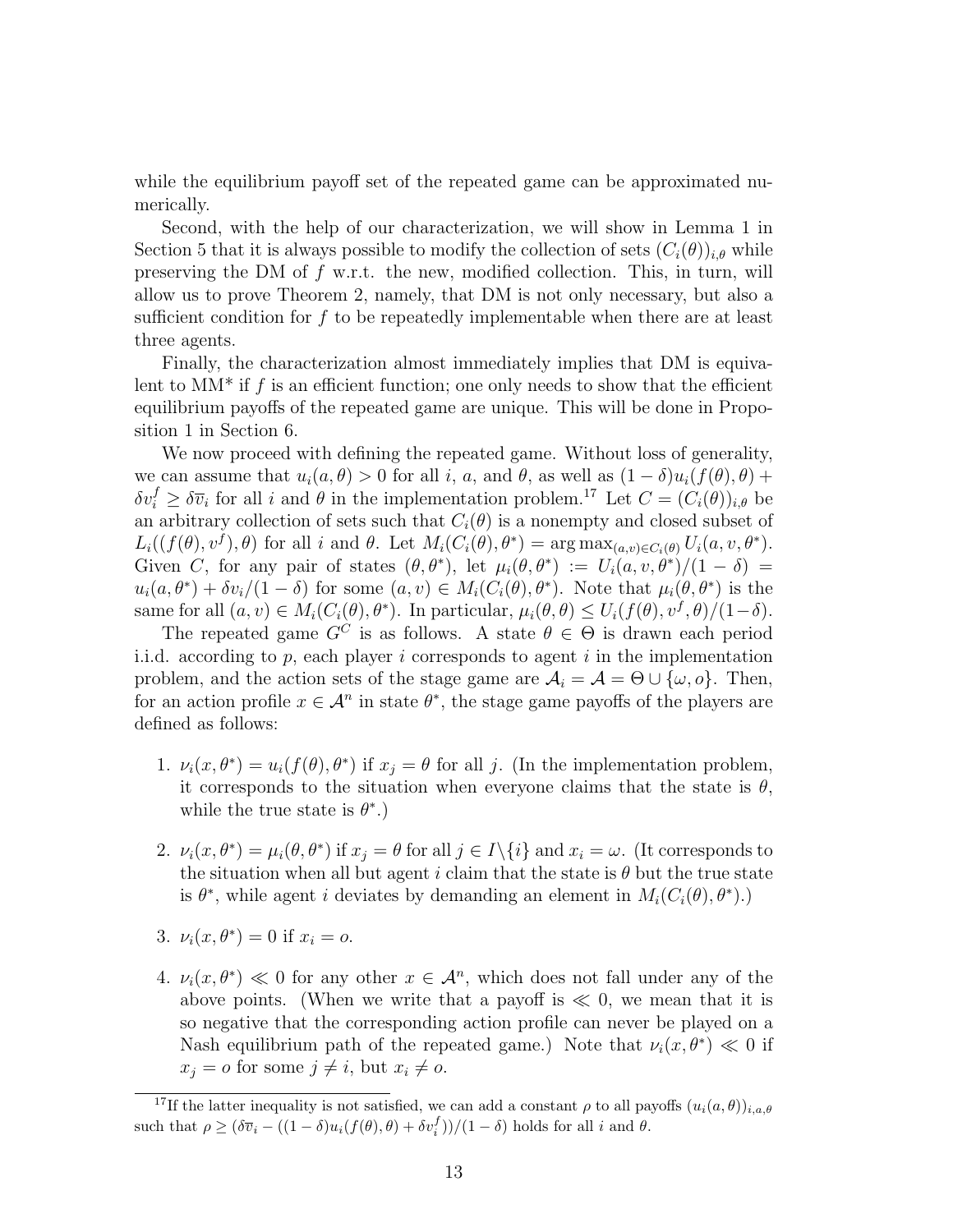The following example illustrates how to calculate the stage game payoffs of the associated repeated game.

#### Example 1 continued

Since the problem is symmetric, we only show how to calculate the payoffs of player 1 in the repeated game. Thus:

$$
\mu_1(\theta,\theta) = \frac{U_1((c,13,13),\theta)}{1-\delta} = 10 + \frac{13\delta}{1-\delta},
$$
  
\n
$$
\mu_1(\theta',\theta) = \frac{U_1((b,12,12),\theta)}{1-\delta} = 18 + \frac{12\delta}{1-\delta},
$$
  
\n
$$
\mu_1(\theta',\theta') = \frac{U_1((b,12,12),\theta')}{1-\delta} = \frac{12}{1-\delta},
$$
  
\n
$$
\mu_1(\theta,\theta') = \frac{U_1((c,13,13),\theta')}{1-\delta} = 11 + \frac{13\delta}{1-\delta}.
$$

The stage game payoffs for each of the two states are given in the following matrices. Since  $\overline{v} = (15, 15)$ , we have set  $\nu_1(x, \theta^*) = -\frac{15\delta}{1-\delta}$  $\frac{15\delta}{1-\delta}$  for all  $\theta^*$  ∈  $\Theta$  if x falls under point 4 in the above definition of the stage game payoffs.

|        |                | Player 2                                    |                                       |                                                      |                |
|--------|----------------|---------------------------------------------|---------------------------------------|------------------------------------------------------|----------------|
|        | $\nu$<br>٠     |                                             |                                       | $\omega$                                             |                |
|        | H              | റ                                           | $15\delta$<br>L5 $\delta$             | L5d                                                  | 158            |
| Player | $\theta'$      | 15ð<br>199                                  |                                       | $15\delta$<br>$\beta \delta$<br>$-\Delta$            | 5 <sub>6</sub> |
|        | $\omega$       | $15\delta$<br>$13\delta$<br>۰U<br>$-\alpha$ | $15\delta$<br>$12\delta$<br>$-\theta$ | $.5\delta$<br>$15\delta$<br>$\overline{\phantom{m}}$ | 58             |
|        | $\overline{O}$ | $15\delta$                                  | $15\delta$                            | $15\delta$                                           |                |

|        |                          | Player 2                                           |                                                |                                                      |           |
|--------|--------------------------|----------------------------------------------------|------------------------------------------------|------------------------------------------------------|-----------|
|        | $\cdot$ . $\theta'$<br>ν |                                                    |                                                | ω                                                    |           |
|        |                          |                                                    | $15\delta$<br>l 5ò<br>$\overline{\phantom{m}}$ | 15∂<br>$\overline{\phantom{0}}$                      | 158       |
| Player | $\theta'$                | $15\delta$<br>$15\delta$                           | 1 ຕ                                            | $13\delta$<br>$15\delta$<br>$\overline{\phantom{0}}$ | 158       |
|        | $\omega$                 | $15\delta$<br>$13\delta$<br>$-\Delta$<br>$-\Delta$ | $15\delta$<br>פי                               | $15\delta$<br>l5δ                                    | $5\delta$ |
|        | $\Omega$                 | 15 $\delta$                                        | !58                                            | $15\delta$                                           |           |

 $\blacksquare$ 

Given a sequence of actions,  $((x^t(\theta))_{\theta \in \Theta})_{t \in T}$ , the payoff of player *i* in the repeated game is given by  $(1 - \delta) \sum_{t \in T} \sum_{\theta \in \Theta} \delta^t p(\theta) \nu_i(x^t(\theta), \theta)$ . Let  $\mathcal{E}(G^C)$  be the set of pure-strategy subgame perfect Nash equilibrium (SPNE) payoffs of the repeated game  $G^C$ , which in our case coincides with the set of Nash equilibrium payoffs of  $G^C$  because everyone playing *o* is a Nash equilibrium of the stage game that results in the minmax payoffs. We say that the equilibrium payoff vector  $v$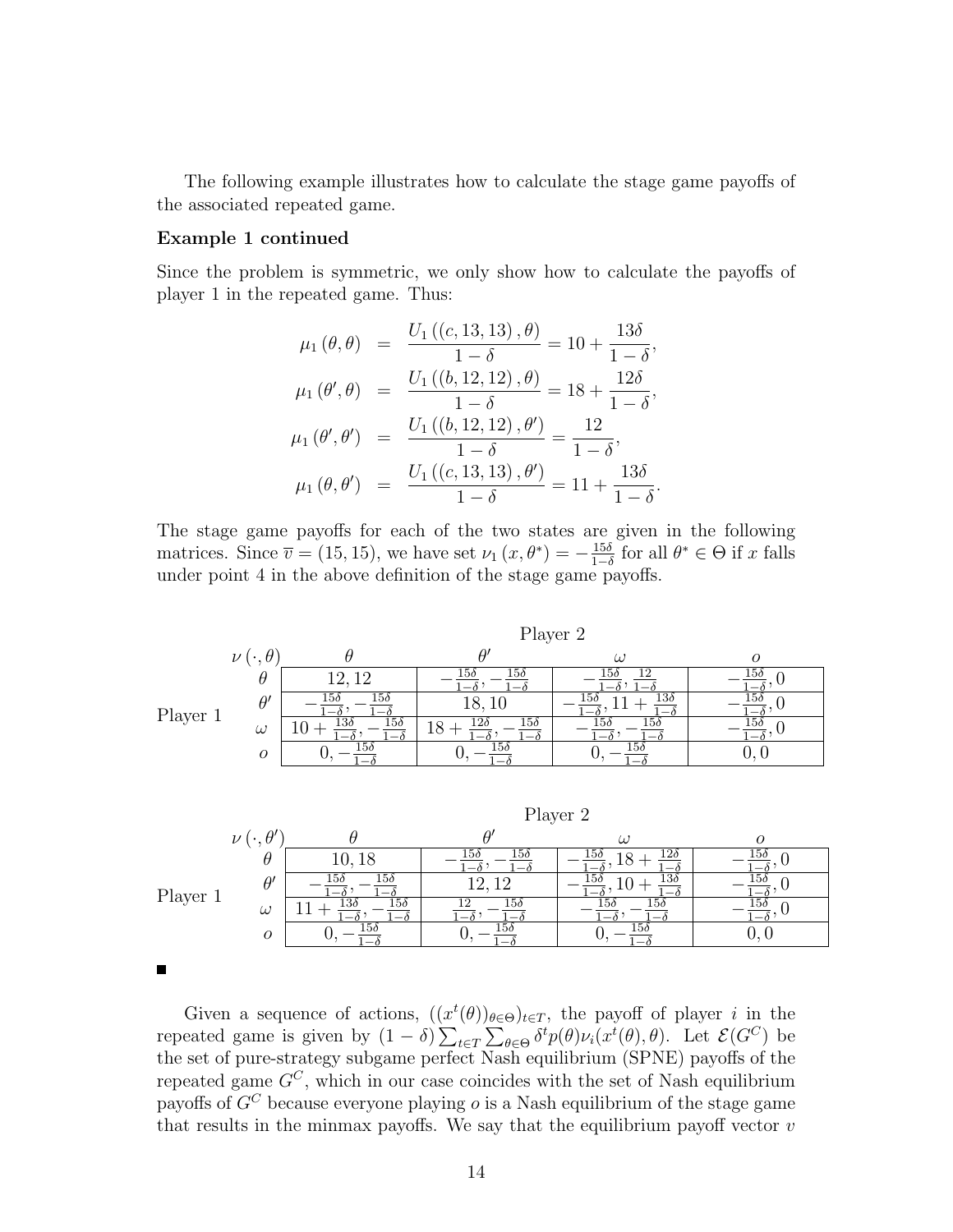is efficient (resp., weakly efficient) if there is no  $w \in \mathcal{E}(G^C) \setminus \{v\}$  such that  $w \geq v$  $({\rm resp.,}\ w > v).^{18}$ 

The link between the DM of f and the equilibrium payoff set of the repeated game is described in the following theorem.

**Theorem 1.** Let  $C = (C_i(\theta))_{i,\theta}$  be a collection of non-empty and closed sets with  $C_i(\theta) \subseteq L_i((f(\theta), v^f), \theta)$  for all i and  $\theta$ . f is dynamically monotonic w.r.t. C if and only if:

- 1. f is Maskin monotonic\* w.r.t.  $C$ ,
- 2.  $v<sup>f</sup>$  is the unique efficient equilibrium payoff vector of  $G<sup>C</sup>$ .<sup>19</sup>

The proof is available in Section A of the Appendix.

The theorem says that if f is DM, then  $v<sup>f</sup>$  is the unique efficient equilibrium payoff vector of  $G^C$ . The intuition is simple. Every deception  $\pi$  corresponds to a certain play in the repeated game. When  $f$  is DM, there exists a whistle-blower for every deception that results in payoffs different from  $v<sup>f</sup>$ . By construction of the repeated game, the corresponding play in the repeated game cannot be supported as an equilibrium outcome. The only reason why  $v<sup>f</sup>$  is not the unique equilibrium payoff vector of  $G^C$  is because there are also equilibria in which the players choose  $o$  on the equilibrium path. Conversely, if  $v<sup>f</sup>$  is the unique efficient equilibrium payoff vector of  $G^C$ , then the only deceptions that we need to consider when checking the DM of  $f$ , are of the type as described after Remark 3, and they are taken care of by MM\*.

### 4.1 Testing Dynamic Monotonicity

The definition of DM says that to check whether or not  $f$  is DM may require considering infinitely many deceptions, which is impossible (unless one is lucky to find a deception, which does not satisfy the condition required for DM). The result of Theorem 1, however, offers a systematic and practical way to check the DM of f. First, verifying the MM<sup>\*</sup> of f is relatively easy as one has to check only finitely many static deceptions. Second, one can find the equilibrium payoff set of the associated repeated game using the method that has been pioneered by Abreu, Pearce, and Stacchetti (1990), and that has been applied to a class of stochastic games by Kitti (2016) and Abreu, Brooks, and Sannikov (2016), of which our repeated game  $G^C$  is a special case.<sup>20</sup>

<sup>&</sup>lt;sup>18</sup>Notation  $w \geq v$  means  $w_i \geq v_i$  for all i and  $w_i > v_i$  for at least one i, while  $w > v$  means  $w_i > v_i$  for all *i*.

<sup>&</sup>lt;sup>19</sup>In fact, if f is DM w.r.t. C, then  $v<sup>f</sup>$  is also the unique weakly efficient equilibrium payoff vector of  $G^C$ .

 $20$ Abreu, Pearce, and Stacchetti (1990) consider repeated games with imperfect monitoring  $((S_i)_{i\in I}, P, \Omega, \Psi, (\Pi_i)_{i\in I})$ . If we allowed for public randomization, then  $G^C$  could also be rein-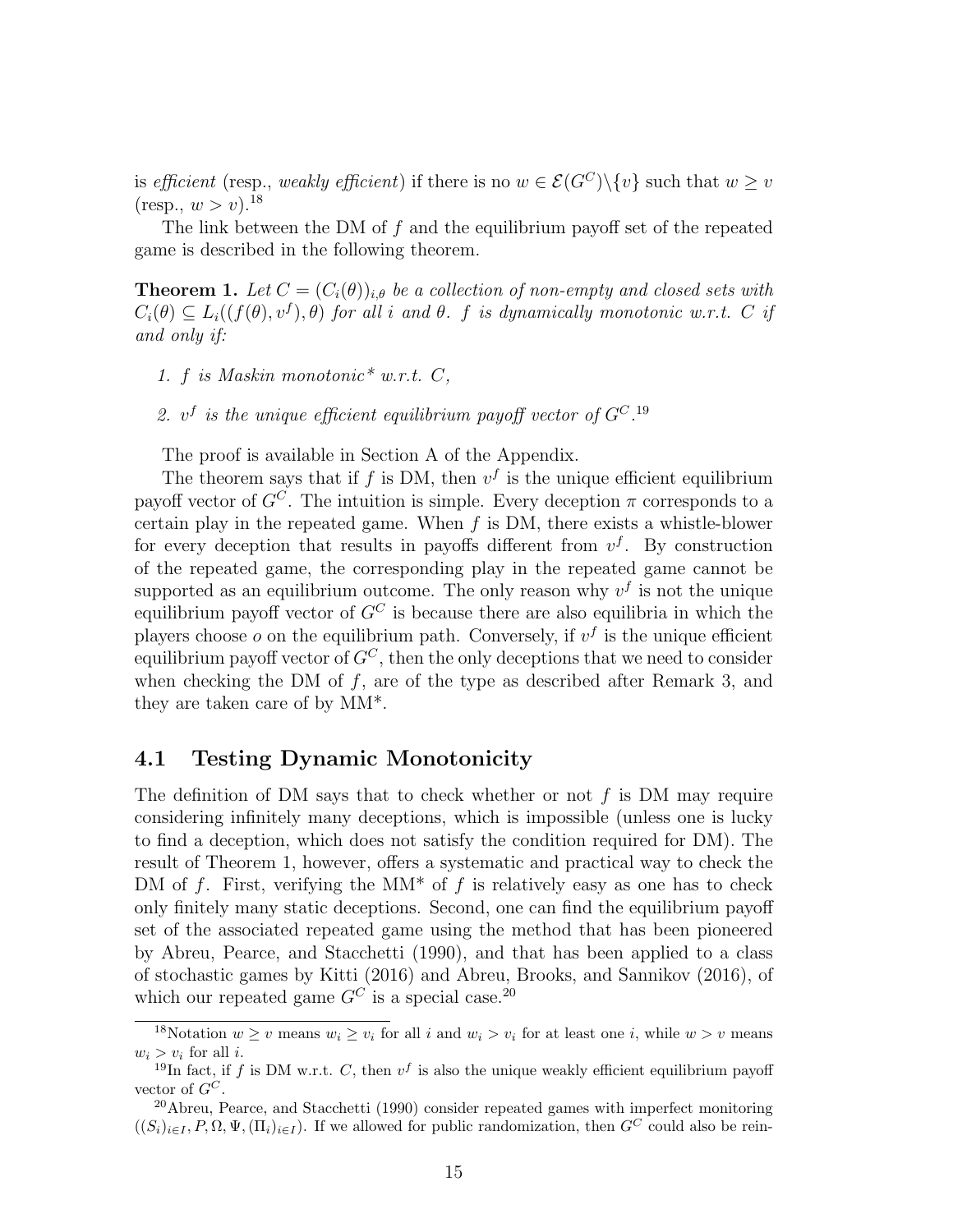

Figure 1: Equilibrium payoffs of the repeated game

#### Example 1 continued

Figure 1 illustrates equilibrium payoffs for the repeated game when  $\delta = \frac{1}{4}$  $\frac{1}{4}$  and  $\delta = \frac{2}{3}$  $\frac{2}{3}$ , respectively.<sup>21</sup> The figure shows that  $v^f = (12, 12)$  is the unique efficient equilibrium payoff vector of  $\mathcal{E}(G^C)$  when  $\delta = \frac{1}{4}$  $\frac{1}{4}$ , which is consistent with our earlier finding that f is DM w.r.t. C for  $\delta < \frac{1}{2}$ . To better illustrate the frontier of efficient equilibrium payoffs when  $\delta = \frac{2}{3}$  $\frac{2}{3}$ , we only present the equilibrium payoffs that exceed  $v^f = (12, 12)$ . Although the approximation of the frontier of efficient equilibrium payoffs is not tight  $((14, 14)$  should be on the frontier),  $v<sup>f</sup>$  is clearly not an efficient equilibrium payoff vector, which is consistent with the earlier finding that f is not DM w.r.t. C for  $\delta \geq \frac{1}{2}$  $rac{1}{2}$ .

terpreted as a repeated game with imperfect monitoring. Consequently, the results of Abreu, Pearce, and Stacchetti (1990) would directly apply. Identify the action set  $S_i$  of player i with  $\mathcal{A}^{\Theta}$  and let  $S = S_1 \times \cdots \times S_n$ . P is a public signal, which takes values in  $\Omega = \Theta \times \mathcal{A}^n \times [0,1]^{|\Theta|}$ and its distribution  $\Psi(\cdot; q)$  for a given action profile  $q = (q_1, \ldots, q_n) \in S$  can be calculated as follows. The first coordinate  $\theta$  is the current period state of the world in  $G^C$  and it is drawn from Θ with probability  $p(\theta)$ . The second coordinate  $x \in A^n$  is the action profile in  $G^C$ , which is determined by  $q : \Theta \to \mathcal{A}^n$  and by the current state of the world  $\theta$  as  $x = q(\theta)$ . The last  $|\Theta|$ coordinates serve for the public randomization device of the next period for each possible state of the next period and are drawn i.i.d. according to the uniform distribution on [0, 1]. Finally, current period payoffs are  $\Pi_i(q) = \sum_{\theta \in \Theta} p(\theta) u_i(q(\theta), \theta)$ .

<sup>&</sup>lt;sup>21</sup>Equilibrium payoffs are computed using a modified version of the Octave code that has been kindly provided to us by Mitri Kitti. The code is based on Kitti (2016), where, similar to our model, it is assumed that public randomization is not available to the players. Judd, Yeltekin, and Conklin (2003), Abreu and Sannikov (2014), and Abreu, Brooks, and Sannikov (2016) have developed numerical methods that give better approximation of the equilibrium payoff sets in different repeated games, but only the last paper considers stochastic repeated games while all these papers assume the existence of a public randomization device.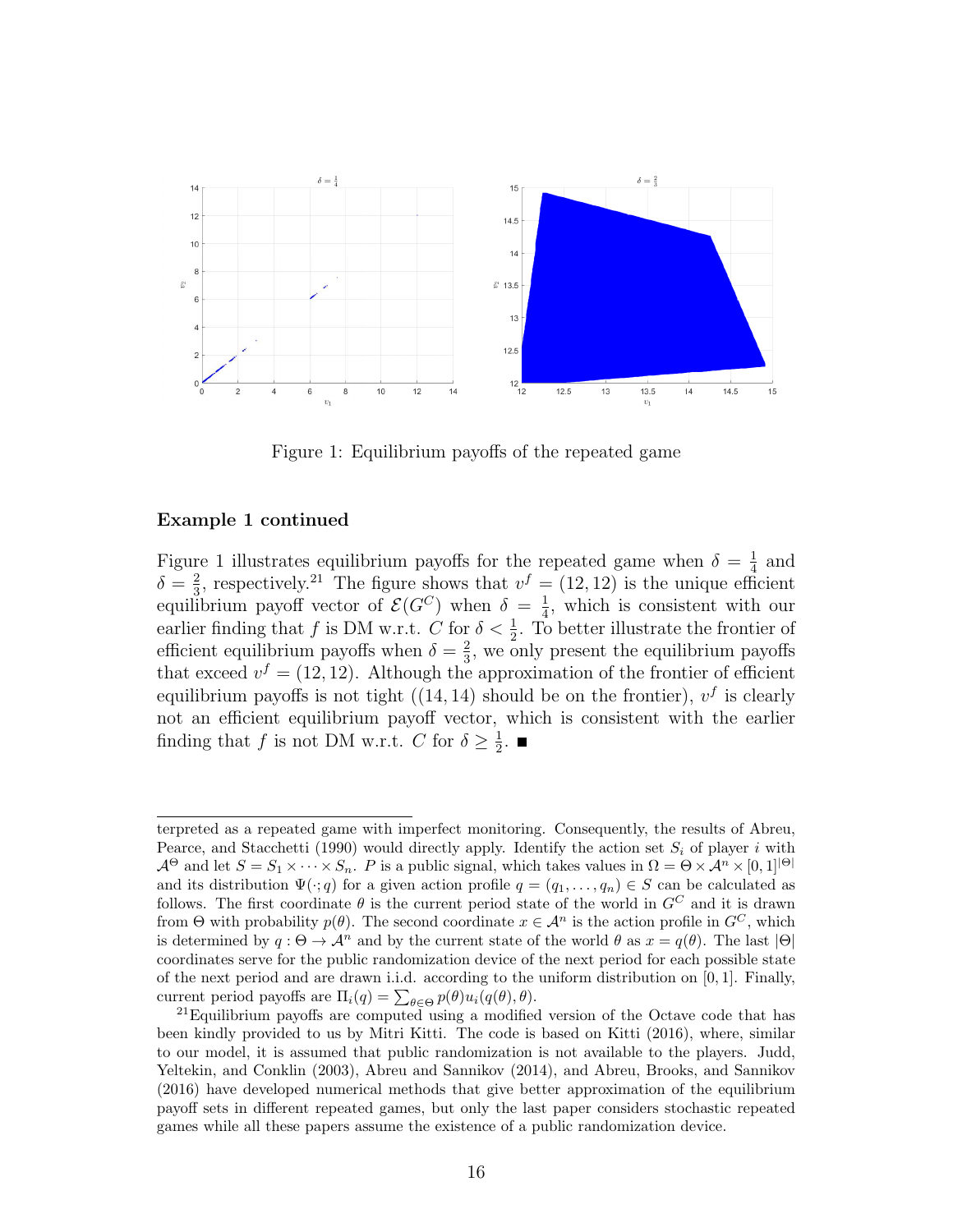# 5 Characterization of Repeatedly Implementable Functions

In this section, we prove that DM is not only necessary, but also sufficient for a function to be repeatedly implementable whenever there are at least three agents. The regime that we use to prove the sufficiency result is a modification of the regime in Mezzetti and Renou (2017). In their regime, if there has been no disagreement in the agents' messages in the past, they face a mechanism that is similar to the canonical mechanism that is used in the one-shot implementation. If the agents' messages ever differ, then one of the agents randomly becomes a dictator forever. In Mezzetti and Renou (2017), there can be equilibria in which the agents' messages differ. Therefore, they invoke the assumption of no-veto power (or their Assumption  $A$ ) to ensure that any such equilibrium results in desirable outcomes. We modify their regime in a way that ensures that no such equilibrium, in which agents' messages differ, even exists. It is done by giving each agent incentives to become the dictator.

We now discuss how it is achieved and the role Theorem 1 plays in it. Unwanted equilibria, in which agents' messages are unanimous, are taken care of by DM. Namely, if the agents follow a deception that results in an undesirable outcome, DM ensures that there exists a whistle-blower, say, agent  $i$  who has incentives to deviate by demanding some  $(a, v) \in C_i(\theta)$  when the other agents claim that the state is  $\theta$ , although it is not. If the continuation payoff  $v_i$  that the whistle-blower demands for himself is such that  $\underline{v}_i < v_i < \overline{v}_i$ , then the designer can always introduce a lottery with the expected payoff  $v_i$  for agent i that picks every alternative forever with a strictly positive probability. Due to strict preferences, it follows that the agents do not get their highest continuation payoffs with certainty, giving them the incentives to trigger the so-called integer game, in which the agent announcing the highest integer can become the dictator and choose his preferred alternatives forever. The probability of becoming the dictator is, however, strictly less than 1, although by announcing higher and higher integers, the agent can increase this probability. With the remaining probability, again a constant alternative is uniformly chosen forever. As a result, the agents still do not get their highest continuation payoffs with certainty, giving them the incentives to announce even higher integers. This eliminates any equilibrium in which the agents send non-unanimous messages on the equilibrium path.<sup>22</sup>

The designer, however, cannot introduce a lottery over alternatives if the whistle-blower demands  $(a, v)$ , such that either  $v_i = \underline{v}_i$  or  $v_i = \overline{v}_i$ . Therefore, we

 $22$ Implementation literature is often criticized for the use of integer games and other similar "tail-chasing" constructs to rule out certain undesirable equilibria. Since our goal is to characterize what in general can be implemented, this criticism is less relevant here. Furthermore, Lee and Sabourian (2015) show that repeated implementation using only simple and finite mechanisms is also possible if the agents have a preference for less complexity. See also Footnote 24.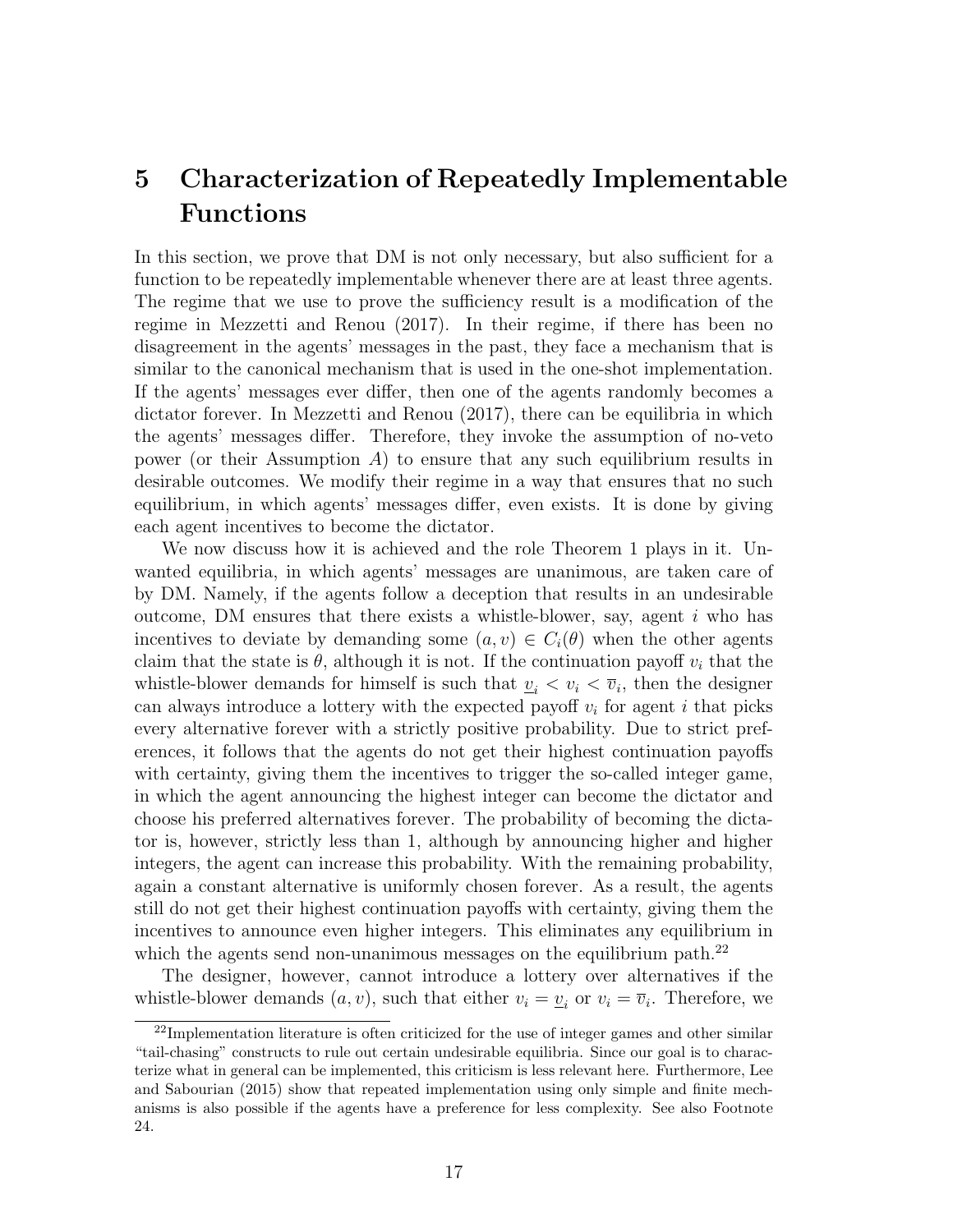first show in the following lemma that any such alternative-continuation payoff pair can be replaced with a nearby pair  $(b, w)$  where  $\underline{v}_i < w_i < \overline{v}_i$ , without violating the DM of  $f$ . Since DM requires satisfying infinitely many incentive constraints, it is not obvious that we can replace one alternative-continuation payoff pair with another and maintain the DM of  $f$ . To show that we can indeed do so, we use the characterization of DM in Theorem 1. Because the equilibrium payoff correspondence of repeated games is upper-semicontinuous, we can show that a slight change in  $C$  and, hence, in the equilibrium payoffs of the associated repeated game,  $\mathcal{E}(G^C)$ , preserves the DM of f.

**Lemma 1.** If f is dynamically monotonic w.r.t.  $C = (C_i(\theta))_{i,\theta}$ , then f is also dynamically monotonic w.r.t. some  $D = (D_i(\theta))_{i,\theta}$  such that  $\underline{v}_i < v_i < \overline{v}_i$  for all i,  $\theta$ ,  $D_i(\theta)$ , and  $(a, v) \in D_i(\theta)$ .

The proof of lemma is in Section B of the Appendix.

**Theorem 2.** When  $n > 2$ , f is repeatedly implementable if and only if f is dynamically monotonic with respect to some collection  $C = (C_i(\theta))_{i,\theta}$ .

*Proof. The only-if-part.*<sup>23</sup> Suppose that a social choice function f is repeatedly implementable using a regime  $r$ . Take a strategy profile  $s$  that is a Nash equilibrium of the game induced by regime r. Consider a history  $h<sup>t</sup>$  and a mechanism  $\gamma^t$  for some t such that  $q(h^t|s, r) > 0$  and  $r(\gamma^t|h^t) > 0$ . Let  $C_i(h^t, \theta, \gamma^t)$  be the set of alternative and continuation payoff pairs that agent  $i$  can attain by deviating in period t given that the period t state is  $\theta$  and the other agents follow  $s_{-i}$ . Let  $C_i(\theta) = \bigcup_t \bigcup_{\{h^t | q(h^t | s, r) > 0\}} \bigcup_{\{\gamma^t | r(\gamma^t | h^t) > 0\}} C_i(h^t, \theta, \gamma^t)$ . The necessity of DM w.r.t.  $C = (C_i(\theta))_{i,\theta}$  follows from the proof of Theorem 1 in Mezzetti and Renou (2017), once we replace  $L_i((f(\theta), v^f), \theta)$  with  $C_i(\theta)$  everywhere in that proof.

The if-part. By Lemma 1, we can select a collection  $C = (C_i(\theta))_{i,\theta}$  w.r.t. which f is DM and  $\underline{v}_i < v_i < \overline{v}_i$  for all  $i, \theta, C_i(\theta)$ , and  $(a, v) \in C_i(\theta)$ . We now define a regime and show that it implements  $f$ . In the regime, we will use the following stage mechanisms.

**Mechanism**  $\hat{\gamma}$ . For each agent  $i \in I$ , let the message space of agent i be  $\mathcal{M}_i = \{(\theta, b, v, z) \in \Theta \times \Delta A \times V \times \mathbb{Z}_+ \},$  where  $\mathbb{Z}_+$  denotes the set of nonnegative integers. For a message profile  $m$ , let  $i<sub>z</sub>$  denote an agent who sends the highest integer z, and let  $m_{i_z} = (\theta_z, b_z, v_z, z_z)$ . Given  $C = (C_i(\theta))_{i,\theta}$ , define the allocation rule  $q$  as follows:

- I. If there exists  $(\theta, b, v, z) \in \Theta \times \Delta A \times V \times \mathbb{Z}_+$  such that  $m_i = (\theta, b, v, z)$  for all  $i \in I$ , then  $g(m) = f(\theta)$ .
- II. If there exists  $(\theta, b, v, z) \in \Theta \times \Delta A \times V \times \mathbb{Z}_+$  and  $i^* \in I$  such that  $m_i =$  $(\theta, b, v, z)$  for all  $i \neq i^*$  and  $m_{i^*} = (\theta', b', v', z') \neq (\theta, b, v, z)$ , then:

<sup>&</sup>lt;sup>23</sup>This part also applies for  $n = 2$ .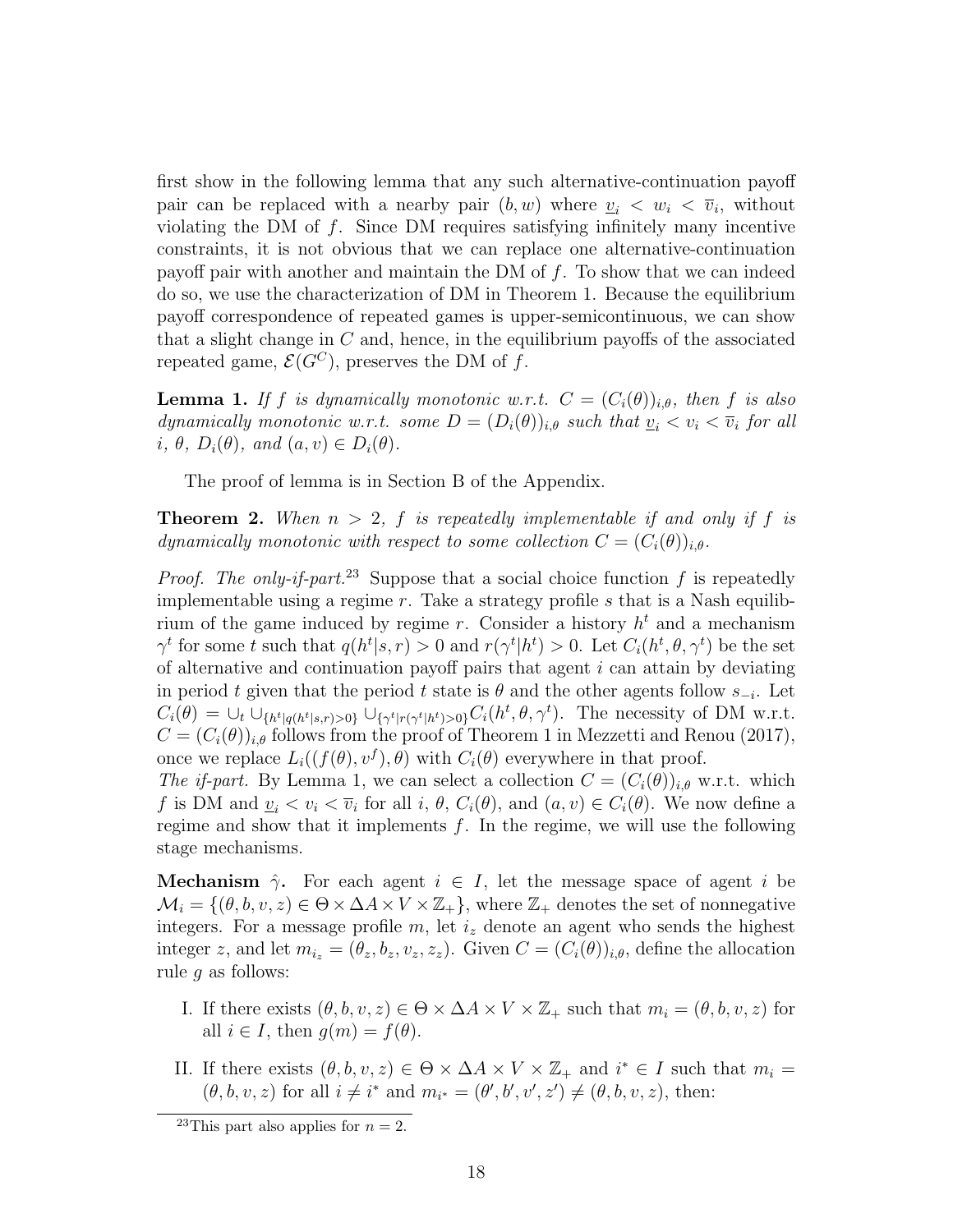(a)  $g(m) = b'$  if  $(b', v') \in C_{i^*}(\theta)$ , (b)  $q(m) = f(\theta)$  otherwise.

III. If neither (I) nor (II) applies, then  $g(m) = b_z$ .

The second mechanism is a dictatorial one, in which some agent  $i$  picks an alternative from a subset of A:

**Mechanism**  $\tilde{\gamma}_i(\mathcal{M}_i)$ . Let  $\mathcal{M}_i \subseteq A$ , while  $\mathcal{M}_j = {\emptyset}$  for each  $j \in I \setminus \{i\}$ . Let  $g(m)=m_i.$ 

In case  $\mathcal{M}_i = \{a\}$  for some  $a \in A$  in the dictatorial mechanism, we refer to it as a constant mechanism.

Let  $\hat{v}_i := \frac{\sum_{a \in A} \sum_{\theta \in \Theta} p(\theta) u_i(a, \theta)}{|A|}$  $\frac{d \in \Theta}{|A|}$  for all  $i \in I$ , where  $|A|$  denotes the cardinality of the set A. Also, let  $\underline{A}_i = {\underline{a}_i(\theta)} \mid \theta \in \Theta$ . The regime is defined as follows:

### Regime r.

- 1.  $r(\hat{\gamma}|h^0) = 1$ .
- 2. For  $t \geq 1$ , if  $r(\hat{\gamma}|h^{t-1}) = 1$  and  $m^{t-1} = (m_i)_{i \in I}$  is such that:
	- (a) Parts (I) or (IIb) of  $\hat{\gamma}$  applies, then  $r(\hat{\gamma}|h^t) = 1$ ,
	- (b) Part (IIa) of  $\hat{\gamma}$  applies with  $m_{i^*} = (\theta', b', v', z')$ , then i. If  $\underline{v}_{i^*} < v'_{i^*} \leq \hat{v}_{i^*}$ , then

$$
r(\tilde{\gamma}_{i^*}(\{a\})|h^t) = \lambda/|A| \text{ for all } a \in A,
$$
  

$$
r(\tilde{\gamma}_{i^*+1}(\underline{A}_{i^*})|h^t) = 1 - \lambda,
$$

where

$$
\lambda = \frac{v'_{i^*} - \underline{v}_{i^*}}{\hat{v}_{i^*} - \underline{v}_{i^*}},
$$

ii. If  $\hat{v}_{i^*} < v'_{i^*} < \overline{v}_{i^*}$ , then

$$
r(\tilde{\gamma}_{i^*}(A)|h^t) = \lambda,
$$
  

$$
r(\tilde{\gamma}_{i^*}(\{a\})|h^t) = (1-\lambda)/|A| \text{ for all } a \in A,
$$

where

$$
\lambda = \frac{v'_{i^*} - \hat{v}_{i^*}}{\overline{v}_{i^*} - \hat{v}_{i^*}},
$$

- (c) Part (III) of  $\hat{\gamma}$  applies, then  $r(\tilde{\gamma}_{i_z}(A)|h^t) = \frac{z_z}{1+z_z}$  and  $r(\tilde{\gamma}_{i_z}(\{a\})|h^t) =$ 1  $\frac{1}{(1+z_z)|A|}$  for all  $a \in A$ ,
- 3. For  $t \geq 2$ , if  $r(\tilde{\gamma}_i(\mathcal{M}_i)|h^{t-1}) = 1$  for some i and  $\mathcal{M}_i$ , then  $r(\tilde{\gamma}_i(\mathcal{M}_i)|h^t) = 1$ .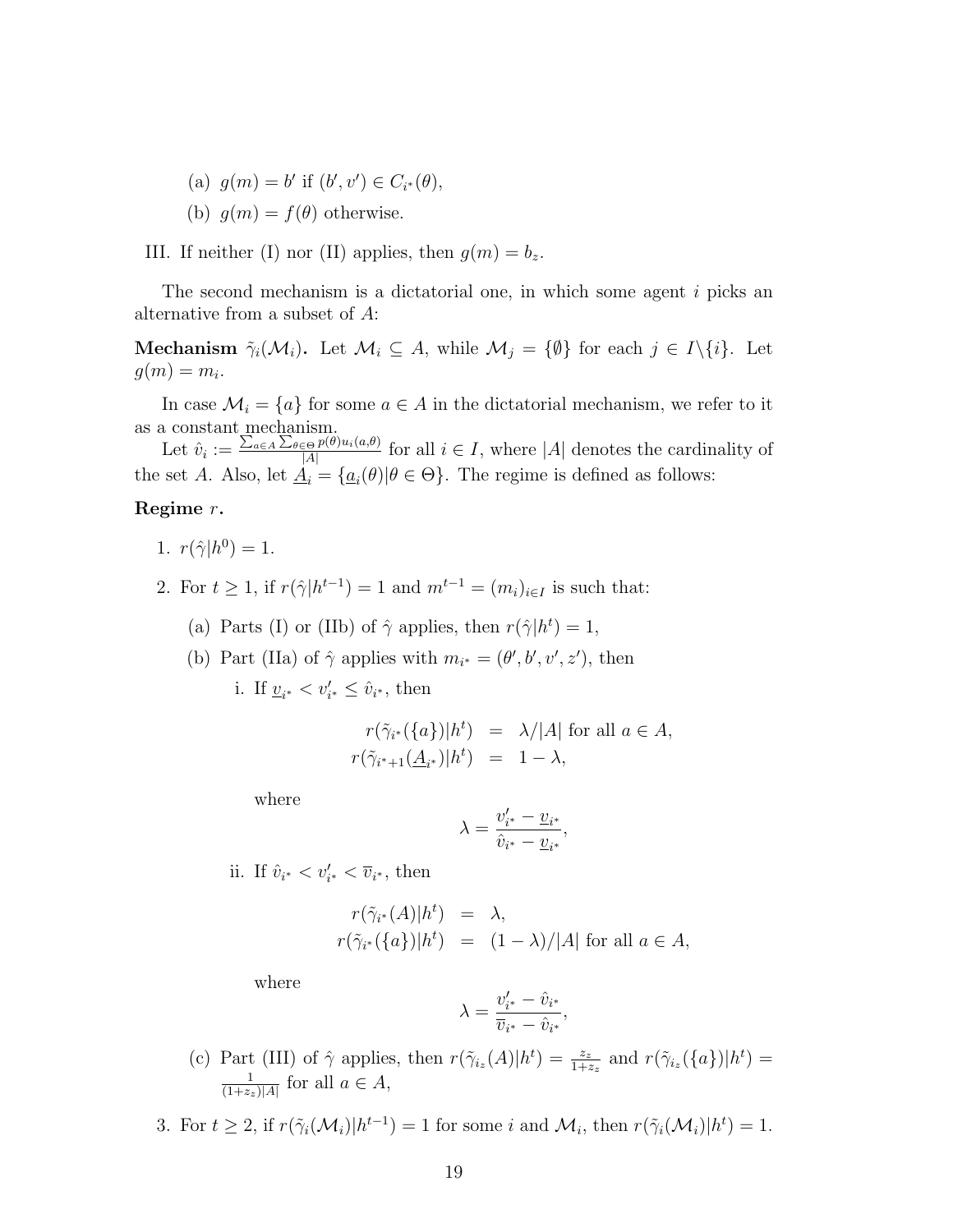In words, suppose that the agents face mechanism  $\hat{\gamma}$  in period  $t-1$ . Depending on the agents' messages in that period, period  $t$  mechanism is determined as follows. If their reports are unanimous or there is a single agent  $i^*$  who sends a message  $m_{i^*} = (\theta', b', v', z')$  different from  $(\theta, b, v, z)$ , which is sent by all the other agents, and  $(b', v') \notin C_{i^*}(\theta)$ , then the mechanism  $\hat{\gamma}$  is again selected in period t. If instead the message of agent  $i^*$  is such that  $(b', v') \in C_{i^*}(\theta)$ , then the demanded alternative  $b'$  is implemented, and from the next period on either agent  $i^*$  or  $i^* + 1$  is given the right to choose alternatives from set A (in case of  $i^*$ ) or  $\underline{A}_{i^*}$  (in case of  $i^* + 1$ ) forever, or one of the constant mechanisms is applied forever. The probabilities of these scenarios are chosen so as to ensure that agent  $i^*$  expects his announced continuation payoff  $v'_{i^*}$ , assuming that, on the one hand, agent  $i^*+1$  will always choose agent  $i^*$ 's worst alternative from  $\underline{A}_{i^*}$ if agent  $i^*+1$  becomes a dictator and, on the other hand, agent  $i^*$  plays optimally if he becomes the dictator. Finally, for all other message profiles, either the agent with the highest announced integer is given the right to choose alternatives from A (with probability  $z_z/(1+z_z)$ ) or one of the constant mechanisms is applied forever (with probability  $1/(|A|(1+z_z))$ ).<sup>24</sup>

We complete the proof in Section B of the Appendix where we show that the defined regime implements  $f$ . Namely, Lemma 6 establishes that there exists an equilibrium that selects the desirable alternative in each period, while Lemma 7 establishes that in any equilibrium, only the desirable alternative is selected in  $\Box$ each period.

The regime that is used to implement  $f$  in the above theorem, requires the knowledge of collection C w.r.t. which f is DM. We note that the proof of Lemma 1 suggests an algorithm to construct one such possible  $C$ . First, w.l.o.g.,  $C_i(\theta)$  can be taken to be finite for all i and  $\theta$  with the property that it contains an alternative-continuation payoff pair in  $M_i(L_i((f(\theta), v^f), \theta), \theta^*)$  for every  $\theta^*$ . Next, if for some i and  $\theta$ , there exists  $(a, v) \in C_i(\theta)$ , such that either  $v_i = v_i$  or  $v_i = \overline{v}_i$ , then according to Lemma 1 we can replace  $(a, v)$  with another alternativecontinuation payoff pair  $(b, w)$ , such that  $\underline{v}_i < w_i < \overline{v}_i$ .

## 6 Implementing Efficient Functions

Here we relate Lee and Sabourian (2011)'s notion of efficiency in the range to dynamic monotonicity (see Proposition 1 below), and then we provide an appli-

<sup>&</sup>lt;sup>24</sup>We could also design a regime without the unbounded (or open) "integer game" in part (III) of  $\hat{\gamma}$  by instead allowing the agents to announce numbers from the compact [0, 1] interval. For example, the agent who announces the largest number becomes a dictator with the probability equal to his number if this number is strictly less than 1, and with the remaining probability the constant mechanisms are played. If anyone announces 1, then a constant mechanism is selected with equal probabilities. Hence, the regime (resp., mechanism) is discontinuous in strategies (resp., messages).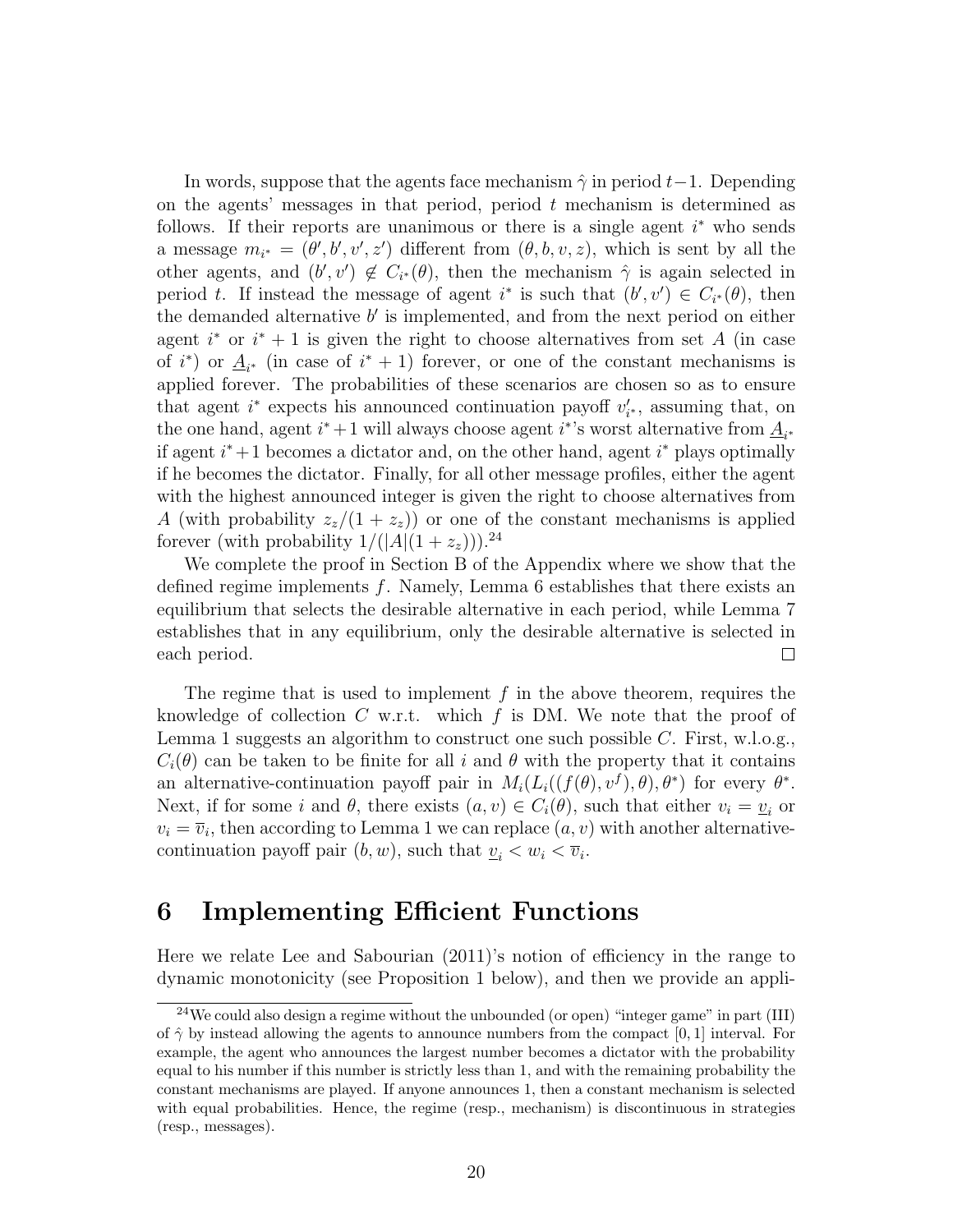cation of this result by studying the implementation of utilitarian social choice functions.

**Definition 4** (Efficiency in the range). Let  $V^f = \{v \in V | \exists \pi^0 : \Theta \to \Delta \Theta :$  $v = \sum_{\theta \in \Theta} p(\theta) \pi^{0}(\theta)(\theta') u(f(\theta'), \theta) \}$  where  $\pi^{0}(\theta)(\theta')$  is the probability of deceiving in state  $\theta$  that the state is  $\theta'$ . f is efficient (resp., weakly efficient) in the range if there is no  $v \in V^f$  such that  $v \geq v^f$  (resp.,  $v > v^f$ ). That is, f is efficient in the range when  $v^f$  is Pareto efficient within the set  $V^f$ . f is strictly efficient in the range if it is efficient in the range and there does not exist  $\pi^0$ :  $\Theta \rightarrow \Delta \Theta$ , with  $\pi^0$  being different from the identity map, such that  $v^f = \sum_{\theta \in \Theta} p(\theta) \sum_{\theta' \in \Theta} \pi^0(\theta) (\theta') u(f(\theta'), \theta).$ 

Lee and Sabourian  $(2011)$  in their Theorem 1 show that if f is not weakly efficient in the range, then f is not implementable for  $\delta$  sufficiently large (see also our Example 1 where  $f$  is not efficient in the range). To understand this result, one can think that the agents use a stationary random deception, which strictly Pareto dominates  $v^f$ .<sup>25</sup> On the other hand, for their sufficiency result, Lee and Sabourian  $(2011)$  in their Theorem 2 require that f is strictly efficient in the range in order to obtain outcome implementation. Additionally, they invoke their Assumption A and Condition  $\omega$ . Furthermore, Mezzetti and Renou (2017) in their Remark 4 show that efficiency in the range and Maskin monotonicity imply DM. In the following proposition, we improve on these results by requiring only efficiency in the range and  $MM^*$ , where the latter is a necessary condition for implementation.

**Proposition 1.** If f is efficient in the range and Maskin monotonic<sup>\*</sup>, then f is dynamically monotonic and, hence, it is repeatedly implementable when  $n > 2$ .

*Proof.* Suppose f is MM<sup>\*</sup> w.r.t.  $C = (L_i((f(\theta), v^f), \theta))_{i,\theta}$ . It is enough to prove that point 2 of Theorem 1 holds. Theorem 2 then completes the proof.

We know from the proof of Lemma 3 (in the Appendix) that in any efficient equilibrium of  $G^C$ , in every period and state, all players must choose a common action in  $\Theta$  on the equilibrium path. Thus, if f is efficient in the range, then  $v^f$ is clearly an efficient equilibrium payoff vector of  $G^C$ . We need to prove that it is the unique efficient payoff vector.

Take an efficient equilibrium of  $G^C$ . Suppose that in this equilibrium, when period 0 state is  $\theta^*$ , the players choose action  $\theta$  (possibly equal to  $\theta^*$ ) and expect continuation payoffs v from period 1 onwards. If  $v \neq v^f$ , there exists a player i such that  $v_i < v_i^f$ . This player, by choosing  $\omega$  in state  $\theta^*$  of period 0, receives at least a payoff of  $(1 - \delta)u_i(f(\theta), \theta^*) + \delta v_i^f$ , which is strictly more than the payoff obtained by choosing  $\theta$ . Thus, it must be that  $v = v^f$ . On the other hand, MM<sup>\*</sup> ensures that if in any period 0 state  $\theta^*$ , the players choose  $\theta$  such that

 $^{25}$ Lee and Sabourian (2011) dispense with public randomization by invoking the result of Fudenberg and Maskin (1991).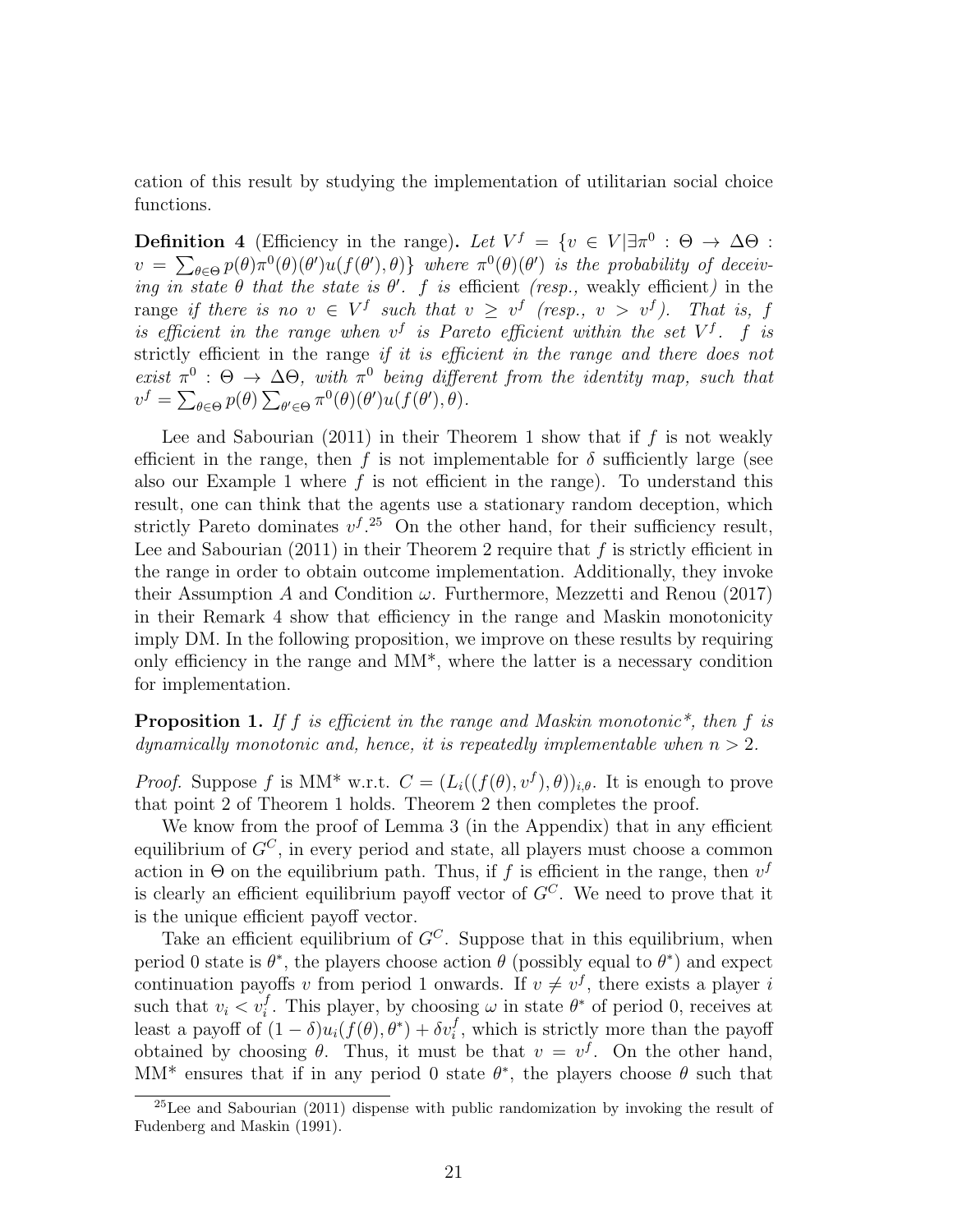$f(\theta) \neq f(\theta^*)$ , there exists a player who again prefers to deviate by choosing  $\omega$ . Therefore, in any efficient equilibrium of  $G^C$ , the players expect payoffs  $v^f$ .  $\Box$ 

Since verifying efficiency in the range and MM\* is relatively easy, the result of Proposition 1 offers a simple way to confirm the DM of  $f$ .

The proof of Proposition 1 suggests that if  $f$  is only efficient in the range, but not MM\*, we might still repeatedly implement it from period 1 onwards. However, we show via an example in the Supplementary Material that it is not true in general. Intuitively, there can be deceptions that result in the continuation payoffs  $v<sup>f</sup>$  and nobody has incentives to deviate when MM<sup>\*</sup> is not satisfied. But if  $f$  is strictly efficient in the range, then indeed it is repeatedly implementable from period 1 onwards.

### 6.1 An Application

As an application of Proposition 1, we study the repeated implementation of (generalized) utilitarian social choice functions.

**Definition 5.** A social choice function,  $f^u$ , is utilitarian if there exists  $(\beta_i)_{i\in I}$ such that for each  $\theta \in \Theta$ :

$$
f^{u}(\theta) \in \arg \max_{a \in A} \sum_{i \in I} \beta_i u_i(a, \theta),
$$

and  $\beta_i \geq 0$  for all i, and  $\beta_j > 0$  for some j.

**Remark 5.** A utilitarian social choice function,  $f^u$ , is weakly efficient in the range. If  $f^u(\theta) = \arg \max_{a \in A} \sum_{i \in I} \beta_i u_i(a, \theta)$  for all  $\theta$ , then  $f^u$  is (strictly) efficient in the range.

One-shot implementation of the utilitarian social choice functions, especially in dominant strategies, has been extensively studied in the literature (see, for example, Groves (1973)). We show that they are repeatedly implementable in an environment that has been adapted from Laffont and Maskin (1982). A utilitarian social choice function does not need to be Maskin monotonic, however Laffont and Maskin (1982) have shown that a social choice rule consisting of utilitarian social choice function  $f^u$  and, for example, a constant private transfer function, is Maskin monotonic (see Theorem 5 and its proof in Laffont and Maskin (1982)). The following proposition, in essence, establishes that in the repeated setup, the continuation payoffs can play the role of monetary transfers. We only need to ensure that the transfers can be chosen to be arbitrarily small.

This result can be applied, for example, to study the efficient provision of public good when monetary transfers are ruled out, as in the case of clean air, or at least, they are not directly linked to the level of public good. That is, we can view  $a \in A$  as a level of public good, agent 1 as a producer and the rest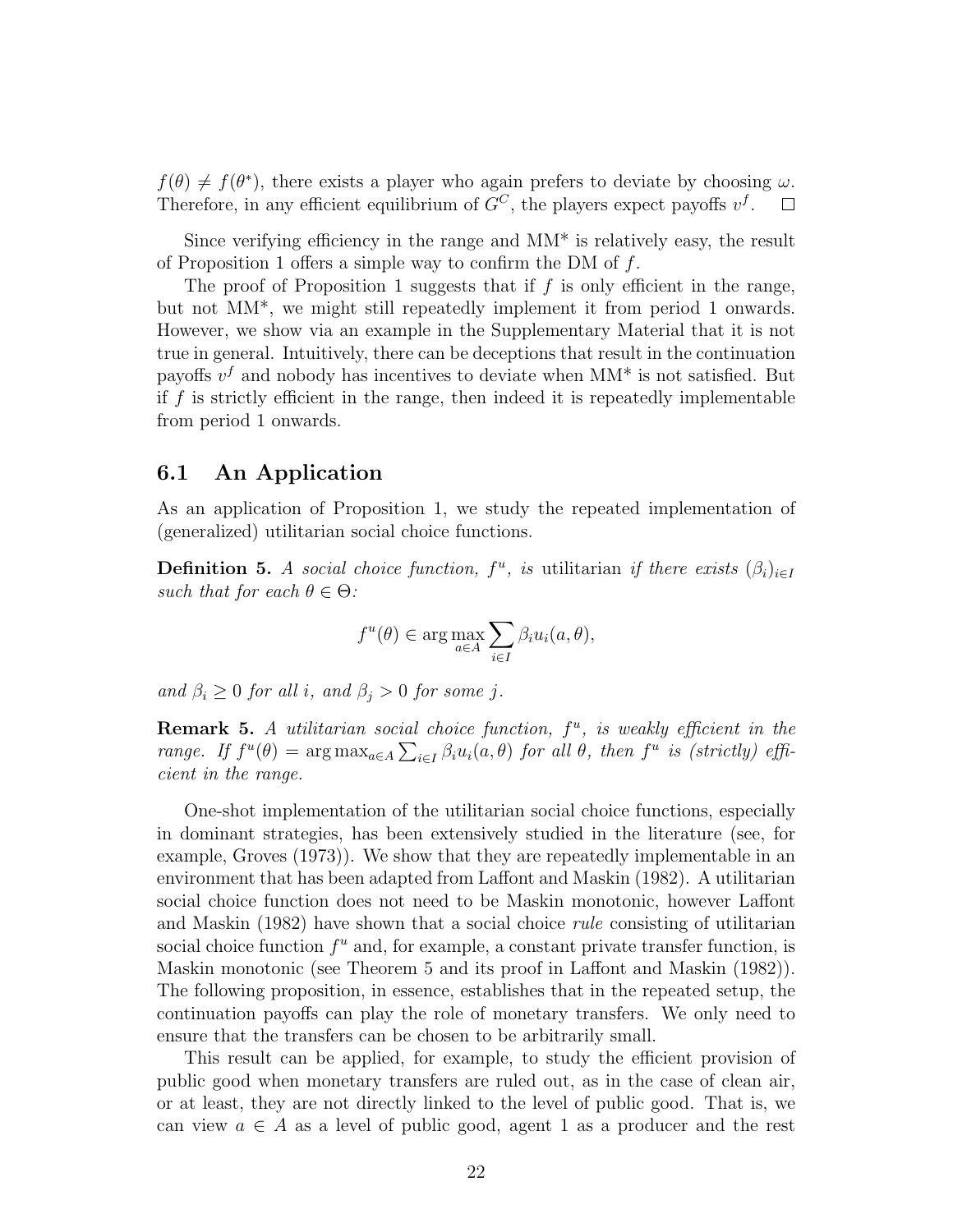of the agents as consumers of the public good, and set  $\beta_i = 1$  for all i. (Thus,  $u_1(a, \theta)$  stands for a negative of the cost function.) The objective of the designer (which is different from the producer) is to provide the efficient level of public good repeatedly, which changes from one period to another randomly due to changes in the prices of other goods, which in turn affect the production costs or the demand for the public good.

**Proposition 2.** Assume that  $A = [0, 1]$ , for each i and  $\theta$ ,  $u_i(a, \theta)$  is strictly concave and differentiable function in the first argument, and in each state  $\theta$ ,  $f^u(\theta) \in (0,1)$ . Then,  $f^u$  is Maskin monotonic\*.

*Proof.* Note that the assumptions imply that  $v_i^{f^u} > v_i$  for all i, and  $f^u(\theta)$  is a solution to  $\sum_{i\in I} \beta_i u'_i(f^u(\theta), \theta) = 0$  (where the derivative is taken w.r.t. the first argument).

Suppose, first, that  $u'_i(f^u(\theta), \theta) = u'_i(f^u(\theta), \theta')$  for all i with  $\beta_i > 0$ . It follows that  $\sum_{i\in I} \beta_i u'_i(f^u(\theta), \theta') = 0$  holds, implying that  $f^u(\theta') = f^u(\theta)$ . Therefore, suppose  $u'_i(f^u(\theta), \theta) \neq u'_i(f^u(\theta), \theta')$  for some i with  $\beta_i > 0$ . We will argue that there exists  $(a, v_i)$  such that  $u_i(f^u(\theta), \theta) + v_i^{f^u} \ge u_i(a, \theta) + v_i$  and  $u_i(f^u(\theta), \theta') +$  $v_i^{f^u} < u_i(a, \theta') + v_i$ . Because of the strict concavity of  $u_i(\cdot, \theta)$ , we have that:

$$
u_i(f^u(\theta),\theta) > u_i(f^u(\theta) + \eta,\theta) - u'_i(f^u(\theta),\theta)\eta.
$$

Likewise, by taking the Taylor expansion of  $u_i(\cdot, \theta')$  around  $f^u(\theta)$ , we have:

$$
u_i(f^u(\theta), \theta') = u_i(f^u(\theta) + \eta, \theta') - u'_i(f^u(\theta), \theta')\eta + h(\eta)\eta,
$$

where  $\lim_{\eta\to 0} h(\eta) = 0$ . By choosing  $\eta > 0$  when  $u'_i(f^u(\theta), \theta') > u'_i(f^u(\theta), \theta)$  and  $\eta < 0$  when  $u'(f^u(\theta), \theta') < u'(f^u(\theta), \theta)$ , we have that:

$$
u_i(f^u(\theta), \theta') < u_i(f^u(\theta) + \eta, \theta') - u'_i(f^u(\theta), \theta)\eta,
$$

since the second order effect of  $h(\eta)\eta$  can be ignored if  $|\eta|$  is small enough. To summarize, we can set  $a = f^u(\theta) + \eta$  and  $v_i = v_i^{f^u} - u_i'(f^u(\theta), \theta)\eta$  where the sign of  $\eta$  is determined as before. Note that  $v_i$  can be chosen sufficiently close to  $v_i^{f^u}$  $\sum_i^{\mu}$  to ensure  $\underline{v}_i < v_i < \overline{v}_i$  as long as  $v_i^{f^u} < \overline{v}_i$  holds. If  $v_i^{f^u} = \overline{v}_i$ , then one can set  $a = f^u(\theta')$  and  $v_i = v_i^{f^u}$  $f_i^u$  since  $f^u(\cdot) = \overline{a}_i(\cdot)$  and, consequently,  $u_i(f^u(\theta), \theta) >$  $u_i(f^u(\theta),\theta)$  and  $u_i(f^u(\theta),\theta') < u_i(f^u(\theta'),\theta')$  due to strict concavity must hold. Hence, whenever part (b) of Definition 2 does not hold, part (a) also does not hold for some i.  $\Box$ 

If the assumptions of Proposition 2 hold, then it follows from Propositions 1 and 2 and Remark 5 that  $f^u$  is DM and is repeatedly implementable when  $n > 2$ . On the other hand,  $f^u$  does not need to satisfy no-veto power, in which case one cannot apply the results of Mezzetti and Renou (2017) to show that  $f^u$  is repeatedly implementable. Also, while  $f^u$  is strictly efficient in its range, Condition  $\omega$  of Lee and Sabourian (2011) does not need to hold. Therefore, their Theorem 2 cannot be invoked either to establish that  $f^u$  is implementable.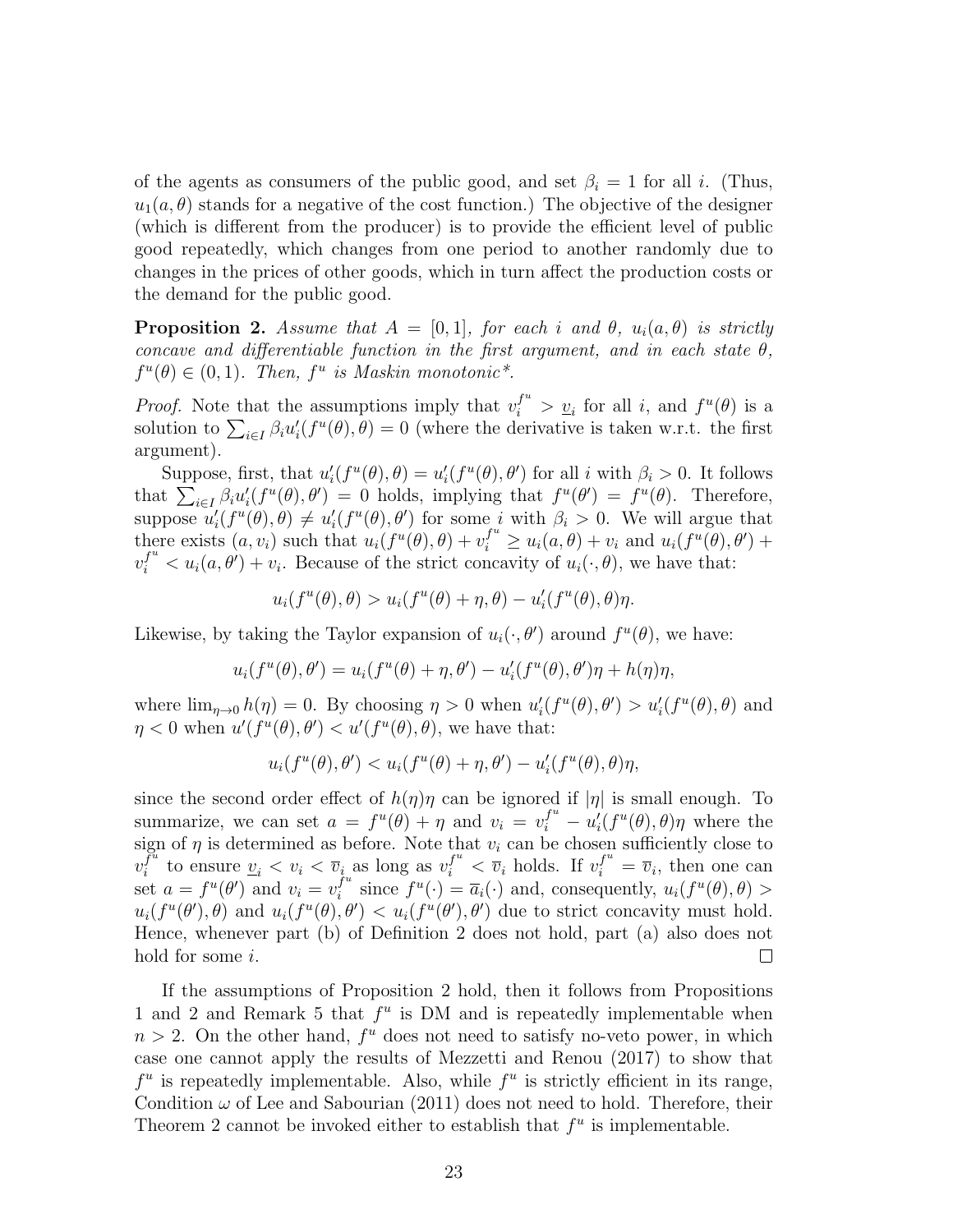# 7 Discussion

### 7.1 Weak Preferences

The assumption of strict preferences over deterministic alternatives can be relaxed quite substantially. We only use this assumption in two places to prove the sufficiency part of Theorem 2; see Footnotes 30 and 32. From these footnotes, it follows that it is enough to assume that every agent has a unique worst alternative in every state. However, Theorem 2 can also be established with other assumptions about preferences. For example, one can assume the top coincidence condition, introduced in Benoît and Ok (2008). It requires that for any  $\theta$  and any  $J \subseteq I$  with  $|J| = n - 1$ ,  $\bigcap_{i \in J} \overline{a}_i(\theta)$  is at most a singleton (where  $\overline{a}_i(\theta)$  now is a set of best alternatives for agent j in state  $\theta$ ).<sup>26</sup> To see how this helps, note first that we may not be able to pick a collection of sets  $C$ , as we do in Lemma 1, such that  $v_i > v_i$  for all  $i, \theta, C_i(\theta)$  and  $(a, v) \in C_i(\theta)$  if  $\underline{a}_i(\theta)$  is not a singleton for some *i* and  $\theta$ , and  $v_i^f = v_i$  (see Footnote 30). Nonetheless, we still want to ensure that there is no equilibrium when in some state  $\theta^*$ , the agents claim that the state is  $\theta$  and agent i is an odd-man-out who demands  $(a, v) \in C_i(\theta)$  such that  $v_i = \underline{v}_i = v_i^f$  $i<sub>i</sub>$ . To achieve that, we can replace  $(a, v)$  with a lottery  $(b, w)$  that randomizes between  $(a, v)$  and  $(f(\theta), v^f)$  without losing the DM of f. Because of the top coincidence condition, it must be that  $b \notin \bigcap_{j\neq i} \overline{a}_j(\theta^*)$ . Since there exists an agent  $j \neq i$  for whom b is not the best alternative, he has incentives to trigger the integer game. This eliminates such an equilibrium in which an agent is an odd-man-out who demands his lowest continuation payoff.

### 7.2 Regimes with Deterministic Stage Mechanisms

Mezzetti and Renou (2017) restrict attention to regimes with deterministic stage mechanisms and prove that DM together with either no-veto power or their Assumption  $A$  is sufficient for the repeated implementation of  $f$  when there are at least three agents. However, neither no-veto power nor Assumption A is necessary for implementation. Here, we discuss where the stochastic stage mechanisms play a role, and provide the intuition for a condition that together with DM is both necessary and sufficient for the repeated implementation of  $f$  when the stage mechanisms need to be deterministic (and  $n > 2$ ). This condition, which we call Condition  $\lambda 0$ , is formally stated in Section C of the Appendix, where we also prove a result akin to Theorem 2 but for the regimes with deterministic stage mechanisms.

There are two instances where the stochastic stage mechanisms play a role in the result of Theorem 2. First, in the definition of DM, we assume that the

<sup>&</sup>lt;sup>26</sup>The top coincidence condition is much weaker than the no-veto power assumption of Mezzetti and Renou (2017): when implementing social choice functions, no-veto power implies top coincidence.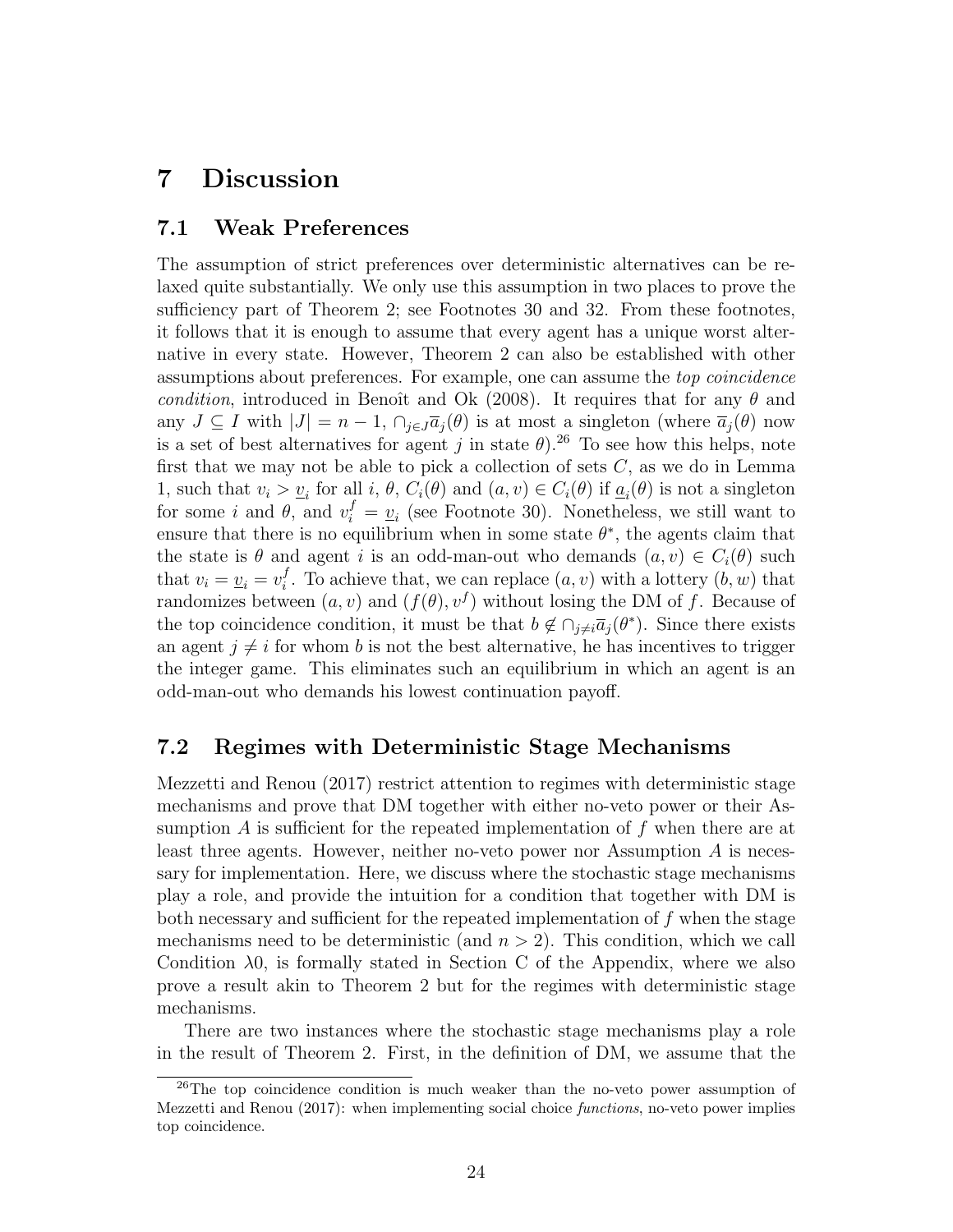sets in the collection  $C = (C_i(\theta))_{i,\theta}$  belong to  $\Delta A \times V$ . Clearly, DM remains a necessary condition if we require the sets in C to be subsets of  $A \times V$ . However, because a function that is DM when the sets belong to  $\Delta A \times V$  is not necessarily DM when the sets belong to  $A \times V$ , we can implement strictly less functions in the latter case.

Second, we need stochastic mechanisms in the proof of Lemma 1 when we replace  $(a, v) \in C_i(\theta)$  such that  $v_i = \underline{v}_i$  for some i and  $\theta$  with another alternativecontinuation payoff pair  $(b, w)$  such that  $w_i > v_i$  and b is a random alternative. Thus, we might not be able to replace  $(a, v)$  if we are only allowed to use deterministic mechanisms, and this introduces an additional necessary condition that f must satisfy. This extra condition, Condition  $\lambda 0$ , is similar to part (ii) of Condition  $\mu$  in Moore and Repullo (1990). (Condition  $\mu$  is necessary and sufficient for implementation in a static setup.) Namely, if in some state  $\theta^*$ ,  $(a, v)$  with  $v_i = \underline{v}_i$ is the best that agent i can demand in  $C_i(\theta)$  and if his demand also gives the best outcome in  $A \times V$  for the other agents, then there exists an equilibrium in which agent i makes this demand. (Note, though, that unlike the static implementation problem, the agent can get more than he demands because the agents can follow a deception in the continuation.) Since socially desirable alternatives must also be selected in this equilibrium, it defines a condition on  $f$ .

In Section C, we also provide an example of f that is DM, but does not satisfy Condition  $\lambda$ 0. Hence, this f is repeatedly implementable only if the designer can use stochastic mechanisms.

### 7.3 Alternative Solution Concepts

### 7.3.1 Subgame Perfection

Theorem 2 remains valid if, instead of pure-strategy Nash equilibrium, we consider pure-strategy SPNE as a solution concept.<sup>27</sup> Mezzetti and Renou  $(2017)$ have already argued that DM remains necessary for subgame perfect implementation. To prove its sufficiency, we must slightly modify our regime  $r$  that is given in the proof of Theorem 2. To see why, note that the equilibrium constructed in Lemma 6 (see Section B) requires agent  $i + 1$  to punish agent i if the latter unilaterally deviates in the mechanism  $\hat{\gamma}$ . Such punishment, however, might not be credible. To ensure its credibility, similar to Mezzetti and Renou (2017), we can require that the implemented alternative is the one chosen by a qualified majority. If such a qualified majority does not exist, only then is the alternative chosen by agent  $i + 1$  implemented.

<sup>&</sup>lt;sup>27</sup>The problem considered here should not be confused with the one-shot implementation in SPNE as studied, for example, in Moore and Repullo (1988) and Abreu and Sen (1990).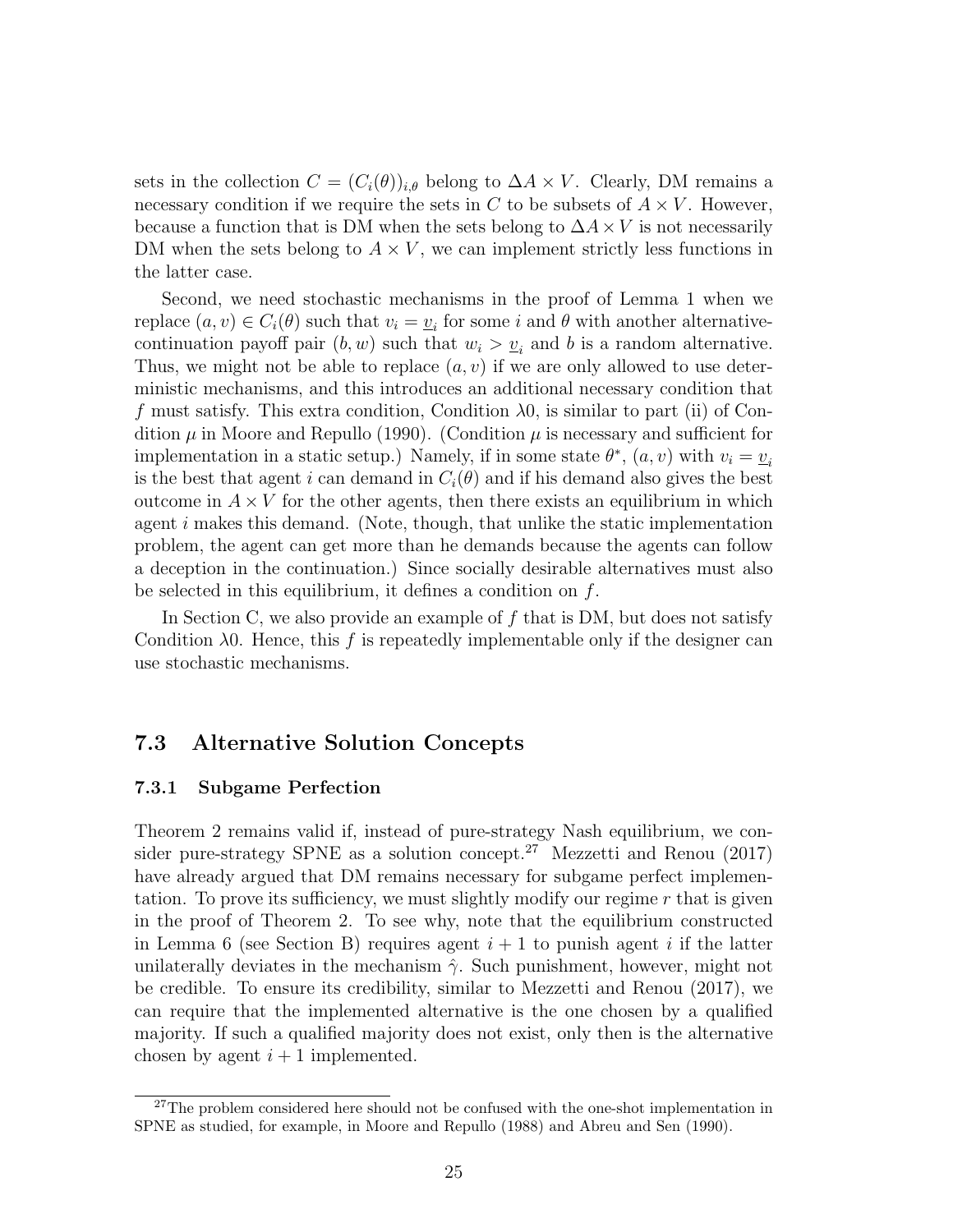### 7.3.2 Mixed Strategies

So far, we have only considered implementation in pure strategies. Mezzetti and Renou (2017) show that DM and no-veto power are sufficient for implementation in mixed strategies once the designer can use stochastic stage mechanisms. We can similarly extend the result of our Theorem 2 to mixed strategies.

We only need to prove that DM remains sufficient for repeated implementation in mixed-strategy Nash equilibrium. The added difficulty when implementing in mixed strategies can be described as follows. Agent  $i$  might randomize in equilibrium between sending the same message that is announced by everyone else, and sending a different message. Now, it is no longer possible to argue that another agent, say agent  $j$ , has incentives to deviate because he can only trigger the integer game with a probability less than one. With the remaining probability, agent j himself becomes the odd-man-out and can be punished in the continuation for his deviation.

Therefore, to prove the sufficiency part, we again modify regime  $r$ . The modified regime, which is provided in Section D of the Appendix, ensures that such an equilibrium (as described in the previous paragraph), will not exist. We apply the same method that we use to eliminate unwanted equilibria in the integer game, to the case when an agent is the odd-man-out. Namely, the integer announced by the odd-man-out now determines his probability of being a dictator in the continuation. Because this probability is strictly increasing in the announced integer, there is no best response in the continuation game. This eliminates equilibria (by eliminating best responses), in which an agent becomes the odd-man-out with a positive probability on the equilibrium path.<sup>28</sup>

### 7.3.3 Perfect Bayesian Equilibrium in Mixed Strategies

The construction that achieves implementation in mixed strategies, cannot be used if one also requires subgame perfection, because there exist subgames that do not have Nash equilibria. We now argue that sequential rationality can be made compatible with mixed strategies, in the sense that DM remains sufficient for implementation if private (but still simultaneous) messages are allowed. Hence, the appropriate equilibrium concept is the mixed-strategy perfect Bayesian equilibrium (instead of SPNE).

Take the regime that implements social choice functions in pure-strategy SPNE, but with private messages, and modify it as follows. If there exists an odd-man-out who sends a message different from the common message sent by everyone else, then the odd-man-out now receives what he demands with a probability less than one. (This probability can be decided by the odd-man-out himself.) With the remaining probability, the regime proceeds as if there has been no

<sup>28</sup>We are grateful to Ludovic Renou who pointed out to us in private communication that our method could be applied to eliminate mixed strategy equilibria.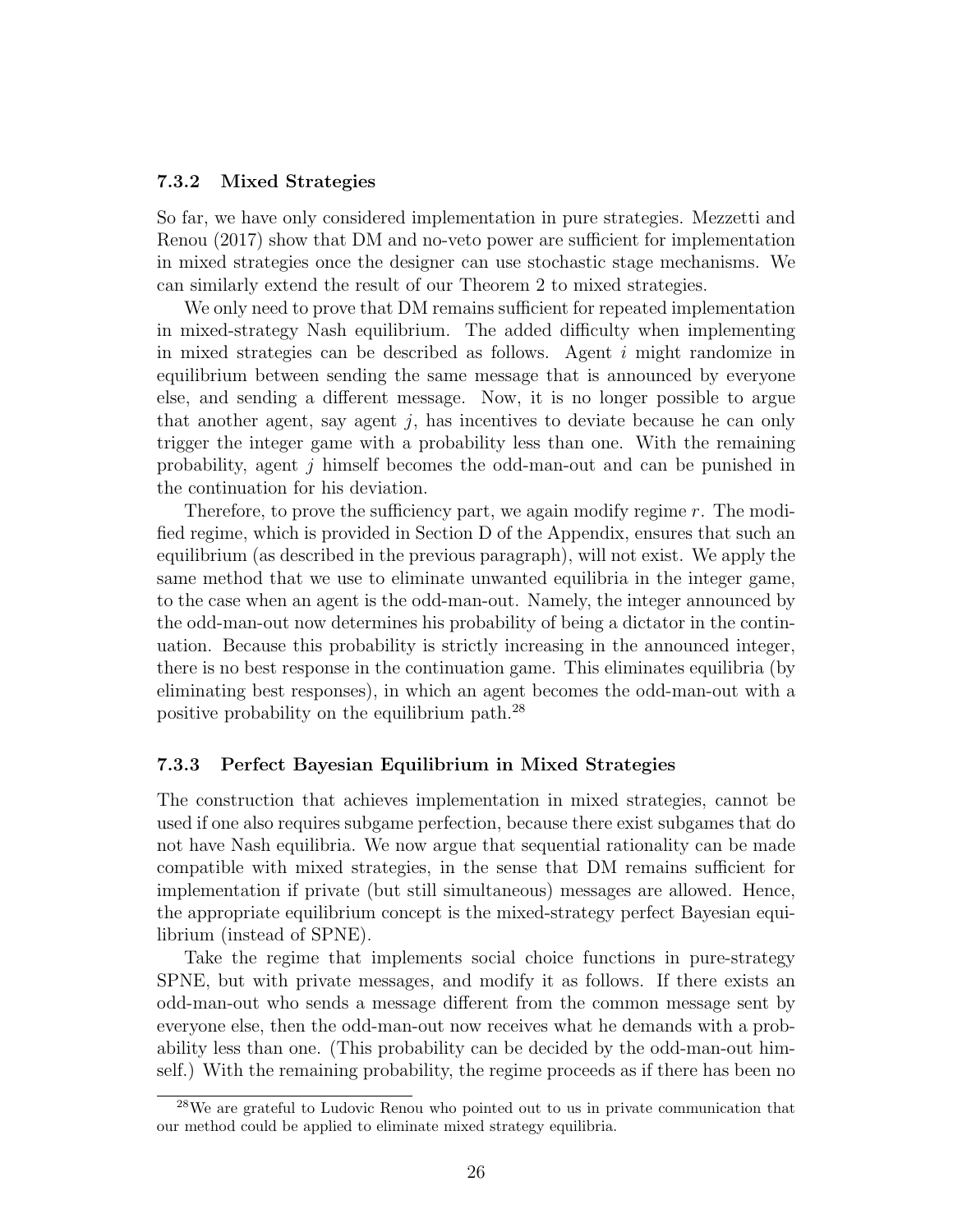odd-man-out. Note that in the latter case, since the messages are now assumed to be private, the other agents do not observe that there has been an odd-man-out.

Consider again the possible equilibrium discussed in the previous subsection, in which agent i randomizes between sending the message  $m$ , which is sent by everyone else as well, and sending a different message. We argue that agent  $j \neq i$  now has incentives to deviate from m. With private messages, the other agents will only learn that agent  $j$  has deviated and, hence, he will be punished if agent j is given what he demands, which only happens with some probability. This probability can always be made small enough so that the threat of being punished is outweighed by the gain from becoming a dictator when agent i also sends a message different from m. Note that this argument does not rely on the non-existence of best responses to eliminate mixed-strategy equilibria.

Also, note that the incentives to deviate from joint deceptions are preserved. If there exists an agent who has strict incentives to deviate from a deception when he is given for sure what he demands, then he still has incentives to deviate when he is given what he demands with a probability less than one. The reason is that the others will not detect his deviation if he is not given what he demands and, in the worst case, he will earn the payoff promised by the ongoing deception.

Finally, it is easy to see that DM also remains necessary under private communication: if for some deception  $\pi$ , part (a) of Definition 3 applies, then no agent has the incentive to be a whistle-blower whether the messages are public or private.

### 7.4 The Two Agents Case

Any necessary and sufficient conditions for the two agent case must clearly include the necessary and sufficient conditions for the case of more than two agents. However, when  $n = 2$ , the designer must additionally face the problem that the agents are sending different messages about the state of the world but the "deviator" cannot be identified. To overcome this problem, we need to introduce additional conditions. While we have not identified sufficient and necessary conditions for repeated implementation when  $n = 2$ , we offer sufficient conditions that improve on the existing results in literature in the Supplementary Material.

First, we establish a result similar to the one in Proposition 1 for  $n = 2$ . Besides Maskin monotonicity\* and efficiency (not just efficiency in the range) of social choice function, we also assume that the function satisfies a version of (static) self-selection condition. The self-selection condition is necessary for the static implementation as shown by Moore and Repullo (1990) and Dutta and Sen (1991). It is also used by Lee and Sabourian (2011) in their Theorem 3, which states that strict efficiency in the range, self-selection, and their usual domain restrictions are sufficient for repeated implementation of social choice function from period 2 on when  $n = 2$ . However, we argue in the Supplementary Material that either self-selection or (strict) efficiency in the range must be strengthened to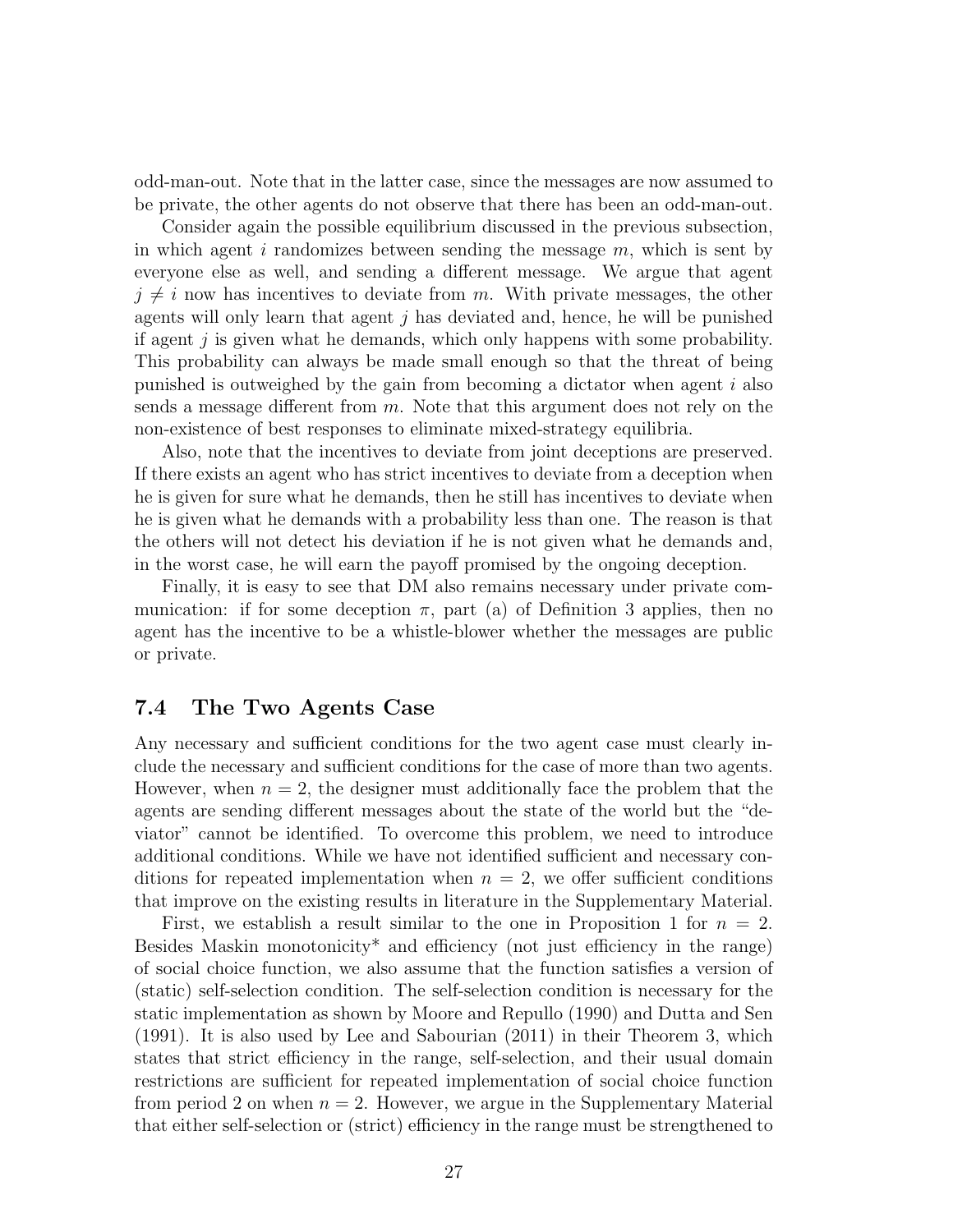obtain repeated implementation. Therefore, to obtain repeated implementation, we assume efficiency. Alternatively, we could assume efficiency in the range but then self-selection must be replaced with self-selection in the range.

Second, we show that the result of Theorem 2 carries over to the  $n = 2$  case if we assume that there exists a bad outcome. Now, whenever the agents send different messages and the deviator cannot be identified, the designer can simply implement the bad outcome forever. This is sufficient to rule out contradictory messages in the equilibrium.

# References

- Abreu, D., B. Brooks, and Y. Sannikov (2016): "A "pencil sharpening" algorithm for two-player stochastic games with perfect monitoring," Working Paper 3428, Stanford Graduate School of Business.
- ABREU, D., D. PEARCE, AND E. STACCHETTI (1990): "Toward a Theory of Discounted Repeated Games with Imperfect Monitoring," *Econometrica*, 58(5), 1041–1063.
- Abreu, D., and Y. Sannikov (2014): "An algorithm for two-player repeated games with perfect monitoring," Theoretical Economics, 9(2), 313–338.
- Abreu, D., and A. Sen (1990): "Subgame perfect implementation: A necessary and almost sufficient condition," Journal of Economic Theory,  $50(2)$ ,  $285 - 299$ .
- BENOÎT, J.-P., AND E. A. OK  $(2008)$ : "Nash implementation without no-veto power," Games and Economic Behavior,  $64(1)$ ,  $51 - 67$ .
- BOCHET, O. (2007): "Nash Implementation with Lottery Mechanisms," Social *Choice and Welfare,*  $28(1)$ ,  $111-125$ .
- Chambers, C. P. (2004): "Virtual repeated implementation," Economics Letters,  $83(2)$ ,  $263 - 268$ .
- DUTTA, B., AND A. SEN (1991): "A Necessary and Sufficient Condition for Two-Person Nash Implementation," The Review of Economic Studies, 58(1), 121–128.
- FUDENBERG, D., AND E. MASKIN (1991): "On the dispensability of public randomization in discounted repeated games," Journal of Economic Theory, 53(2), 428–438.
- Groves, T. (1973): "Incentives in Teams," Econometrica, 41(4), 617–631.
- Judd, K. L., S. Yeltekin, and J. Conklin (2003): "Computing Supergame Equilibria," Econometrica, 71(4), 1239–1254.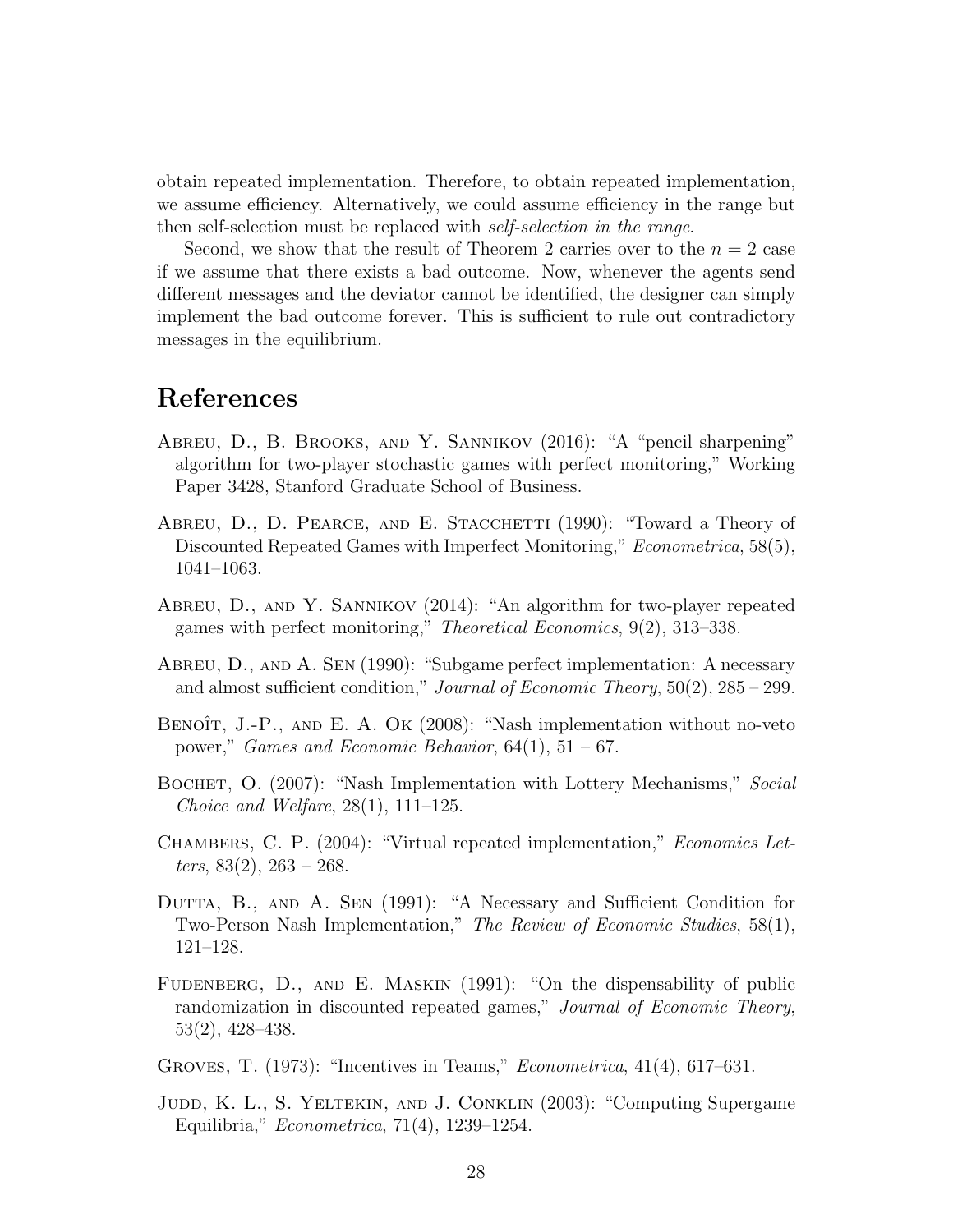- KALAI, E., AND J. O. LEDYARD (1998): "Repeated Implementation," Journal of Economic Theory,  $83(2)$ ,  $308 - 317$ .
- KITTI, M. (2016): "Subgame perfect equilibria in discounted stochastic games," Journal of Mathematical Analysis and Applications, 435(1), 253 – 266.
- Laffont, J.-J., and E. Maskin (1982): "Nash and Dominant Strategy Implementation in Economic Environments," Journal of Mathematical Economics,  $10(1), 17-47.$
- LEE, J., AND H. SABOURIAN (2011): "Efficient Repeated Implementation," Econometrica, 79(6), 1967–1994.
- (2013): "Repeated implementation with incomplete information," mimeo, Cambridge University.
- (2015): "Complexity and repeated implementation," Journal of Economic Theory, 158, Part A, 259 – 292.
- Maskin, E. (1999): "Nash Equilibrium and Welfare Optimality," The Review of Economic Studies, 66(1), 23–38.
- MEZZETTI, C., AND L. RENOU (2017): "Repeated Nash implementation," Theoretical Economics, 12(1), 249–285.
- Moore, J., and R. Repullo (1988): "Subgame Perfect Implementation," Econometrica, 56(5), 1191–1220.
- (1990): "Nash Implementation: A Full Characterization," Econometrica, 58 $(5)$ , 1083-1099.
- Plan, A. (2014): "Stability of the equilibrium payoff set in repeated games," mimeo, University of Arizona.
- Renou, L., and T. Tomala (2015): "Approximate implementation in Markovian environments," Journal of Economic Theory, 159, Part A,  $401 - 442$ .

# Appendix

# A Proof of Theorem 1

In what follows, let  $C = (C_i(\theta))_{i,\theta}$  be a collection of non-empty and closed sets with  $C_i(\theta) \subseteq L_i((f(\theta), v^f), \theta)$  for all i and  $\theta$ . Let W be the set of the feasible payoff profiles of the associated repeated game  $G^C$ . For all pairs of states  $(\theta, \theta^*)$ ,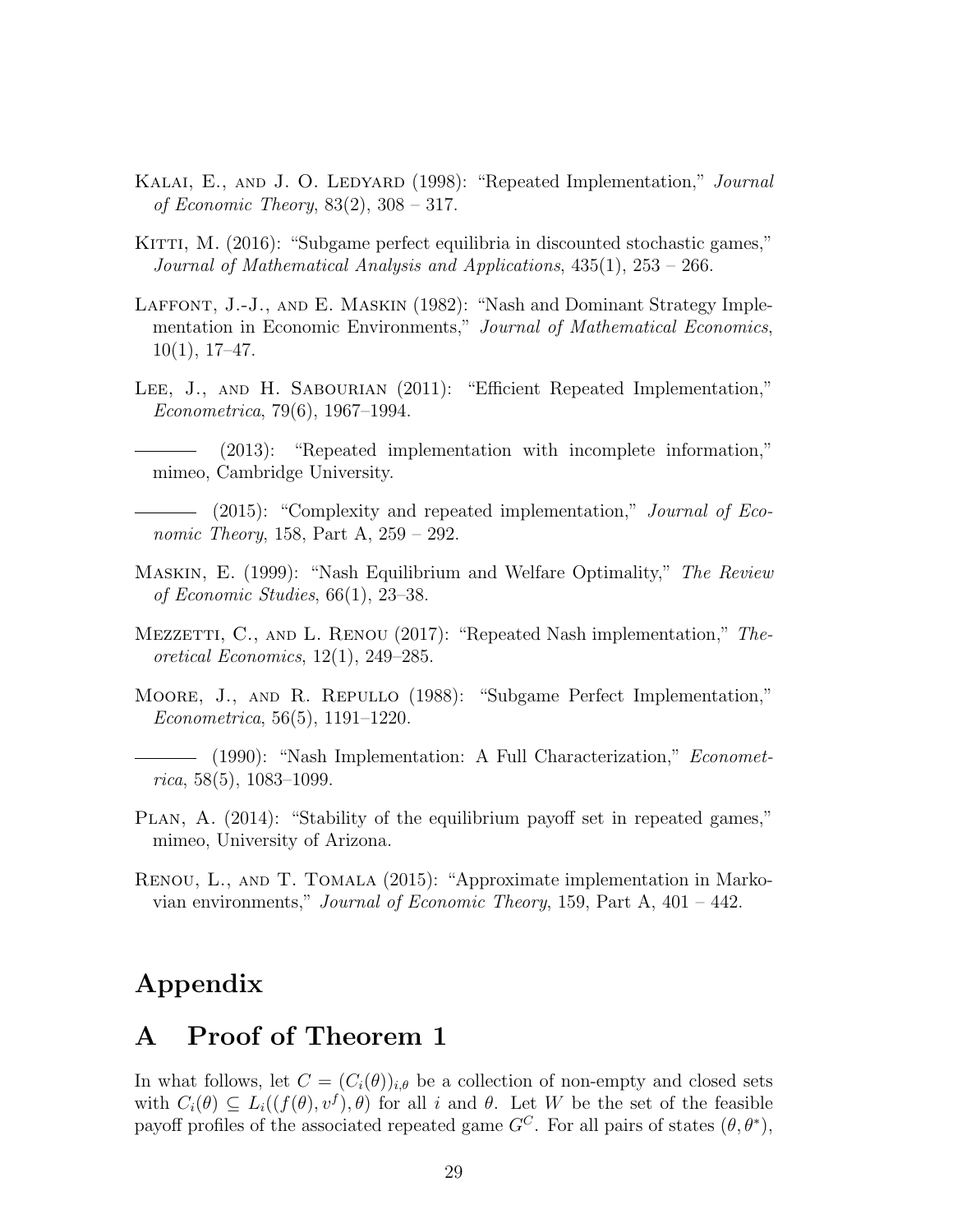let  $Q_{G^C}(\theta, \theta^*) = \{v \in W | \forall i : \mu_i(\theta, \theta^*) \leq u_i(f(\theta), \theta^*) + \delta v_i/(1-\delta)\}\$  be the compact set of continuation payoffs for which it is incentive compatible for all players to play action  $\theta$  in the stage game of  $G^C$  when the state is  $\theta^*$ . Note that W and  $\mu_i(\theta, \theta^*)$  depend on C and, hence,  $Q_{G^C}(\theta, \theta^*)$  also depends on C. It must be obvious that the players can play  $\theta$  in state  $\theta^*$  on an equilibrium path of  $G^C$  if and only if  $Q_{G^C}(\theta, \theta^*) \cap \mathcal{E}(G^C) \neq \emptyset$ .

To prove Theorem 1, we first prove a couple of lemmas.

**Lemma 2.** For all  $C, v^f \in Q_{G^C}(\theta, \theta) \cap \mathcal{E}(G^C)$ .

*Proof.* Note, first, that all players playing  $o$  in every period and every state is an equilibrium of  $G^C$ . Now,  $v^f$  is attained if in each period, all players play the action that coincides with the state of the world of that period. This can be supported as an equilibrium if after any deviation, all players play o forever. Therefore, the deviator gets at most the same payoff that he would obtain if he followed the original strategy.  $\Box$ 

**Lemma 3.** f is dynamically monotonic w.r.t. C if and only if for all  $\theta$ ,  $\theta^*$  with  $f(\theta) \neq f(\theta^*), Q_{G^C}(\theta, \theta^*) \cap \mathcal{E}(G^C) = \emptyset.$ 

*Proof.* The if-part. Suppose f is not DM w.r.t. C. Then there exists a deception  $\pi$  such that part (a) of Definition 3 holds, but part (b) does not. Given this  $\pi$ , we can define the following trigger strategy of the repeated game, common to all players: choose actions according to  $\pi$  as long as everyone has done it in all previous periods; if any player ever deviates, then choose  $\sigma$  forever. From the fact that  $\pi$  satisfies part (a) of Definition 3, it follows that  $(1-\delta)\mu_i(\theta, \theta^*) \leq (1-\delta)\mu_i(\theta, \theta^*)$  $\delta$ ) $u_i(f(\theta), \theta^*) + \delta v_i^f(\pi(\theta^*, \theta^{\to t}))$  for all i, t,  $\theta^{\to t}$ ,  $(\theta, \theta^*)$  such that  $\pi^t(\theta^*; \theta^{\to t}) = \theta$ . Therefore, no player will ever deviate from the strategy by choosing  $\omega$ . Also, no player will deviate on the equilibrium path by choosing  $\rho$  or  $\theta'$ , which is different from the one that is prescribed by  $\pi$ . Therefore, it follows that this common trigger strategy is an equilibrium of the repeated game and  $v^f(\pi(\theta^*,\theta^{\to t})) \in$  $Q_{G^C}(\theta, \theta^*) \cap \mathcal{E}(G^C)$  for all t,  $\theta^{\to t}$ ,  $(\theta, \theta^*)$  such that  $\pi^t(\theta^*; \theta^{\to t}) = \theta$ . But since  $\pi$ does not satisfy part (b) of Definition 3, there exists i, t,  $\theta^{-t}$ ,  $(\theta, \theta^*)$  such that  $\pi^t(\theta^*; \theta^{\to t}) = \theta$  and  $f(\theta) \neq f(\theta^*)$ . This completes the proof of the if-part.

The only-if-part. Conversely, suppose that for some  $(\theta, \theta^*)$  with  $f(\theta) \neq f(\theta^*)$ ,  $Q_{G^C}(\theta, \theta^*) \cap \mathcal{E}(G^C) \neq \emptyset$ . We will show that f is not DM w.r.t. C. We start by stating some auxiliary results. First, by the construction of the repeated game, we know that in any equilibrium of the repeated game, in any period and state, all players must choose the same action in  $\Theta \cup \{o\}$ . Second, it is enough to consider equilibrium strategies, in which after any deviation from the equilibrium path, all players choose  $\sigma$  forever since then the continuation payoffs are equal to the minmax value of 0, which is the most severe possible punishment. Third, for any equilibrium such that  $\sigma$  is chosen by the players in some period and state on the equilibrium path, we can always construct another equilibrium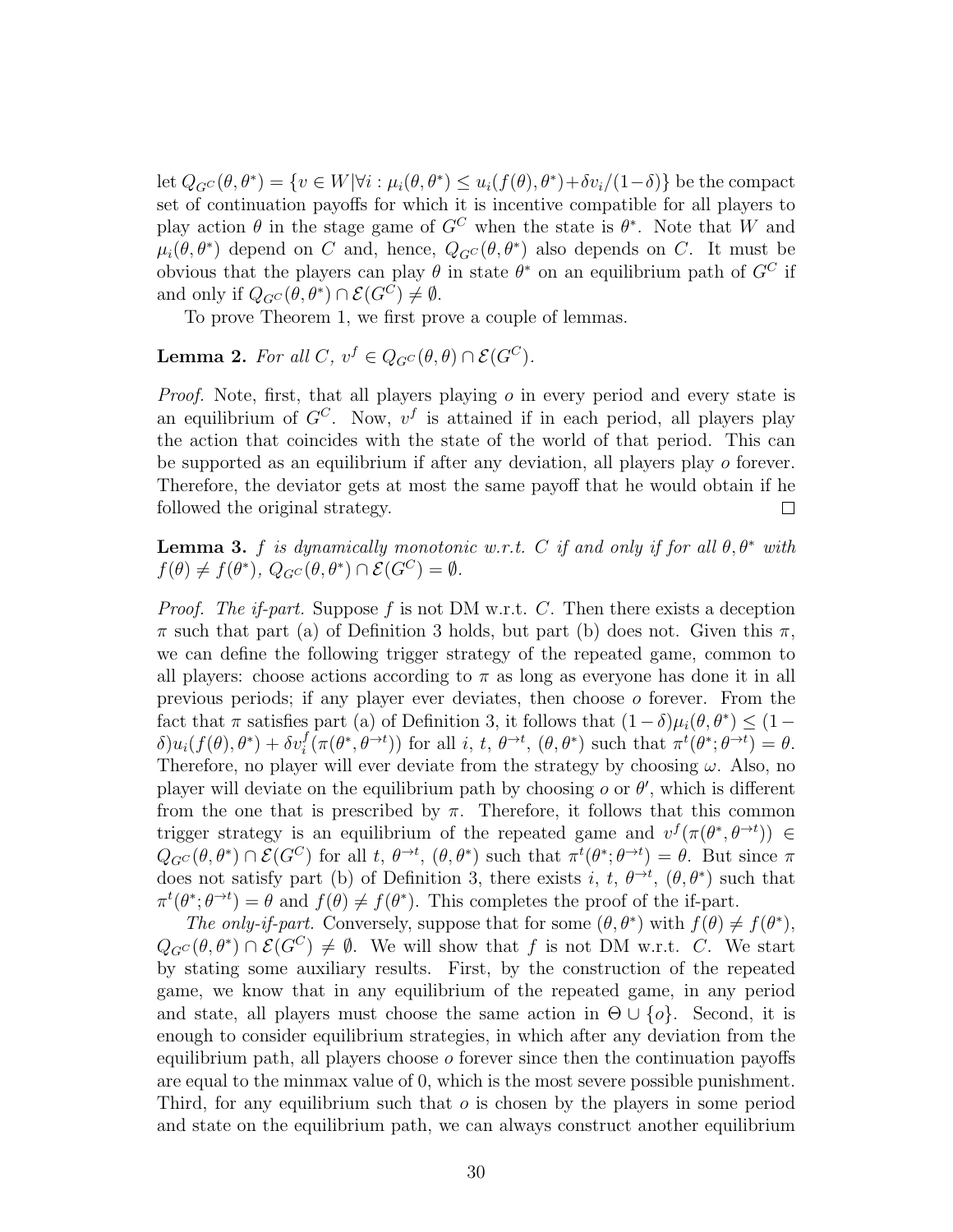that never involves playing o and that results in higher payoffs for all players. To see it, consider any history, call it  $h$ , on the equilibrium path at which the players are choosing  $o$  but they are not choosing  $o$  for any sub-history of  $h$ . Instead of playing o, let now all players to choose the action that coincides with the true state at  $h$  and also do the same in the continuation along the new equilibrium path. If any player deviates from the new strategy at  $h$  or after, then all players play o forever. No further changes in the original strategy are made. Note that the payoff of each player i is at most  $\delta \overline{v}_i$  at h under the original strategy profile, while it is  $(1 - \delta)u_i(f(\theta), \theta) + \delta v_i^f \geq \delta \overline{v}_i$  under the new strategy profile, where  $\theta$  represents the state at h. Given Lemma 2, we only need to verify that no player has incentives to deviate at any sub-history of h. It is indeed true because the payoffs from deviating at any such sub-history have not changed, but the payoff from the equilibrium strategy has increased. To sum up, given that  $Q_{G^C}(\theta, \theta^*) \cap \mathcal{E}(G^C) \neq \emptyset$ , there exists an equilibrium with payoffs  $v \in Q_{G^C}(\theta, \theta^*)$ such that in every period and state, all players are choosing a common action in Θ on the equilibrium path, while any deviation is punished by playing o forever.

Now, consider the following deception  $\pi$ : if  $\theta^0 = \theta^*$ , set  $\pi^0(\theta^*) = \theta$  and, in the continuation, deceive according to the above (common) equilibrium strategy that results in the payoffs v; if  $\theta^0 \neq \theta^*$ , then in period 0 and in the continuation, announce the state truthfully. This deception satisfies part (a) of Definition 3, but not part (b) because  $f(\pi^0(\theta^*)) \neq f(\theta^*)$ . Part (a) is clearly satisfied for all  $t \geq 0$  if  $\theta^0 \neq \theta^*$ . It is also satisfied for all  $t \geq 0$  when  $\theta^0 = \theta^*$  because no agent had incentives to deviate in the repeated game by choosing  $\omega$  either in period 0 or in the continuation when they follow the common equilibrium strategy. (Note that choosing  $\omega$  by player i corresponds to choosing an element in  $M_i(C_i(\theta''), \theta')$ when in state  $\theta'$ , the other agents pretend that the state is  $\theta''$ .) Thus, f is not DM w.r.t. C, which completes the proof of the only-if-part.  $\Box$ 

*Proof of Theorem 1.* Suppose  $f$  is DM w.r.t.  $C$ . Then it is trivially Maskin monotonic<sup>\*</sup> w.r.t. C. From the proof of Lemma 3, it follows that in any equilibrium of  $G^C$ , in each period, either all players must choose  $\sigma$  or  $\theta$  such that  $f(\theta) = f(\theta^*)$  where  $\theta^*$  is the state of the world in that period. For any equilibrium, where all players play  $\theta$  such that  $f(\theta) = f(\theta^*)$  in some period with state  $\theta^*$ , there exists a payoff-equivalent equilibrium where the players instead play  $\theta^*$ in the same period with state  $\theta^*$ . On the other hand, any equilibrium strategy that involves playing o by all players in some period and state, will result in equilibrium payoffs  $v < v<sup>f</sup>$ . This establishes point 2 in the lemma.

On the other hand, suppose that points 1 and 2 are satisfied but  $f$  is not DM w.r.t. C. By Lemma 3, this means that there is a pair  $(\theta, \theta^*)$  such that  $f(\theta) \neq f(\theta^*)$  and  $Q_{G^C}(\theta, \theta^*) \cap \mathcal{E}(G^C) \neq \emptyset$ . However, because  $v \leq v^f$  for all  $v \in$  $\mathcal{E}(G^C)\backslash\{v^f\}$  and  $v^f\in\mathcal{E}(G^C)$  by Lemma 2, it follows that  $v^f\in Q_{G^C}(\theta,\theta^*)\cap\mathcal{E}(G^C)$ , which in turn contradicts Maskin monotonicity\* of  $f$  w.r.t.  $C$ .  $\Box$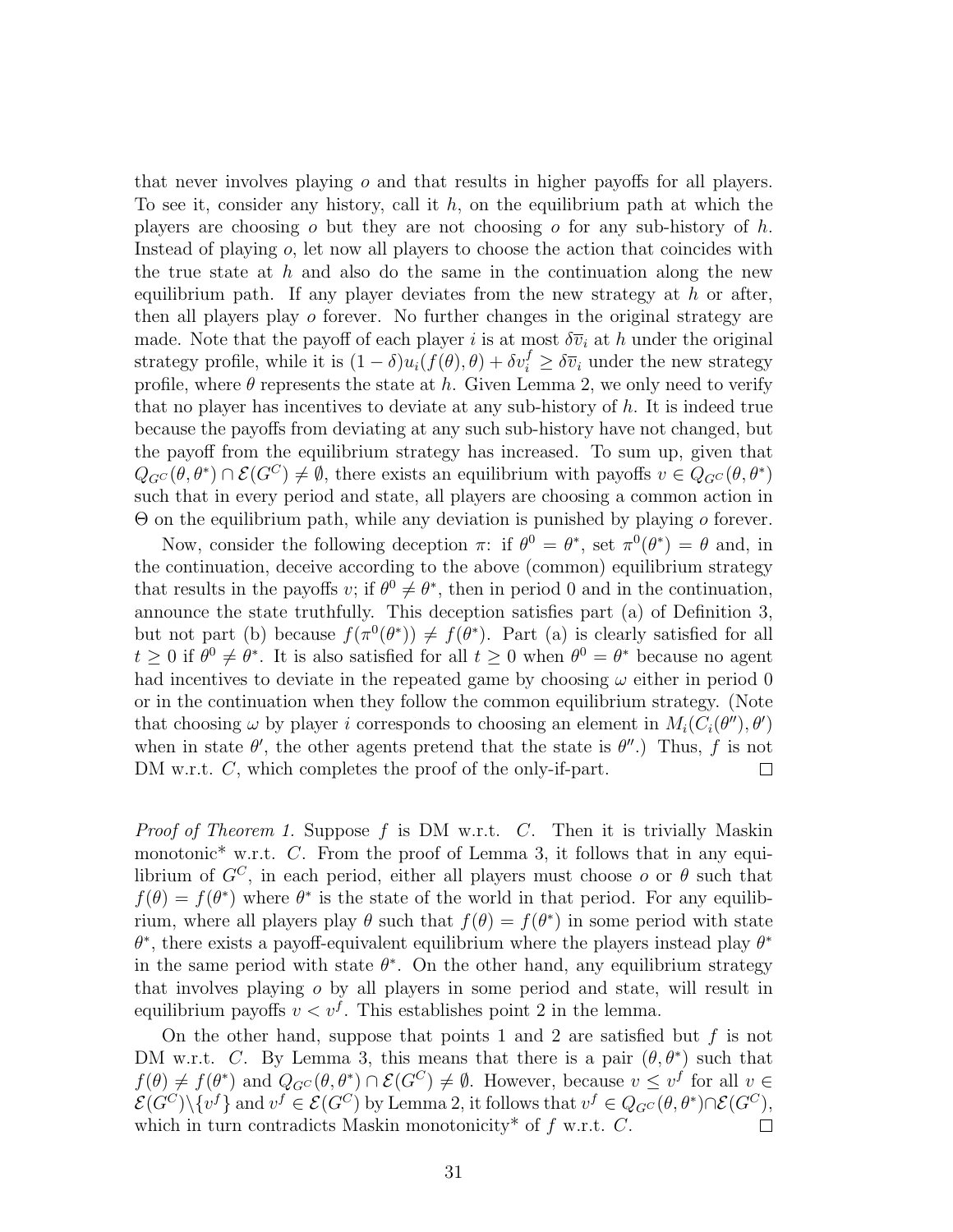### B Proofs of the Results in Section 5

We introduce some additional notation. For any two vectors  $k, k'$  from some finite l dimensional vector space  $\mathbb{R}^l$ , denote the distance between k and k' by  $d(k, k') = \max_{i=1,\dots,l} |k_i - k'_i|$ . Then, for a compact set X in this vector space, the  $\varepsilon$ -fattening of X is  $X^{\varepsilon} = \bigcup_{k \in X} \{k' \in \mathbb{R}^l | d(k, k') \leq \varepsilon\}$ . Given  $C = (C_i(\theta))_{i, \theta}$ and  $D = (D_i(\theta))_{i,\theta}$ , let  $G^C$  and  $G^D$  be the corresponding repeated games.  $(C_i(\theta))$ and  $D_i(\theta)$  are assumed to be non-empty and closed, but their cardinalities can differ.) Let  $d(G^C, G^D)$  be the distance between the stage game payoffs of the two games across all players, states, and action profiles. This distance is well-defined because both games have the same dimensions. We say that D is  $\xi > 0$  close to C if  $d(G^C, G^D) \leq \xi$ .

Lemma 1 is proven with the help of the following two lemmas.

**Lemma 4.** Suppose f is DM w.r.t. C. Then, there exists  $\varepsilon > 0$  such that for all  $\theta, \theta^*$  with  $f(\theta) \neq f(\theta^*)$ , it is true that  $Q_{G^C}(\theta, \theta^*) \cap \mathcal{E}(G^C)^{\varepsilon} = \emptyset$ . Moreover, there is  $\xi > 0$  such that if D is  $\xi$ -close to C, then  $Q_{G^D}(\theta, \theta^*) \cap \mathcal{E}(G^C)^{\varepsilon} = \emptyset$ .

Proof. Due to finiteness of the action and state spaces of the stage game, we can find  $\varepsilon > 0$  such that for all  $\theta, \theta^*$  with  $f(\theta) \neq f(\theta^*)$ , we have that  $\{v^f\}^\varepsilon \cap$  $Q_{G}c(\theta,\theta^*) = \emptyset$ . We know from point 2 of Theorem 1 that  $v \leq v^f$  for all  $v \in$  $\mathcal{E}(G^C)\backslash\{v^f\}.$  This implies that  $\{v\}^{\varepsilon} \cap Q_{G^C}(\theta,\theta^*) = \emptyset$  for all  $v \in \mathcal{E}(G^C).$  This establishes the first claim of the lemma. Finally, by compactness of  $\mathcal{E}(G^C)$  and  $Q_{G^D}(\theta, \theta^*)$ , there is  $\xi > 0$  such that  $Q_{G^D}(\theta, \theta^*) \cap \mathcal{E}(G^C)^{\varepsilon} = \emptyset$  if D is  $\xi$ -close to  $C$ .  $\Box$ 

**Lemma 5.** Suppose f is DM w.r.t. C. Then, there exists  $\xi > 0$  such that f is DM w.r.t. any D, which is  $\xi$ -close to C.

Proof. Due to finiteness of the state and action spaces, it follows from Berge's maximum theorem that  $\mathcal{E}(\cdot)$  is upper-semicontinuous.<sup>29</sup> That is, for any  $\varepsilon > 0$ , there is  $\xi > 0$  such that  $\mathcal{E}(G^D) \subset \mathcal{E}(G^C)^{\varepsilon}$  if  $d(G^C, G^D) \leq \xi$ . By Lemma 4, if  $\varepsilon > 0$  and  $\xi > 0$  are small enough, we have that for all  $\theta, \theta^*$  with  $f(\theta) \neq f(\theta^*),$  $Q_{G^D}(\theta, \theta^*) \cap \mathcal{E}(G^C)^{\varepsilon} = \emptyset$  and, hence,  $Q_{G^D}(\theta, \theta^*) \cap \mathcal{E}(G^D) = \emptyset$ . Lemma 3 completes the proof.  $\Box$ 

*Proof of Lemma 1.* Note if f is DM w.r.t.  $(L_i((f(\theta), v^f), \theta))_{i,\theta}$ , then f is also DM w.r.t.  $C = (C_i(\theta))_{i,\theta}$  such that  $C_i(\theta)$  is finite for all i and  $\theta$ , and it contains a pair  $(a, v) \in M_i(L_i((f(\theta), v^f), \theta), \theta^*)$  for every  $\theta^*$ . W.l.o.g., we assume that f is DM w.r.t. such C. We will construct  $D_i(\theta)$  by replacing a finite number of elements in  $C_i(\theta)$  for all i and  $\theta$ .

 $29$ See, for example, Propositions 19 and 20 in Plan (2014). While in that paper, the uppersemicontinuity of  $\mathcal{E}(\cdot)$  is established only for games without random states, the proof also works for games with random states. Furthermore, the result holds in pure strategies.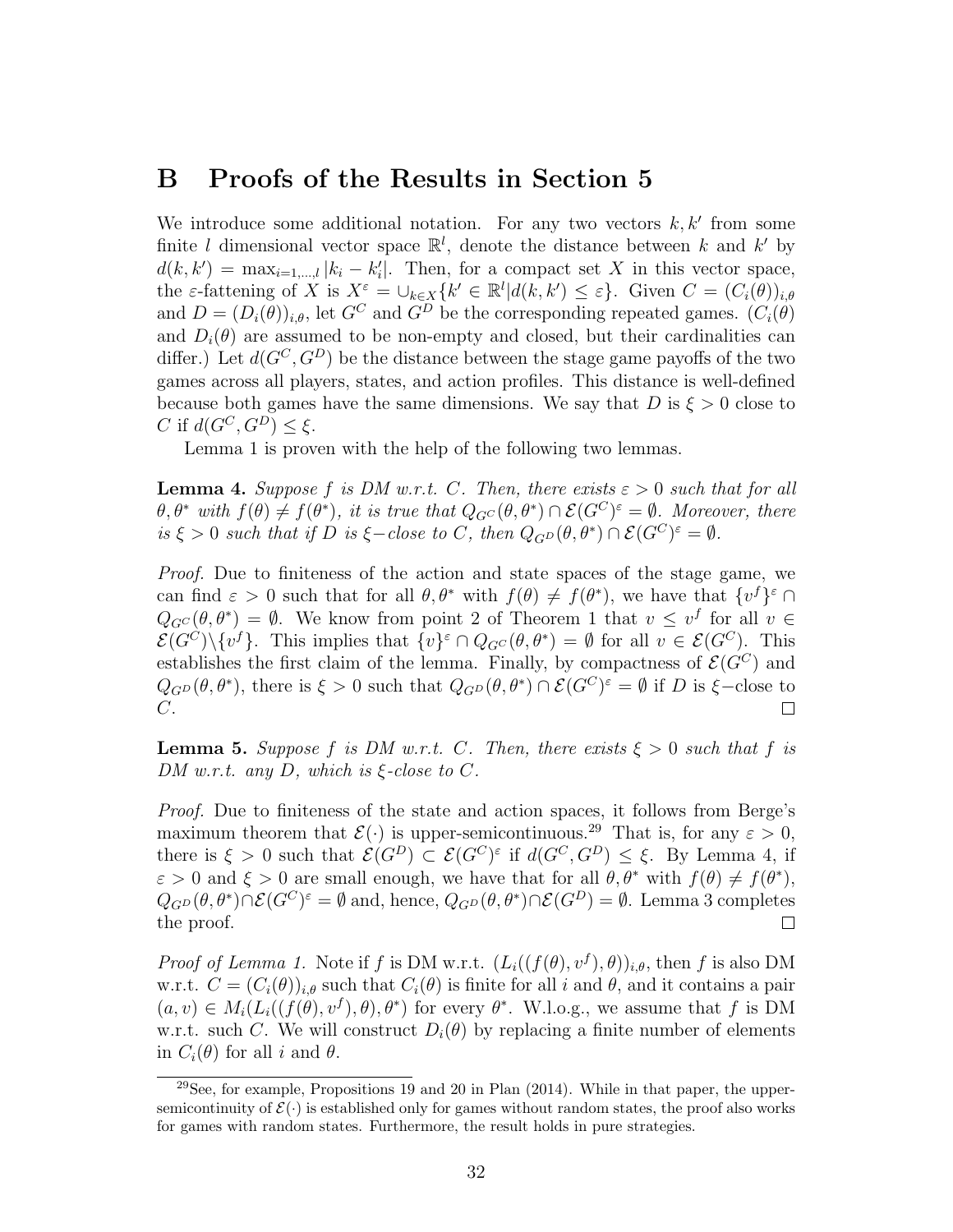Now, if for all i and  $\theta$ , we have that  $C_i(\theta)$  does not contain the alternative and continuation payoff pairs, in which agent i gets his minimal or maximal continuation payoff, then set  $D = C$ . Therefore, suppose instead that for some i,  $\theta$ , and  $(a, v) \in C_i(\theta)$ , we have that  $v_i = \overline{v}_i$ . But then  $v_i$  can be slightly decreased and, due to Lemma 5,  $(a, v)$  can be replaced with  $(a, v')$  such that  $v'_i < \overline{v}_i$ .

Suppose now that for some *i*,  $\theta$ , and  $(a, v) \in C_i(\theta)$ , we have that  $v_i = \underline{v}_i$ . If  $(f(\theta), v^f)$  is strictly preferred by agent i to  $(a, v)$  at  $\theta$ , then  $v_i$  can be slightly increased (while ensuring that  $(f(\theta), v^f)$  is still the best for agent i under  $\theta$ ) and  $(a, v)$  can be replaced with  $(a, v') \in L_i((f(\theta), v^f), \theta)$  where  $v'_i > v_i$ . According to Lemma 5, this can be done without losing dynamic monotonicity, but also intuitively, this change cannot hurt DM since we increase the agent's payoff from a deviation. Hence, suppose that agent i is indifferent between  $(f(\theta), v^f)$  and  $(a, v)$  in state  $\theta$ . There are two cases to consider. If  $v_i < v_i^f$ , then it cannot be that a is the worst alternative for i at  $\theta$ . In this case, we replace  $(a, v)$  with a close enough alternative and continuation payoff pair  $(b, v') \in \Delta A \times V$  by slightly increasing the continuation payoff and by slightly decreasing the expected payoff from the alternative, while ensuring  $(b, v') \in L_i((f(\theta), v^f), \theta)$ . Again, due to Lemma 5, this can be done without losing dynamic monotonicity.

Finally, if  $\underline{v}_i = v_i^f$  $i<sub>i</sub>$ , then because of strict preferences, it must be that  $f(\theta) =$  $\underline{a}_i(\theta)$  and  $\{(f(\theta), v^f)\} = C_i(\theta)$  for all  $\theta$ . But this means that agent i will never have a profitable deviation from any deception since  $C_i(\theta) = \{ (f(\theta), v^f) \} \subseteq$  $L_i((f(\theta), v^f(\pi(\theta^*, \theta^{-t}))), \theta^*)$  always holds in part (a) of the definition of DM. Therefore, we can simply set  $D_i(\theta) = \emptyset$  for all  $\theta$  without compromising DM.<sup>30,31</sup>  $\Box$ 

**Lemma 6.** There exists a Nash equilibrium s such that  $g(s(h^t, \theta^t, \gamma^t))(f(\theta^t)) = 1$ for all  $t \in T$ ,  $\theta^t \in \Theta$ ,  $h^t \in H^t$ , and  $\gamma^t \in \Gamma$  such that  $q(h^t|s, r)r(\gamma^t|h^t) > 0$ .

*Proof.* Let  $i^*$  be the agent that is defined in part (2b) of r. For all t,  $\theta^t$ , and  $h^t$ , let s be defined as follows:

1.  $s_i(h^t, \hat{\gamma}, \theta^t) = (\theta^t, f(\theta^t), v^f, 0)$  for all  $i \in I$ .

2. 
$$
s_{i^*}(h^t, \tilde{\gamma}_{i^*}(A), \theta^t) = \overline{a}_{i^*}(\theta^t)
$$
 and  $s_j(h^t, \tilde{\gamma}_{i^*}(A), \theta^t) = \emptyset$  for all  $j \neq i^*$ .

3.  $s_{i^*+1}(h^t, \tilde{\gamma}_{i^*+1}(\underline{A}_{i^*}), \theta^t) = \underline{a}_{i^*}(\theta^t)$  and  $s_j(h^t, \tilde{\gamma}_{i^*+1}(\underline{A}_{i^*}), \theta^t) = \emptyset$  for all  $j \neq$  $i^* + 1$ .

<sup>&</sup>lt;sup>30</sup> This is one of the places where we use the assumption of strict preferences. If preferences were not strict, then it can be that agent i is indifferent between  $f(\theta)$  and a at  $\theta$ , and  $(a, v)$ is used to eliminate a deception at some  $\theta^*$ . A simple, though, extra assumption would suffice to circumvent such situations, namely, requiring that there is a unique worst outcome for each agent at each  $\theta$ .

<sup>&</sup>lt;sup>31</sup>The argument in this paragraph does not invoke Lemma 5. Therefore, it is fine to set  $D_i(\theta) = \emptyset.$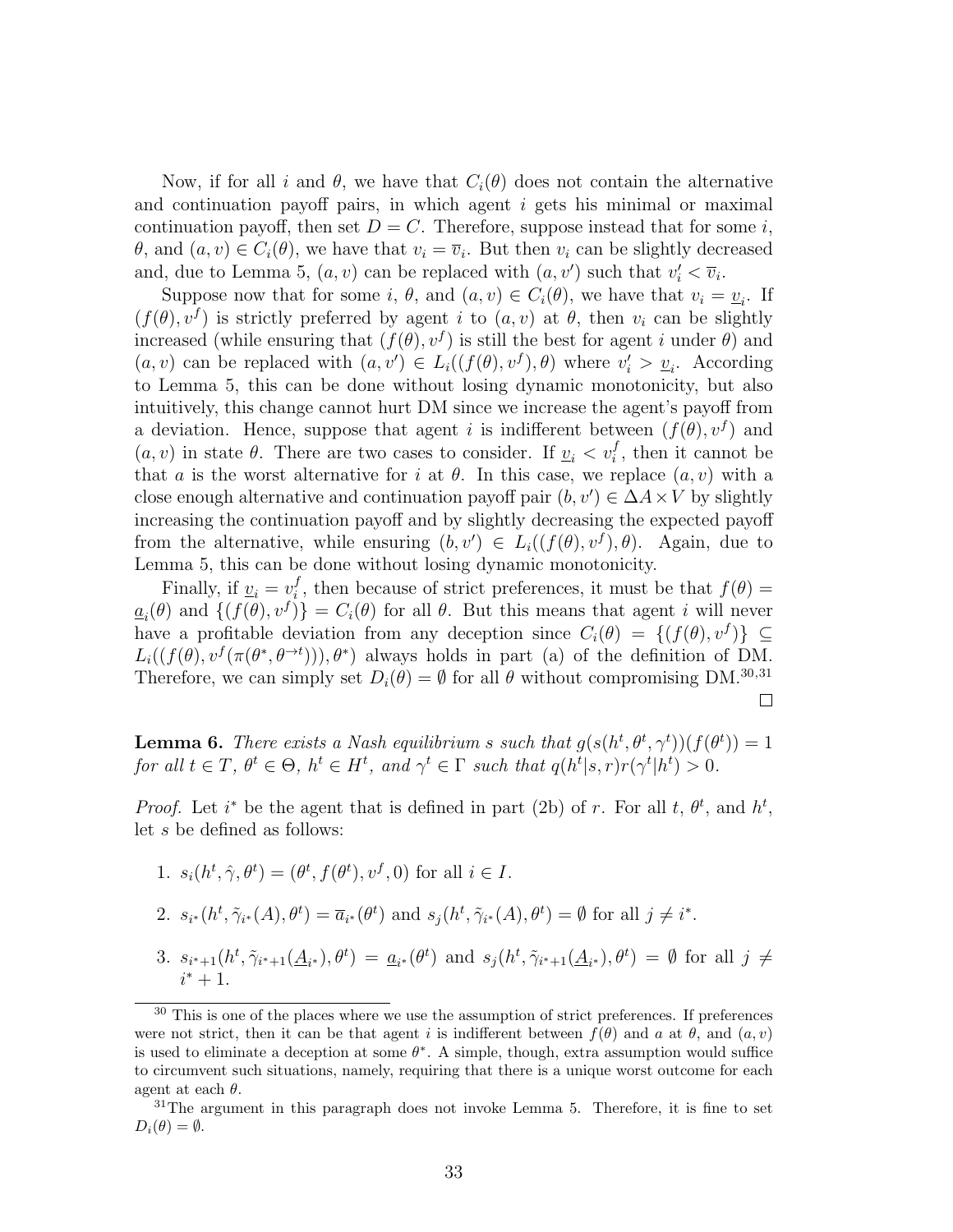Note that we have left s unspecified when multilateral deviations occur.

Given s, the payoff of agent i in period t when the state of the world is  $\theta$ is  $(1 - \delta)u_i(f(\theta), \theta) + \delta v_i^f$ . Suppose period t is the first period in which agent i deviates from  $s_i$ . The only period t deviations that matter are the ones that fall under part (IIa) of  $\hat{\gamma}$ , that is,  $i = i^*$ . However, for any such deviation,  $(b, v) \in C_i(\theta)$  and i's payoff is  $(1 - \delta)u_i(b, \theta) + \delta v_i$ , which is weakly smaller than  $(1 - \delta)u_i(f(\theta), \theta) + \delta v_i^f$ . Note that  $v_i$  is, indeed, the highest continuation payoff that agent *i* can expect given the strategy of agent  $i+1$  if the mechanism  $\tilde{\gamma}_{i+1}(\underline{A}_i)$ is selected in period  $t + 1$ .  $\Box$ 

**Lemma 7.** In any Nash equilibrium s of r,  $g(s(h^t, \theta^t, \gamma^t))(f(\theta^t)) = 1$  for all  $t \in T$ ,  $\theta^t \in \Theta$ ,  $h^t \in H^t$ , and  $\gamma^t \in \Gamma$  such that  $q(h^t|s, r)r(\gamma^t|h^t) > 0$ .

Proof. Fix some Nash equilibrium s.

**Claim 1** (An odd-man-out). There is no t,  $\theta^t$ ,  $h^t$  such that  $q(h^t|s, r)r(\hat{\gamma}|h^t) >$ 0, but  $s_i(h^t, \theta^t, \hat{\gamma}) = (\theta, b, v, z)$  for all  $i \neq i^*$  and  $s_{i^*}(h^t, \theta^t, \hat{\gamma}) = (\cdot, b', v', \cdot) \neq$  $(\theta, b, v, z)$  with  $(b', v') \in C_{i^*}(\theta)$  (that is, part (IIa) of  $\hat{\gamma}$  and part (2b) of r apply).

*Proof of Claim 1.* If there is some t,  $\theta^t$ ,  $h^t$  such that  $q(h^t|s, r)r(\hat{\gamma}|h^t) > 0$ , but  $s_i(h^t, \theta^t, \hat{\gamma}) = (\theta, b, v, z)$  for all  $i \neq i^*$  and  $s_{i^*}(h^t, \theta^t, \hat{\gamma}) = (\cdot, b', v', \cdot) \neq (\theta, b, v, z)$ with  $(b', v') \in C_{i^*}(\theta)$ , then with a positive probability, one of the constant mechanisms is played forever starting period  $t + 1$ . Due to strict preferences,<sup>32</sup> there is an agent  $j \neq i^*$  who prefers to play the integer game and to announce high enough integer to decrease the probability with which the constant mechanisms are played. This contradicts the assumption that s is an equilibrium.

 $\Box$ 

**Claim 2** (Integer game). There is no t,  $\theta^t$ ,  $h^t$  such that  $q(h^t|s, r)r(\hat{\gamma}|h^t) > 0$  and for some  $i, j, k \in I$ ,  $s_i(h^t, \theta^t, \hat{\gamma}) \neq s_j(h^t, \theta^t, \hat{\gamma}) \neq s_k(h^t, \theta^t, \hat{\gamma}) \neq s_i(h^t, \theta^t, \hat{\gamma})$  (that is, part (III) of  $\hat{\gamma}$  and part (3) of r apply).

*Proof of Claim 2.* If there is t,  $\theta^t$ ,  $h^t$  such that  $q(h^t|s, r)r(\hat{\gamma}|h^t) > 0$  and for some  $i, j, k \in I$ ,  $s_i(h^t, \theta^t, \hat{\gamma}) \neq s_j(h^t, \theta^t, \hat{\gamma}) \neq s_k(h^t, \theta^t, \hat{\gamma}) \neq s_i(h^t, \theta^t, \hat{\gamma})$ , then again agents want to announce higher and higher integers to decrease the probability of the constant mechanisms. (The observation in Footnote 32 again applies.) This contradicts the assumption that s is an equilibrium.  $\Box$ 

It follows from Claims 1 and 2 that in any equilibrium, the mechanism  $\hat{\gamma}$  must be played on the equilibrium path in every period.

**Claim 3** (Full deception).  $g(s(h^t, \theta^t, \hat{\gamma}))(f(\theta^t)) = 1$  for all  $t \in T$ ,  $\theta^t \in \Theta$ , and  $h^t \in H^t$  such that  $q(h^t|s, r)r(\hat{\gamma}|h^t) > 0$ .

<sup>&</sup>lt;sup>32</sup> In fact, it is enough that there are two agents who are not always indifferent between all alternatives.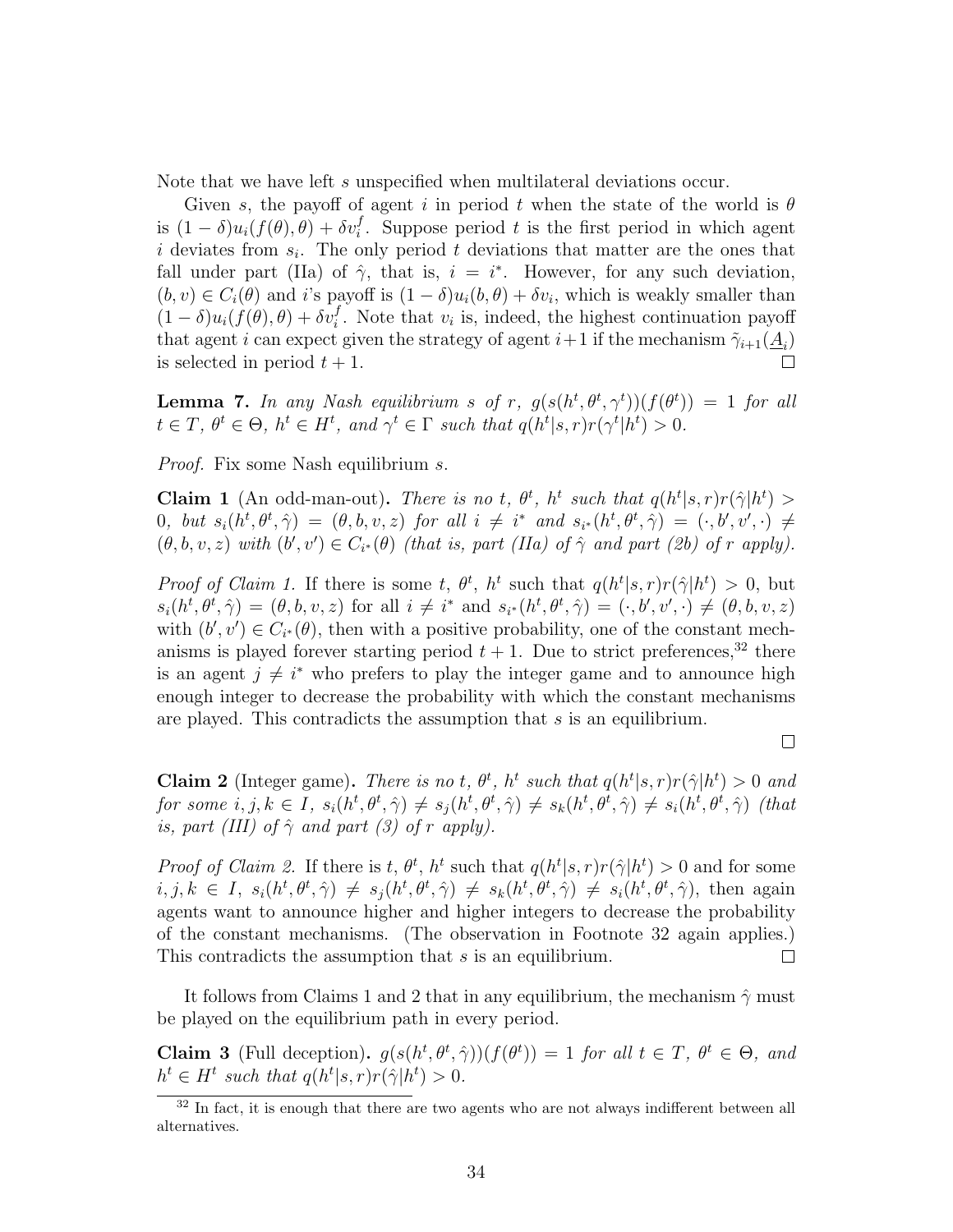*Proof of Claim 3.* Since  $\hat{\gamma}$  is played on the equilibrium path in every period, it must be that for all t,  $\theta^t$ ,  $h^t$  such that  $q(h^t|s, r)r(\hat{\gamma}|h^t) > 0$ , there exists  $(\phi^t, b^t, v^t, z^t) \in \Theta \times \Delta A \times V \times \mathbb{Z}_+$  (which is different for different  $\theta^t$  and  $h^t$ ) such that either  $s_i(h^t, \theta^t, \hat{\gamma}) = (\phi^t, b^t, v^t, z^t)$  for all i (that is, part (I) of  $\hat{\gamma}$ and part (2a) of r apply), or  $s_i(h^t, \theta^t, \hat{\gamma}) = (\phi^t, b^t, v^t, z^t)$  for all  $i \neq i^*$  and  $s_{i^*}(h^t, \theta^t, \hat{\gamma}) = (\cdot, a^t, w^t, \cdot) \neq (\phi^t, b^t, v^t, z^t)$  with  $(a^t, w^t) \notin C_{i^*}(\phi^t)$  (that is, part (IIb) of  $\hat{\gamma}$  and part (2a) of r apply). Note that  $g(s(h^t, \theta^t, \hat{\gamma}))(f(\phi^t)) = 1$ .

Let a deception  $\pi$  be defined as follows:  $\pi^t(\theta^t, \theta^{\to t}) = \phi^t$  for all  $t, \theta^t$ , and  $\theta^{\to t}$ , where  $\theta^{\to t}$  is the history of states contained in  $h^t$ . Since s is a Nash equilibrium, it must be that  $C_i(\phi^t) \subseteq L_i((f(\phi^t), v^f(\pi(\theta^t, \theta^{\to t}))), \theta^t)$  holds for all  $i \in I$ , all  $t \in T$ , all  $\theta^{\to t} \in \Theta^{\to t}$ , and all pairs  $(\phi^t, \theta^t) \in \Theta \times \Theta$  for which  $\pi^t(\theta^t, \theta^{\to t}) = \phi^t$ . But then, by DM,  $f(\phi^t) = f(\pi^t(\theta^t, \theta^{\to t})) = f(\theta^t)$  for all  $t \in T$ , all  $\theta^{\to t} \in \Theta^{\to t}$ , and all pairs  $(\phi^t, \theta^t) \in \Theta \times \Theta$  for which  $\pi^t(\theta^t, \theta^{\to t}) = \phi^t$ . Thus,  $g(s(h^t, \theta^t, \hat{\gamma}))(f(\theta^t)) = 1$  for all  $t \in T$ ,  $\theta^t \in \Theta$ , and  $h^t \in H^t$  such that  $q(h^t|s, r)r(\hat{\gamma}|h^t) > 0$ .  $\Box$ 

 $\Box$ 

### C Regimes with Deterministic Stage Mechanisms

Here, we study repeated implementation of  $f$  when the regime only uses deterministic stage mechanisms. We first derive an additional necessary condition and then prove that this condition together with DM is sufficient for repeated implementation. Note that we continue to assume strict preferences.

Suppose that a social choice function  $f$  is repeatedly implementable by a regime that only employs deterministic stage mechanisms. Let s be a Nash equilibrium of the game induced by this regime. Let the collection  $C = (C_i(\theta))_{i,\theta}$ be defined as in the proof of the only-if-part of Theorem 2. Suppose now that there exist an agent i, a pair of states  $(\theta, \theta^*)$ , and an alternative and continuation payoff pair  $(a, v)$  and a static deception  $\pi^0 : \Theta \to \Theta$  such that:

- 1.  $(a, v) \in C_i(\theta)$ ,  $v_i = \underline{v}_i$  and  $a = \overline{a}_j(\theta^*)$  for all  $j \in I \setminus \{i\}$ ,
- 2. There is no w such that  $(a, w) \in C_i(\theta)$  and  $w_i > \underline{v}_i$ ,
- 3.  $\underline{a}_i(\pi^0(\theta')) = \overline{a}_j(\theta')$  for all  $\theta'$  and  $j \in I \setminus \{i\}$ , and
- 4.  $C_i(\theta) \subseteq L_i((a, v^{a_i}(\pi^0)), \theta^*)$  where  $v^{a_i}(\pi^0) = \sum_{\theta' \in \Theta} p(\theta') u(\underline{a}_i(\pi^0(\theta')), \theta').$

Then, one can construct a new Nash equilibrium in the following way. By point (1), there must be a history  $(h^t, \theta, \gamma^t)$  for some t such that  $q(h^t|s, r) > 0$ ,  $r(\gamma^t|h^t) > 0$ , and  $(a, v) \in C_i(h^t, \theta, \gamma^t) \subseteq C_i(\theta)$ .  $(C_i(h^t, \theta, \gamma^t)$  is defined in the proof of the only-if-part of Theorem 2.) Consider now history  $(h^t, \theta^*, \gamma^t)$ . Let agents  $-i$  (i.e., all agents except agent i) play after that history as if the state was  $\theta$  instead of  $\theta^*$  and let agent i demand  $(a, v)$ . In the continuation, agents  $-i$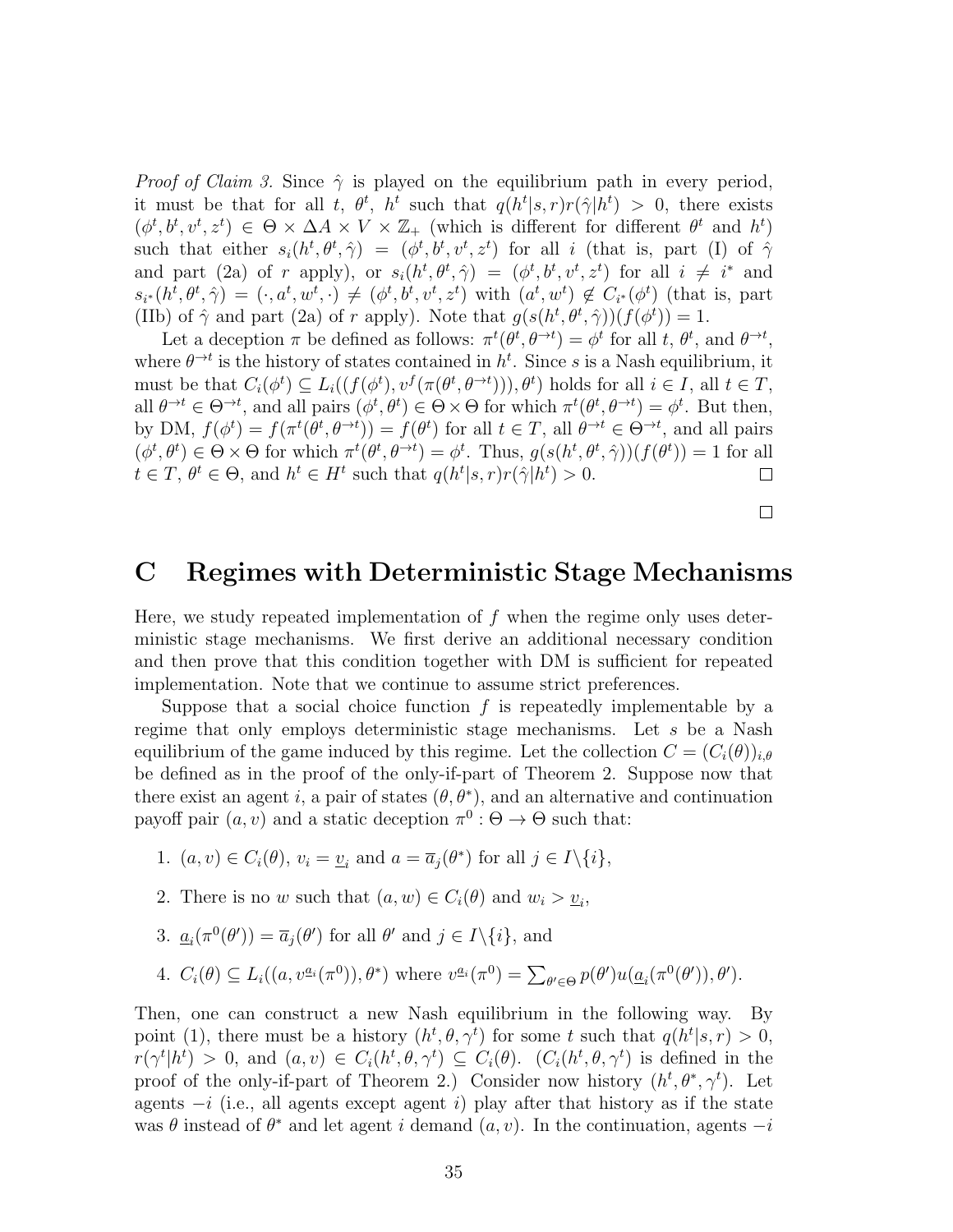pretend to play according to  $s_{-i}$ , using  $\pi^0$  in each period. This joint deviation from s can be maintained as a Nash equilibrium. First, because of point (4), agent i will be (weakly) worse off if he does not demand  $(a, v)$  and agents  $-i$ truly play  $s_{-i}$  in the continuation. Second, agent i cannot have a continuation strategy, which would increase his continuation payoff above  $v_i^{a_i}$  $\frac{a_i}{i}(\pi^0)$ , as otherwise he could already obtain a higher continuation payoff than  $\underline{v}_i$  if he deviated in the original equilibrium, that is, because, according to point  $(2)$ , there is no w such that  $(a, w) \in C_i(\theta)$  and  $w_i > \underline{v}_i$ . Finally, by points (1) and (3), agents  $-i$ get their best possible payoffs. Therefore, if  $f$  is repeatedly implementable, the following condition must necessarily hold:

Condition  $\lambda 0$ . f satisfies  $\lambda 0$  with respect to  $C = (C_i(\theta))_{i,\theta}$ :

If for some agent i and for some pair of states  $(\theta, \theta^*)$ , there exists an alternative and continuation payoff pair  $(a, v) \in C_i(\theta)$  such that  $v_i = v_i$  and  $a = \overline{a}_j(\theta^*)$  for all  $j \in I \setminus \{i\}$ , there is no w such that  $(a, w) \in C_i(\theta)$  and  $w_i > v_i$ , there exists a static deception  $\pi^0 : \Theta \to \Theta$  such that  $\underline{a}_i(\pi^0(\theta')) = \overline{a}_j(\theta')$  for all  $\theta'$  and  $j \in I \setminus \{i\},\$ and  $C_i(\theta) \subseteq L_i((a, v^{a_i}(\pi^0)), \theta^*)$ , then  $f(\theta') = \overline{a}_j(\theta')$  for all  $\theta'$  and  $j \in I \setminus \{i\}$ .

**Remark 6.** It is w.l.o.g. to assume that  $C_i(\theta)$  is a closed set for all i and  $\theta$  in Condition  $\lambda$ 0. If it is not for some i and  $\theta$ , we can take its closure, denoted as  $C_i(\theta)$ . If there is no  $(a, v) \in C_i(\theta)$  such that  $v_i = \underline{v}_i$ , but there exists such  $(a, v) \in$  $C_i(\theta)$ , then there also necessarily exists  $(a, w) \in C_i(\theta)$  such that  $w_i > v_i$ . Hence,  $(a, v)$  cannot be the alternative-continuation pair in the definition of Condition  $\lambda$ 0.

The following theorem is a counterpart to Theorem 2 for regimes with deterministic stage mechanisms:

**Theorem 3.** When  $n > 2$ , f is repeatedly implementable with a regime that only uses deterministic stage mechanisms if and only if there is a collection  $C =$  $(C_i(\theta))_{i,\theta}$  such that  $C_i(\theta) \subseteq A \times V$  for all i and  $\theta$ , with respect to which f is dynamically monotonic and f satisfies Condition λ0.

*Proof.* We have already argued about the necessity of Condition  $\lambda$ 0 above. The proof of the necessity of DM in Theorem 2 still applies, except that now  $C_i(\theta) \subseteq$  $A \times V$  for all i and  $\theta$ . To prove the sufficiency part, let  $D = (D_i(\theta))_{i,\theta}$  be a collection w.r.t. which f is DM and satisfies Condition  $\lambda$ 0. We first define a new collection  $C = (C_i(\theta))_{i,\theta}$  such that  $C_i(\theta)$  is finite for all i and  $\theta$ , it contains a pair  $(a, v) \in M_i(D_i(\theta), \theta^*)$  for every  $\theta^*$ , and it does not contain any pair  $(a, v) \notin$  $M_i(D_i(\theta), \theta^*)$  for some  $\theta^*$ . (The last part ensures that if  $(a, v) \in C_i(\theta)$  such that  $v_i = \underline{v}_i$ , then there is no  $(a, w) \in C_i(\theta)$  such that  $w_i > \underline{v}_i$ ) It is easy to see that f continues to satisfy DM and Condition  $\lambda 0$  w.r.t. C. Next, as in Lemma 1, we modify the collection  $C$  by replacing a finite number of elements to ensure that  $v_i < \overline{v}_i$  for all i,  $\theta$ ,  $C_i(\theta)$ , and  $(a, v) \in C_i(\theta)$  without violating either DM or Condition  $\lambda 0$ . (To do that, we do not need random stage mechanisms.)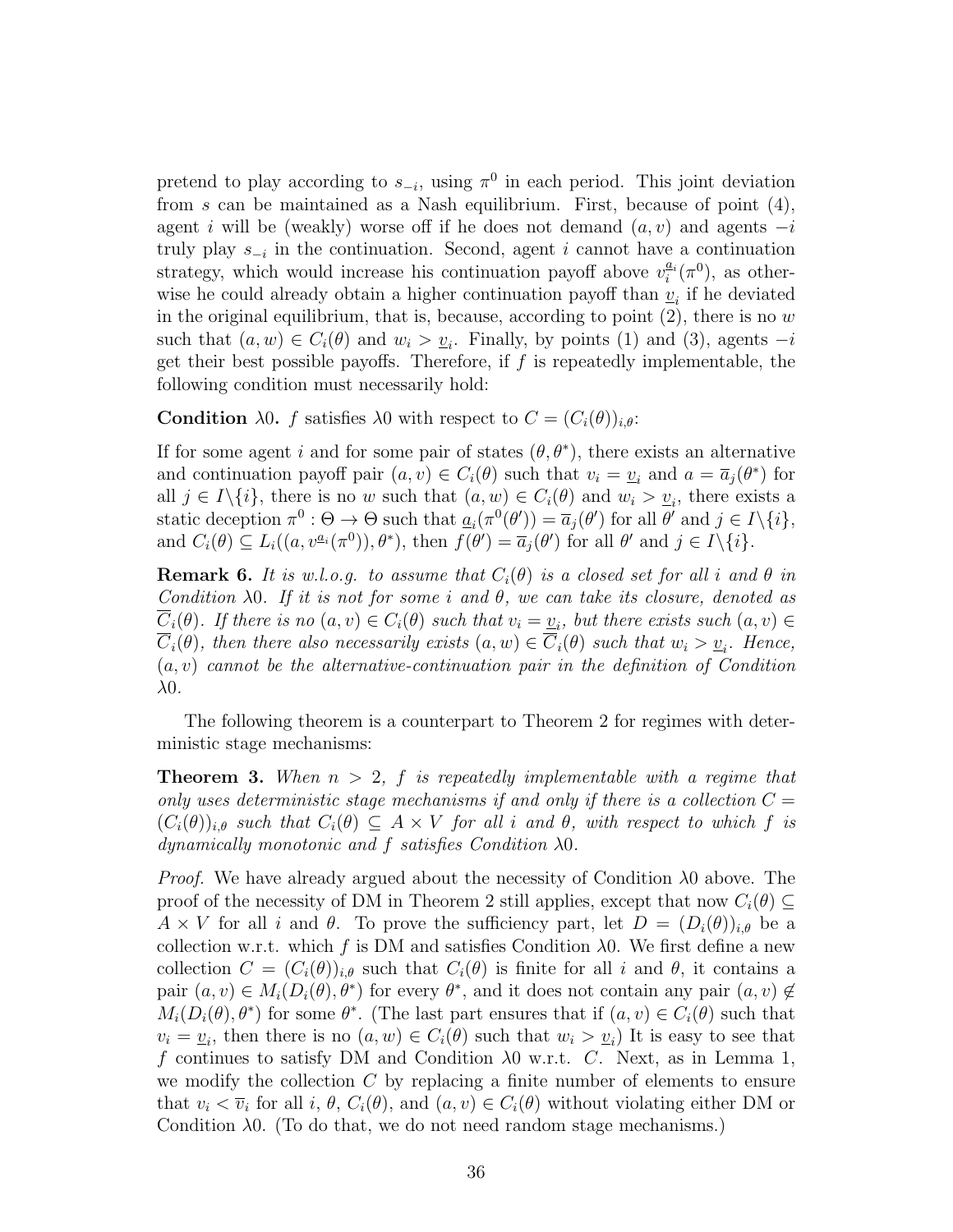Now, to prove the sufficiency of DM and Condition  $\lambda$ 0, we can still use the regime  $r$  that is defined in the proof of the if-part of Theorem 2, after replacing  $\Delta A$  with A everywhere. Also, we now allow  $v'_{i^*} = \underline{v}_{i^*}$  in part 2(b)i of r. Therefore, Lemmas 6 and 7 still apply, except in Lemma 7 we need to consider one additional case when the period t messages fall under part 2(b)i of r and  $v'_{i^*} = v_{i^*}$ . (The case with  $v'_{i^*} > v_{i^*}$  is covered in Claim 1 of Lemma 7.) Thus, suppose there is a Nash equilibrium s such that  $s_i(h^t, \theta^t, \hat{\gamma}) = (\theta, b, v, z)$  for all  $i \neq i^*$  and  $s_{i^*}(h^t, \theta^t, \hat{\gamma}) = (\cdot, b', v', \cdot) \neq (\theta, b, v, z)$  with  $(b', v') \in C_{i^*}(\theta)$  and  $v'_{i^*} = \underline{v}_{i^*}$  for some t,  $\theta^t$ ,  $h^t$  such that  $q(h^t|s, r)r(\hat{\gamma}|h^t) > 0$ . Note that if this history occurs, the mechanism  $\tilde{\gamma}_{i^*+1}(\underline{A}_{i^*})$  is played after period t forever. Since any agent  $i \neq i^*$  can trigger the integer game, it must be that  $b' = \overline{a}_i(\theta^t)$  for all  $i \neq i^*$  and there exists  $\pi^0$  such that  $\underline{a}_{i^*}(\pi^0(\theta')) = \overline{a}_{i}(\theta')$  for all  $\theta'$  and  $i \neq i^*$ . That is, agent  $i^* + 1$  must be choosing  $\underline{a}_{i^*}(\pi^0(\theta^{\tau})) \in \underline{A}_{i^*}$  in state  $\theta^{\tau}$  in period  $\tau > t$ . Further, since agent  $i^*$ does not want to deviate by announcing something different from  $s_{i^*}(h^t, \theta^t, \hat{\gamma}) =$  $(\cdot, b', v', \cdot)$ , it must be that  $C_{i^*}(\theta) \subseteq L_{i^*}((b', v^{a_{i^*}}(\pi^0)), \theta^t)$ . Therefore, the premises of Condition  $\lambda$ 0 apply. But then it immediately follows from the condition that  $g(s(h^t, \theta^t, \hat{\gamma}^t)) = b' = f(\theta^t)$  and  $g(s(h^{\tau}, \theta^{\tau}, \tilde{\gamma}_{i^*+1}(\underline{A}_{i^*}))) = f(\theta^{\tau})$  for all  $\tau > t$ ,  $\theta^{\tau}$ , and  $h^{\tau}$  for which  $h^t$  is a sub-history.  $\Box$ 

### Example 2

The example illustrates f that is DM, but does not satisfy Condition  $\lambda$ 0.

Let  $I = \{1, 2, 3\}, A = \{a, b, c, d, e\}, \Theta = \{\theta, \theta'\}, p(\theta) = \frac{1}{2}$ , and  $\delta = \frac{1}{3}$  $\frac{1}{3}$ . The payoffs are summarized in the following table:

|                |  | $u_1(\cdot,\theta)$ $u_2(\cdot,\theta) = u_3(\cdot,\theta)   u_1(\cdot,\theta')   u_2(\cdot,\theta') = u_3(\cdot,\theta')$ |
|----------------|--|----------------------------------------------------------------------------------------------------------------------------|
| $\alpha$       |  |                                                                                                                            |
|                |  |                                                                                                                            |
| $\mathcal{C}$  |  |                                                                                                                            |
| $\overline{d}$ |  |                                                                                                                            |
| $\epsilon$     |  |                                                                                                                            |

Let  $f(\theta) = d$  and  $f(\theta') = a$ . Thus,  $v^f = (2, 2, 2)$ . The only deception that we need to consider is a stationary one that is obtained by applying a static deception  $\pi^0(\theta) = \theta'$  and  $\pi^0(\theta') = \theta'$  in each period, since it results in the highest payoffs  $v^f(\pi^0) = (3, 4, 4)$ . We show that this deception can be eliminated and, hence, f can be made DM but only if  $C_1(\theta')$  contains  $(c, (0, 6, 6))$ . (Importantly, there is no  $(c, v) \in L_1((f(\theta'), v^f), \theta')$  with  $v_1 > v_1 = 0$ .) For that we need to consider every possible deviation by each agent.

The deception will be eliminated if the following inequalities will hold for some agent i and some pair  $(x, v)$ :

$$
(1 - \delta)u_i(x, \theta') + \delta v_i \le (1 - \delta)u_i(a, \theta') + \delta v_i^f,
$$
  

$$
(1 - \delta)u_i(x, \theta) + \delta v_i > (1 - \delta)u_1(a, \theta) + \delta v_i^f(\pi^0).
$$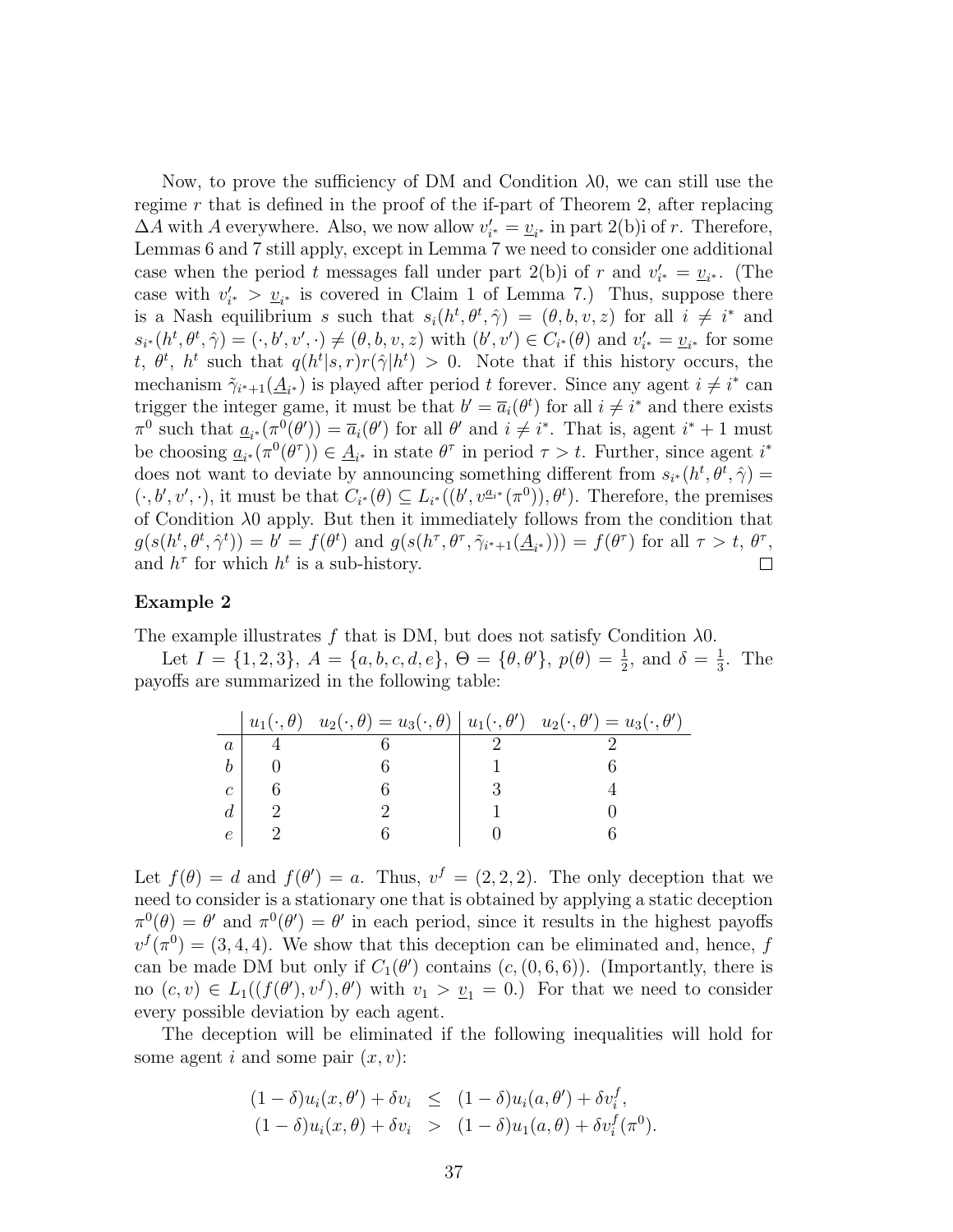In case of agent 1, these inequalities become

$$
\frac{2}{3}u_1(x, \theta') + \frac{1}{3}v_1 \leq 2, \n\frac{2}{3}u_1(x, \theta) + \frac{1}{3}v_1 > \frac{11}{3}.
$$

The above inequalities require that

- If  $x = a$ , then  $v_1 \leq 2$  and  $v_1 > 3$ , which is impossible.
- If  $x = b$ , then  $v_1 \leq 4$  and  $v_1 > 11$ , which is impossible.
- If  $x = c$ , then  $v_1 \leq 0$  and  $v_1 > -1$ . Since  $v_1 = 0$ , it follows that  $(c, (0, 6, 6))$ is the unique alternative-continuation payoff pair that agent 1 can announce to eliminate the deception.
- If  $x = d$ , then  $v_1 \leq 4$  and  $v_1 > 7$ , which is impossible.
- If  $x = e$ , then  $v_1 \leq 6$  and  $v_1 > 7$ , which is impossible.

In case of agent 2 (and agent 3), these inequalities become

$$
\frac{2}{3}u_2(x,\theta') + \frac{1}{3}v_2 \le 2, \n\frac{2}{3}u_2(x,\theta) + \frac{1}{3}v_2 > \frac{16}{3}
$$

.

The above inequalities require that

- If  $x = a$ , then  $v_2 \leq 2$  and  $v_2 > 4$ , which is impossible.
- If  $x = b$ , then  $v_2 \le -6$  and  $v_2 > 4$ , which is impossible.
- If  $x = c$ , then  $v_2 \leq -2$  and  $v_2 > 4$ , which is impossible.
- If  $x = d$ , then  $v_2 \leq 6$  and  $v_2 > 12$ , which is impossible.
- If  $x = e$ , then  $v_2 \le -6$  and  $v_2 > 4$ , which is impossible.

Thus, f is DM only if  $(c, (0, 6, 6)) \in C_1(\theta')$ .

We now argue that the regime  $r$  that is used to prove Theorem 3 fails to implement f. Thus, consider a strategy profile in which in state  $\theta$ , agent 1 announces  $(c, (0, 6, 6))$ , while agents 2 and 3 report that it is state  $\theta'$ . In the continuation, agent 2 selects alternative b in state  $\theta$  and alternative e in state  $\theta'$ . If agent 1 does not announce  $(c, (0, 6, 6))$  in state  $\theta$ , then agents 2 and 3 report the state honestly in all future periods. Now, if agent 1 announces  $(c, (0, 6, 6))$  in state  $\theta$ , he receives a payoff of:

$$
\frac{2}{3}6 + \frac{1}{3} \left( \frac{1}{2}0 + \frac{1}{2}0 \right) = 4.
$$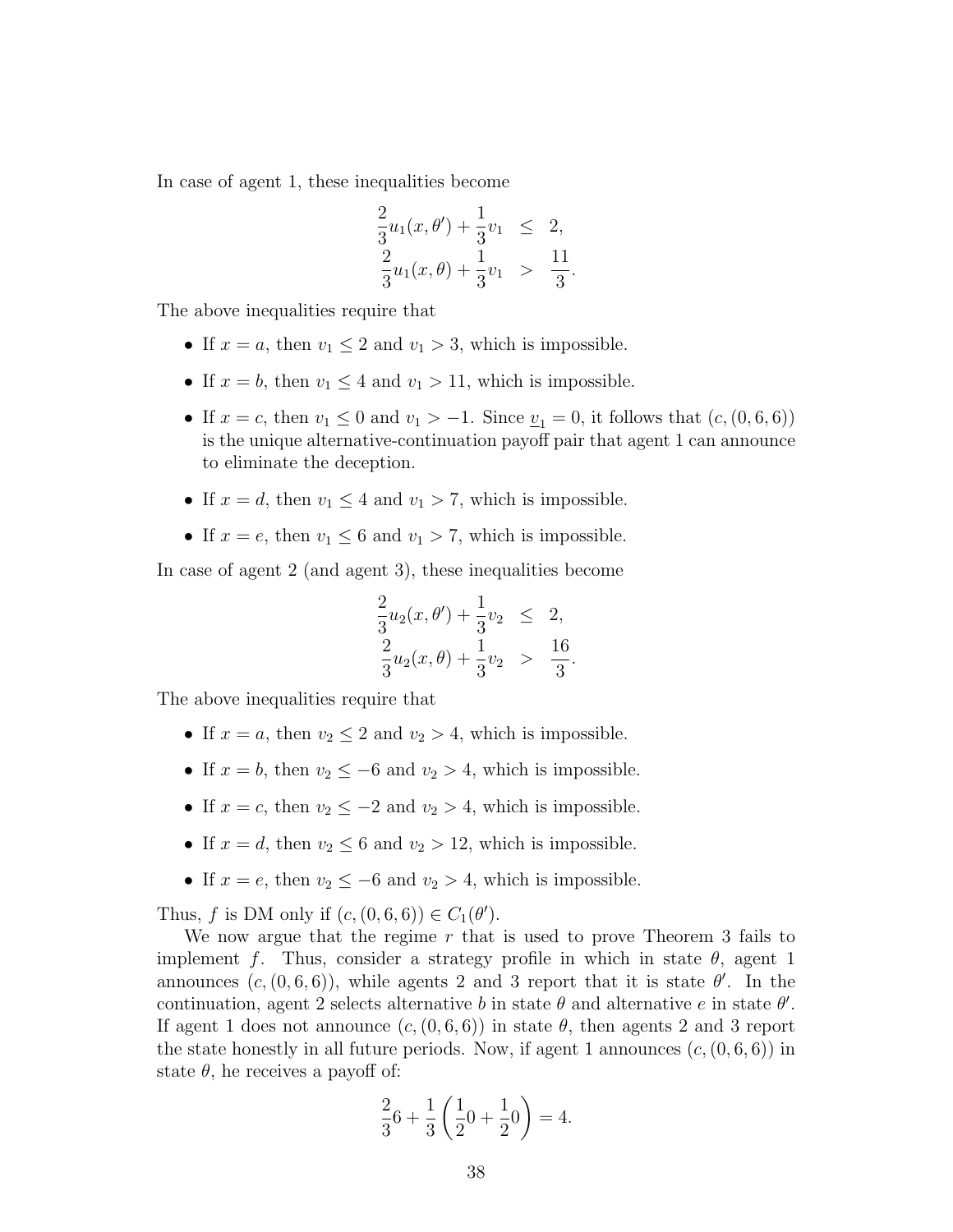If agent 1 does not announce  $(c, (0, 6, 6))$  in state  $\theta$ , his payoff is:

$$
\frac{2}{3}4 + \frac{1}{3}2 = \frac{10}{3} < 4.
$$

Therefore, agent 1 does not want to deviate from the specified strategy. Since agents 2 and 3 receive their best alternatives, they also do not want to deviate. Hence, we have a Nash equilibrium, in which an undesirable alternative is implemented. The same argument can be obtained for any regime, which does not use stochastic stage mechanisms. If, instead, we can use stochastic mechanisms, then we can replace  $(c, (0, 6, 6)) \in C_1(\theta')$  with another alternative-continuation payoff pair that gives a lower current period payoff to agent 1 while we increase his continuation payoff. For example, agent 1 can demand a lottery between a and c with probabilities of  $\frac{1}{3}$  and  $\frac{2}{3}$ , respectively, and a continuation payoff of  $v_1 = \frac{2}{3}$  $\frac{2}{3}$ .

Finally, suppose now  $u_1(c, \theta') = 2$ , while everything else remains as before. It is easy to verify that in order to eliminate the above deception  $\pi^0$ , we can include  $(c, (2, 2, 2))$  instead of  $(c, (0, 6, 6))$  in  $C_1(\theta')$ . In this case, f is repeatedly implementable with a regime that only uses deterministic stage mechanisms. Note, however, that  $f$  does not satisfy no-veto power and is not even weakly efficient in the range. Therefore, one cannot invoke Theorem 2 of Mezzetti and Renou (2017) or Theorem 2 of Lee and Sabourian (2011) to show that  $f$  is implementable.

# D The Regime for Mixed Strategy Implementation

By Lemma 1, we can select a collection  $C = (C_i(\theta))_{i,\theta}$  w.r.t. which f is DM and  $\underline{v}_i < v_i < \overline{v}_i$  for all  $i, \theta, C_i(\theta)$ , and  $(a, v) \in C_i(\theta)$ . In the regime, we are going to use the mechanisms  $\hat{\gamma}$  and  $\tilde{\gamma}_i(\mathcal{M}_i)$  that are defined in the proof of Theorem 2, but additionally we will use the following, slightly modified, dictatorial mechanism for agent  $i$ :

**Mechanism**  $\dot{\gamma}_i$ . Let  $\mathcal{M}_i = \{(b, z) \in A \times \mathbb{Z}_+\}$ , while  $\mathcal{M}_j = \{\emptyset\}$  for all  $j \in I \setminus \{i\}$ . Let  $q(m) = b$ .

The regime is defined as follows:

Regime  $\dot{r}$ .

- 1.  $\dot{r}(\hat{\gamma}|h^0) = 1$ .
- 2. For  $t \geq 1$  if  $\dot{r}(\hat{\gamma}|h^{t-1}) = 1$  and  $m^{t-1} = (m_i)_{i \in I}$  is such that
	- (a) Parts (I) or (IIb) of  $\hat{\gamma}$  applies, then  $\dot{r}(\hat{\gamma}|h^t) = 1$ .